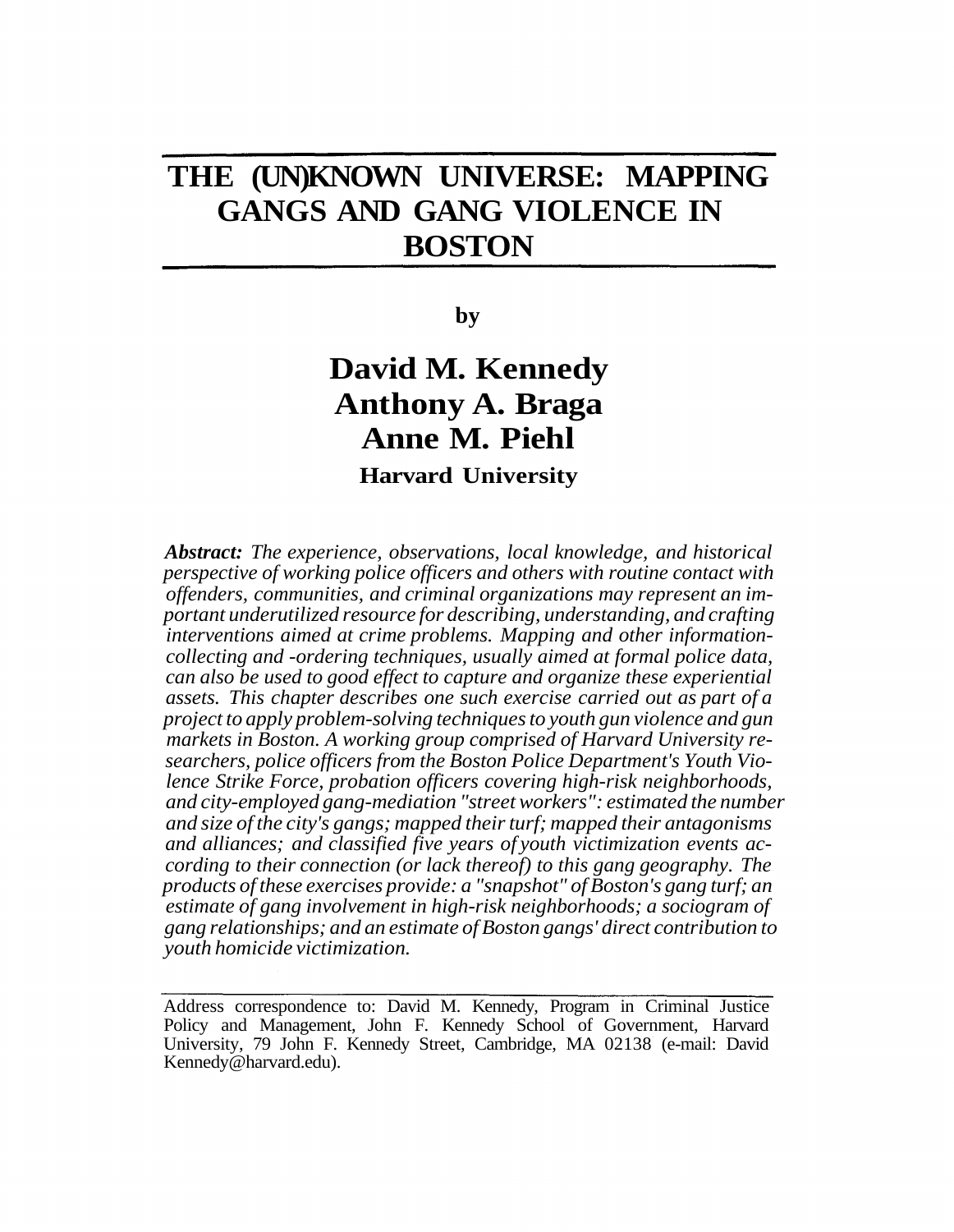#### **INTRODUCTION**

The experience, observations, local knowledge, and historical perspective of working police officers and others with routine contact with offenders, communities, and criminal organizations may represent an important underutilized resource for describing, understanding, and crafting interventions aimed at crime problems. Mapping and other information-collecting and -ordering techniques that are usually aimed at formal police data can also be used to good effect to capture and organize these experiential assets. These possibilities include, but are not limited to, "hot-spot" mapping and placefocused intervention. In particular, the identification and analysis of networks hold promise. This paper describes one such exercise carried out as part of a U.S. National Institute of Justice (NIJ)-funded project to apply problem-solving techniques to youth gun violence in Boston.<sup>1</sup> A working group comprised of Harvard University researchers, police officers from the Boston Police Department's Youth Violence Strike Force, probation officers covering high-risk neighborhoods, and city-employed gang-mediation "street workers": estimated the number and size of the city's gangs; mapped their turf; mapped their antagonisms and alliances; and classified five years of youth homicide victimization events according to their connection (or lack thereof) to gangs. The products of these exercises provide: a "snapshot" of Boston's gang turf; an estimate of gang involvement in highrisk neighborhoods; a sociogram of gang relationships; and an estimate of Boston gangs' direct contribution to youth homicide victimization. These products can be combined powerfully with more traditional mapping and network analysis tools and approaches. Such "knowledge-based mapping" is arguably an important contribution to understanding and intervening in crime and public safety problems.

#### **The Current State of Mapping in Police Departments**

Crime mapping and spatial analyses have existed in police departments since the beginning of modern policing (Durbak and Rengert, 1993). Manual pin maps of crime and traffic accidents have a very long history. Automated or computerized mapping has developed over the past 25 years in police agencies. In the last few years it has expanded substantially due to: the growing movement toward a more analytic "problem-solving" style of policing; academic interest in hot spots of geographically concentrated crime; the support of the federal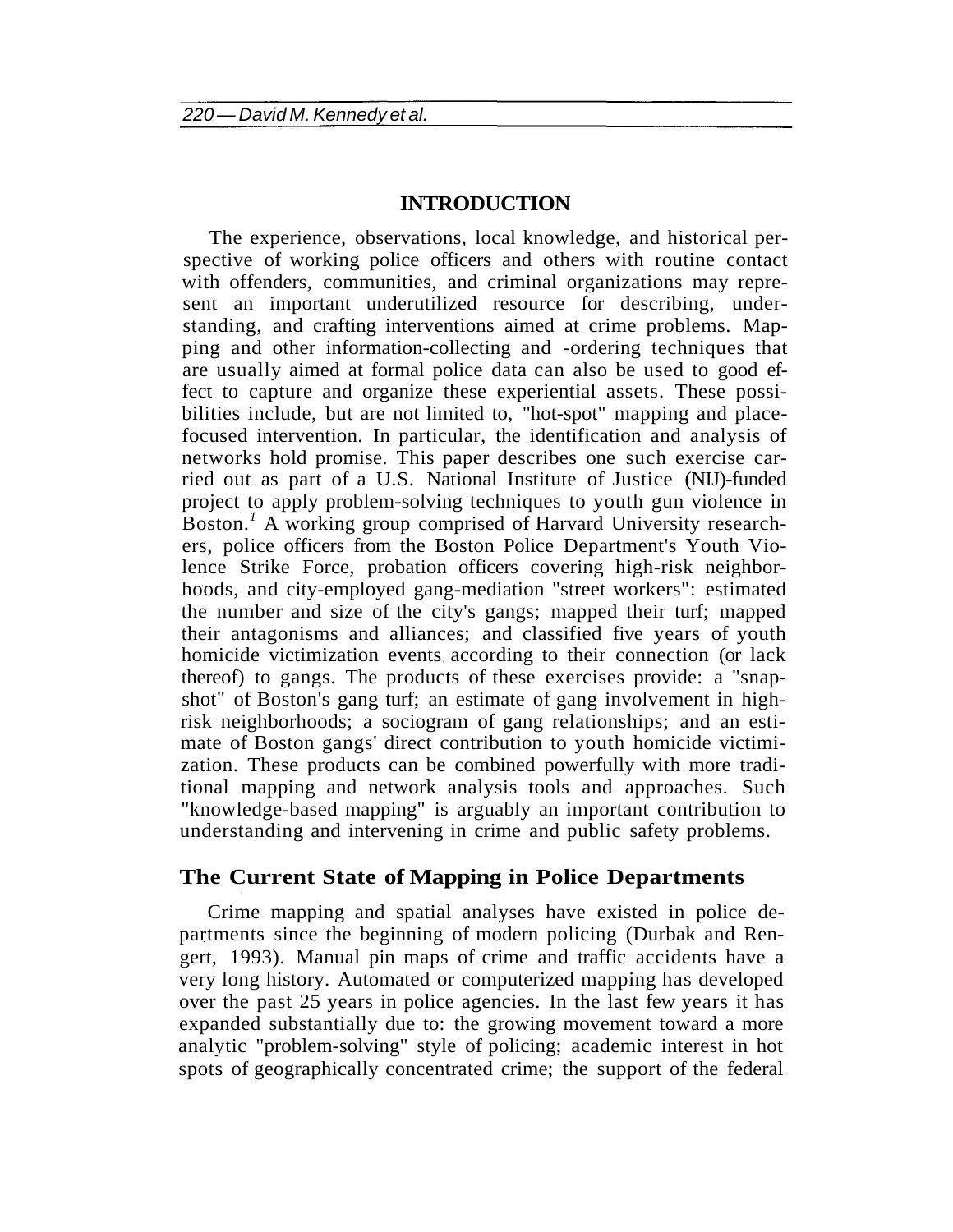government; and significant advances in microcomputer technology (McEwen and Taxman, 1995). A recent poll by the International Association of Chiefs of Police revealed that 30% of 280 police departments in its Law Enforcement Management Information Section regularly use mapping software (Rich, 1995).

Academics have been instrumental in the proliferation of crime mapping and spatial analysis within police departments, as researchers have formed partnerships with police agencies to use mapping to better understand and respond to urban crime problems. Toward this end, the NIJ has funded partnerships between researchers and police departments to implement and assess map-based crime analysis systems such as the Microcomputer-Assisted Police Analysis and Deployment System in Chicago (Maltz et al., 1991), and the fivesite Drug Market Analysis Program (DMAP) in Jersey City, NJ, San Diego, Pittsburgh, Kansas City, and Hartford (U.S. National Institute of Justice, 1989; Maltz, 1993).

Applications of mapping and spatial analyses to decision making within police agencies vary depending upon the role of the user. Planners and administrators use maps to inform decisions on deployment, such as determining the number of officers or patrol cars to assign to a certain district or a particular shift (Durbak and Rengert, 1993). Detectives and police investigators use mapping techniques to analyze crime location patterns and to solve complex serial crimes (see Rossmo, 1995). As police departments move toward a problem-solving model of policing, patrol officers can use maps to good effect in identifying trouble spots on their beats and the times of the day these locations are likely to be most active. The Chicago Police Department's Information Collection for Automated Mapping (ICAM) program is an important part of the department's community policing program known as the Chicago Alternative Policing Strategy program. ICAM displays current crime and community conditions, and allows police officers to design custom crime maps and obtain lists of the top crime problems within a specific beat (Rich, 1995).

## **MAPPING TECHNIQUES AND THE IDENTIFICATION OF URBAN PROBLEMS: A FOCUS ON PLACES, AND PLACE-FOCUSED INTERVENTIONS**

Computerized mapping is valued by practitioners and scholars as a powerful tool for identifying crime problems and developing crime control and prevention programs. To date, mapping has been utilized almost entirely in support of place-focused diagnoses and interven-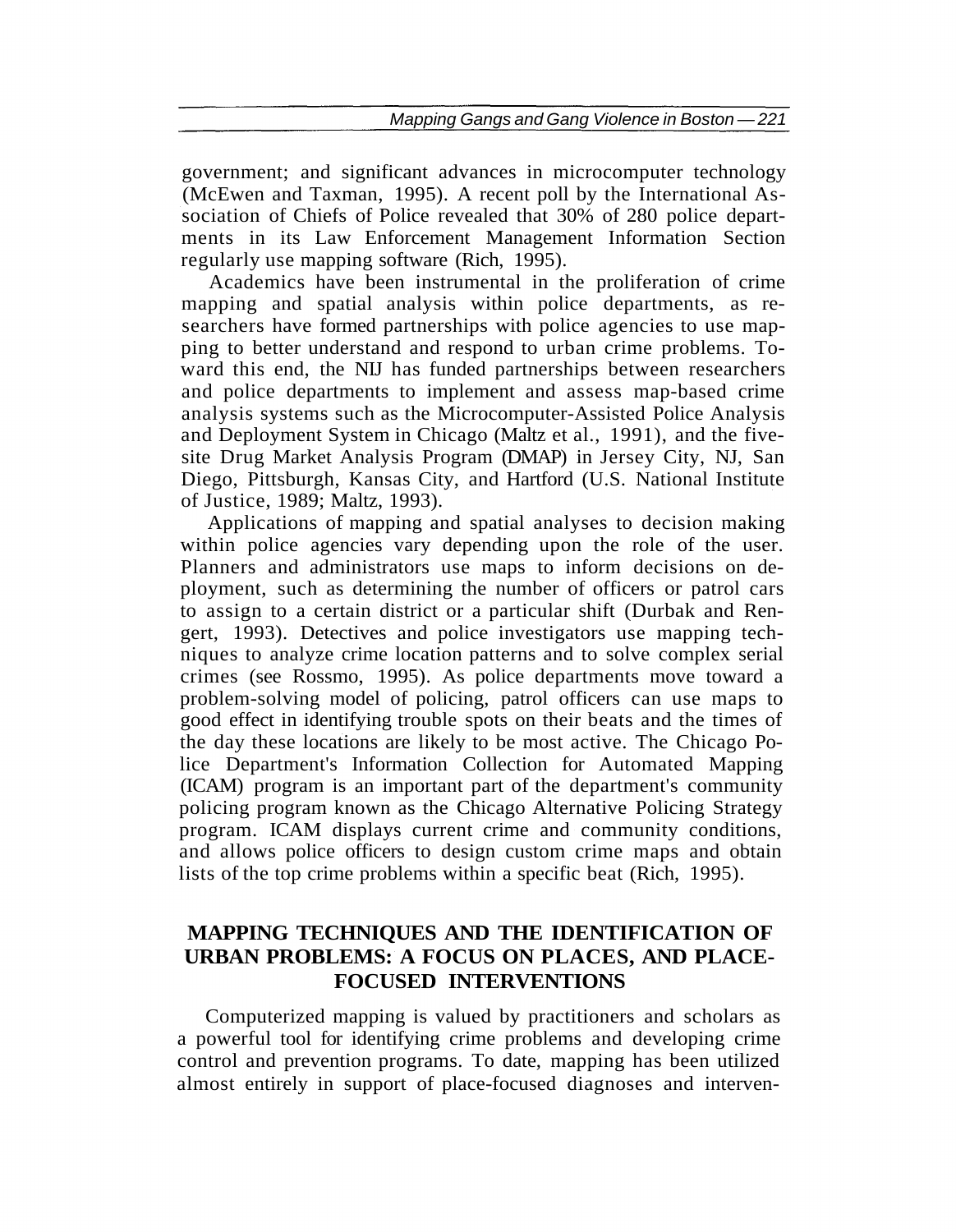#### 222 — David M. Kennedy et al.

tions. Maps' innate geographic character have combined with the recent academic interest in hot spots to generate this result. Research on the distribution of crime across city landscapes has revealed that crime does not occur evenly; rather, it is concentrated in relatively small places or hot spots that generate more than half of crime events (Pierce et al., 1988; Sherman et al., 1989; Weisburd et al., 1992). Place-focused interventions based on this insight have demonstrated impressive crime-control results. As part of the Jersey City DMAP a randomized experimental evaluation of a place-oriented drug enforcement strategy found significant reductions in disorder-related calls for service in the target areas, with little evidence of displacement (Weisburd and Green, 1994). The Minneapolis Hot Spots Patrol Experiment revealed that 250% more police presence in the treatment locations produced a 13% overall reduction in reported crime, and a 50% reduction in researcher observations of disorder when compared to control locations (Sherman and Weisburd, 1995).

Geographic mapping applications, particularly when linked to other law enforcement databases, and their associated statistical tools can identify hot-spot locations and generate a wealth of valuable information on their temporal variations, offender characteristics, and victim characteristics. Early geographic analyses of offense locations organized street addresses by the frequency of activity, such as calls for service (see Pierce et al., 1988; Sherman, 1987), and distinguished hot spots by identifying those addresses that produced the highest number of events. Although such analyses were appropriate for certain types of interventions, they did not define hot-spot areas, as a single address may or may not be located within a high-density crime area (Block, 1993). Further, address-level analyses are sensitive to coding errors and short movements of offenders around a specific area (Weisburd and Green, 1995). Crime analysts and researchers sought more sophisticated ways of analyzing their data.

The development of such mapping techniques has progressed immensely over the past ten years. Since the mapping of a large number of data points typically results in a cluttered, uninterpretable map (Maltz et al., 1991), different methods of distinguishing clusters of crime events have developed. Data-driven techniques to identify hot spots of crime range from thematic mapping to very complex pointpattern analyses. Thematic mapping, also known as areal analysis, identifies the density of crime events within arbitrary boundaries such as police reporting areas or Census tracts (Block, 1993). Although policy makers can distinguish areas that experience disproportionate numbers of crimes and target these areas for interven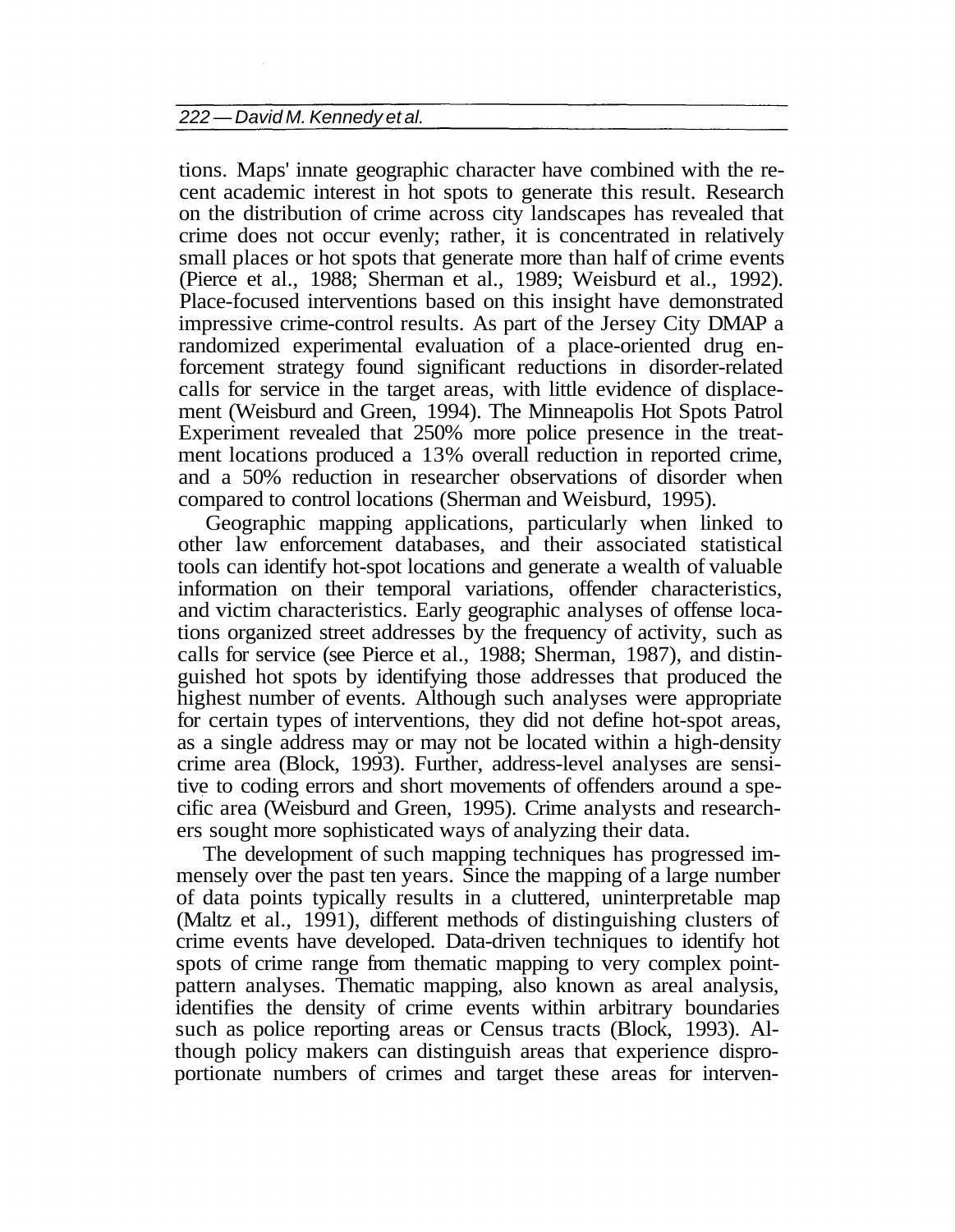tions, areal maps suffer from interpretation problems such as aggregation bias (see Brantingham and Brantingham, 1984). The crime within a "hot" arbitrary areal unit can be concentrated within a very small area, such as a street block. Alternatively, the actual dense area can be divided by boundary lines, diluting the magnitude of the crime problem across areas. These limitations can cause interventions to be mistakenly applied to whole neighborhoods when, in fact, the reality of crime clustering would suggest a much more geographically focused application. Conversely, the limitations can cause actual hot spots to be diluted and therefore missed entirely.

In an effort to better find and describe hot-spot areas, the Illinois Criminal Justice Information Authority developed a software package called Spatial and Temporal Analysis of Crime (STAC). Regardless of artificial boundaries, this program provides a quick way to summarize point data, via complex algorithms, into ellipses drawn around the densest clusters of crime on the map (Block and Block, 1993). STAC is currently being used by at least 69 police departments and continues to be developed (Rich, 1995).

Whatever the means used to identify hot spots, the resulting intervention strategies have almost invariably been place-focused. This is sufficiently true that place-focused strategies have been treated both in practice and in the literature as the only ones feasible. According to Spelman (1995), much of the concentration of crime — for instance, youth crime — at specific places is due to random and temporary fluctuations; police can therefore control about 50% of crime at a particular place through focused problem-solving interventions. "[Operational personnel need specific objectives that can be reasonably achieved, and at least a rough idea of when to quit. For example, if problem-solving can realistically reduce crime by, say, 40% in some locations, then line officers and neighborhood organizations err if they quit after a 10% reduction — there are many gains left on the table. They also err if they persist after a 38% reduction — there is little left to accomplish, and they could probably achieve more if they took on a different problem" (Spelman, 1995:135-137).

This logic, particularly the last statement, makes sense only as long as the problem-solving strategies in question are focused on the characteristics of the particular places in question. A problem-solving strategy with a different frame of reference could have a much more profound impact (or, of course, one much less profound). An effective youth strategy combining, for example, recreation programs with a curfew might reduce all youth misbehavior, and would therefore necessarily reduce youth misbehavior in hot spots, perhaps beyond what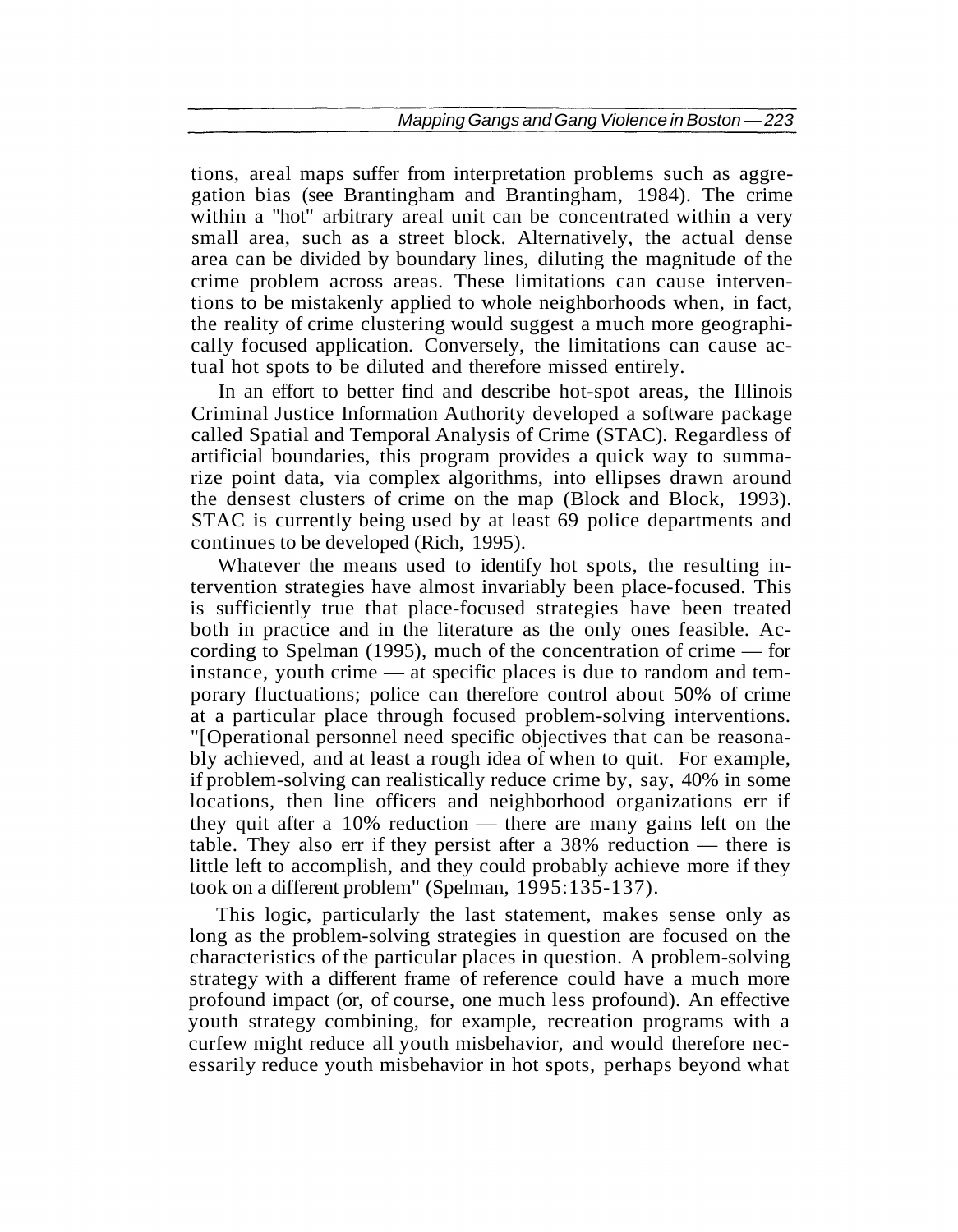could be achieved through place-focused strategies. At the same time, hot-spot analysis, including mapping, could be an important input into the design and implementation of such strategies.<sup>2</sup> It is important to remember, therefore, that there is no logical reason why hotspot problems should necessarily be addressed through placefocused interventions.

Neither is there any logical reason that mapping applications should be limited to geographic phenomena, hot-spot analysis, or hot spot/place-focused intervention strategies. For example, many cities have problems with delinquent groups, particularly youth violence fueled by conflicts between gangs (Curry et al., 1994). The resulting crime and disorder problems often exhibit geographic concentration, and mapping can identify hot spots of youth violence. However, such analyses reveal nothing of the violent youth groups, or their conflict networks, that exist across the city. Identifying gangs and understanding the nature of their conflicts could be instrumental in preventing or responding to flare-ups of violence. Interventions focused on serious offenders, violent groups, patterns of conflict, and weapons all hold promise and could reduce violence, including violence concentrated in hot spots.

Criminal network maps and analyses are obvious alternative applications of mapping technology in the problem-solving process. Criminal networks can range from local youth gangs to narcotics organizations to terrorist groups; all represent significant challenges to federal, state, and local law enforcement agencies. A variety of analytic tools and concepts — Anacapa charting systems, computerized link analyses, template matching, event flow charts, and telephone toll analyses — are currently used to examine criminal organizations (Sparrow, 1991). These techniques can be potent tools for combating criminal groups, but are currently utilized primarily by federal law enforcement agencies with respect to more or less traditional organized crime and narcotics trafficking problems. They are underutilized by police agencies with regard to other crime problems. Further, the current state of the art is relatively unsophisticated. Criminal intelligence analysis can be improved by the developing field of structural network analysis, and computerized network analysis programs hold much promise in identifying vulnerabilities, such as central players and weak links, within criminal networks (see Sparrow, 1991).

Other possibilities include the use of mapping to monitor parolees, probationers, and repeat sex offenders (see Rich, 1995) and victims and victim locations (Farrell, 1995). Police agencies have creatively used mapping to solve specific, and often uncommon, problems such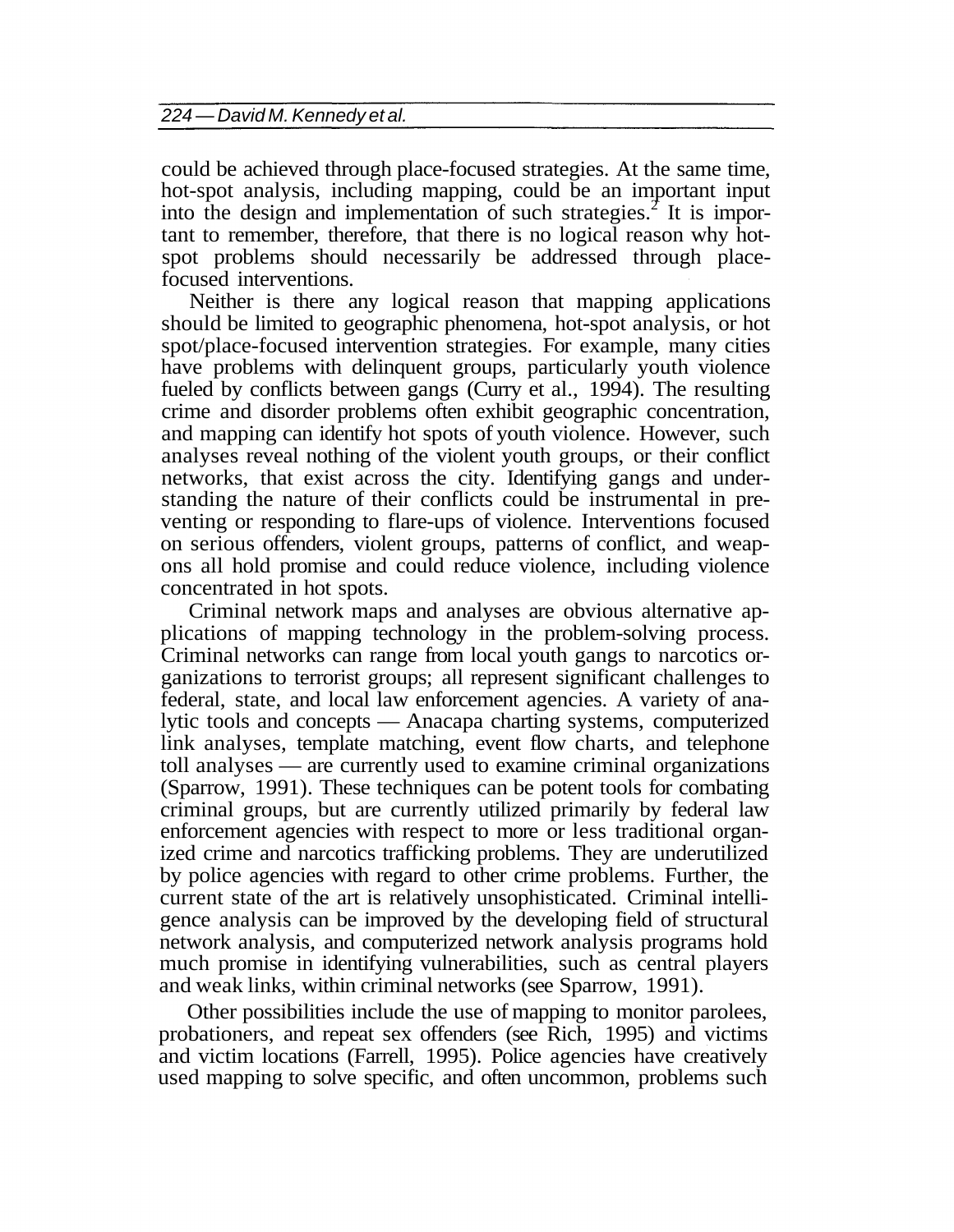as serial murder and rape (Rossmo, 1995; LeBeau, 1992), but rarely use such applications systematically to track potential or more routine existing problems. Mapping can provide an opportunity for technological support for these other problem frames, but the problemsolving frameworks and supporting computer applications both need additional development.

## **DATA AND INFORMATION RESOURCES**

Along with the focus on hot spots and place-focused interventions, mapping has to date relied largely on formal police data. For example, the designers of the Repeat Call Address Policing experiment in Minneapolis avoided using police officers to identify persistent problem addresses for three reasons: "(1) the potential criticism as discriminatory law enforcement; (2) its susceptibility to police officers' pet peeves to the exclusion of major consumers of police resources or major sources of bloodshed; (3) the potential for selection bias in evaluations, resulting from the picking of easier to solve problems" (Buerger, 1994: footnote 3). The result of approaches such as these has been that mapping techniques have been almost totally reliant on official police data. However, such data are known to have important shortcomings. Arrest and investigation data are subject to both underreporting and enforcement bias (Black, 1970). While citizen calls for service are not as affected by police discretion, these data are also subject to both underreporting and overreporting (Pierce et al., 1988; Sherman et al., 1989). No currently available routine reporting systems are good sources of information on disorder and fear (Kennedy and Moore, 1995). Therefore, mapping techniques that rely exclusively on the analysis of official data have their own inherent biases and limits. They also run, to some extent, against the tide of community and problem-solving policing, which seek to manage officer discretion rather than deny it and to promote and benefit from line officers' creativity and problem-solving capacity (Goldstein, 1990; Sparrow et al., 1990; Kennedy and Moore, 1995).

There has been some expansion of mapping analyses to include data from non-police sources. The Illinois Criminal Justice Information Authority developed an extensive geographic database of both community and law enforcement data known as the GeoArchive. The Authority suggests that when combined with a community/ problemsolving policing program, a GeoArchive can become "an information foundation for community policing" (Block and Green, 1994:1). A variety of data are collected: street map data; official crime data (calls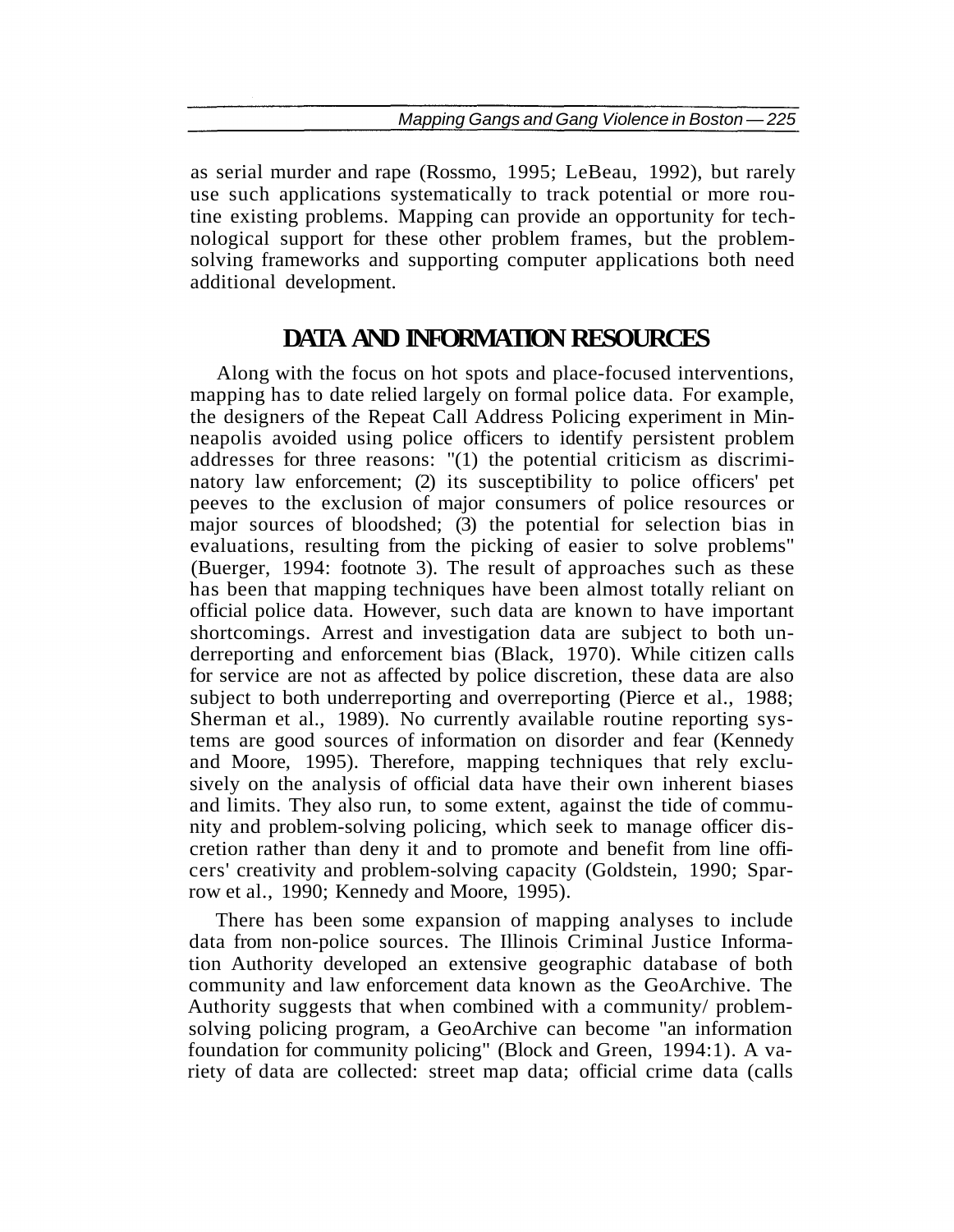for service, arrests, offender characteristics, victim characteristics); corrections data (the addresses of persons released on probation or parole); landmark data (parks, schools, public transportation); and population information (Block and Green, 1994). The Chicago Police Department's ICAM system is connected to the city's mainframe computer and provides police officers with the locations of abandoned buildings, businesses, and liquor stores (Rich, 1995). Several multiagency task forces, such as Denver's PACT (Pulling America's Communities Together) program, have integrated and mapped data to identify risk factors for delinquency in crafting broad, multidisciplinary solutions to reduce violence (Rich, 1995). These types of information-gathering efforts can be invaluable to police officers and others analyzing urban crime problems and developing appropriate interventions at the local, district, or citywide level.

Even these efforts rely almost entirely on official data collected by public agencies. There have been some exceptions to this rule. For example, in Jersey City, the police department's Planning and Research Bureau and Rutgers University researchers "counted," or assigned, official data to street segments or intersection areas, rather than at specific addresses or larger "areal" units such as police reporting areas. Once the initial counting was complete and the top crime intersection areas were established, these researchers consulted other data sources in determining the groupings of these units into the boundaries of high-activity crime places. In the DMAP, community survey responses and phoned-in citizen tips on narcotics trafficking were used to supplement official data in the identification of drug markets (Weisburd and Green, 1994). Jersey City's pilot problem-oriented policing program to control high-activity violent crime places made use of the observations of Rutgers researchers and the Jersey City Police Department's Violent Crimes Unit officers to identify place boundaries. A wide array of intersection area-level data were considered in defining high-activity crime places, including officers' perceptions of violent crime problems, community perceptions of violent crime problems, physical characteristics, and social characteristics (Braga et al., 1995).

However, some of the richest information for describing public safety problems and driving problem-solving efforts simply is not available from any official data systems. The "experiential assets" of practitioners and community members can make potentially powerful contributions to identifying and understanding crime problems. In particular, qualitative methods such as ethnography, interviews, focus groups, and survey research can supply valuable information.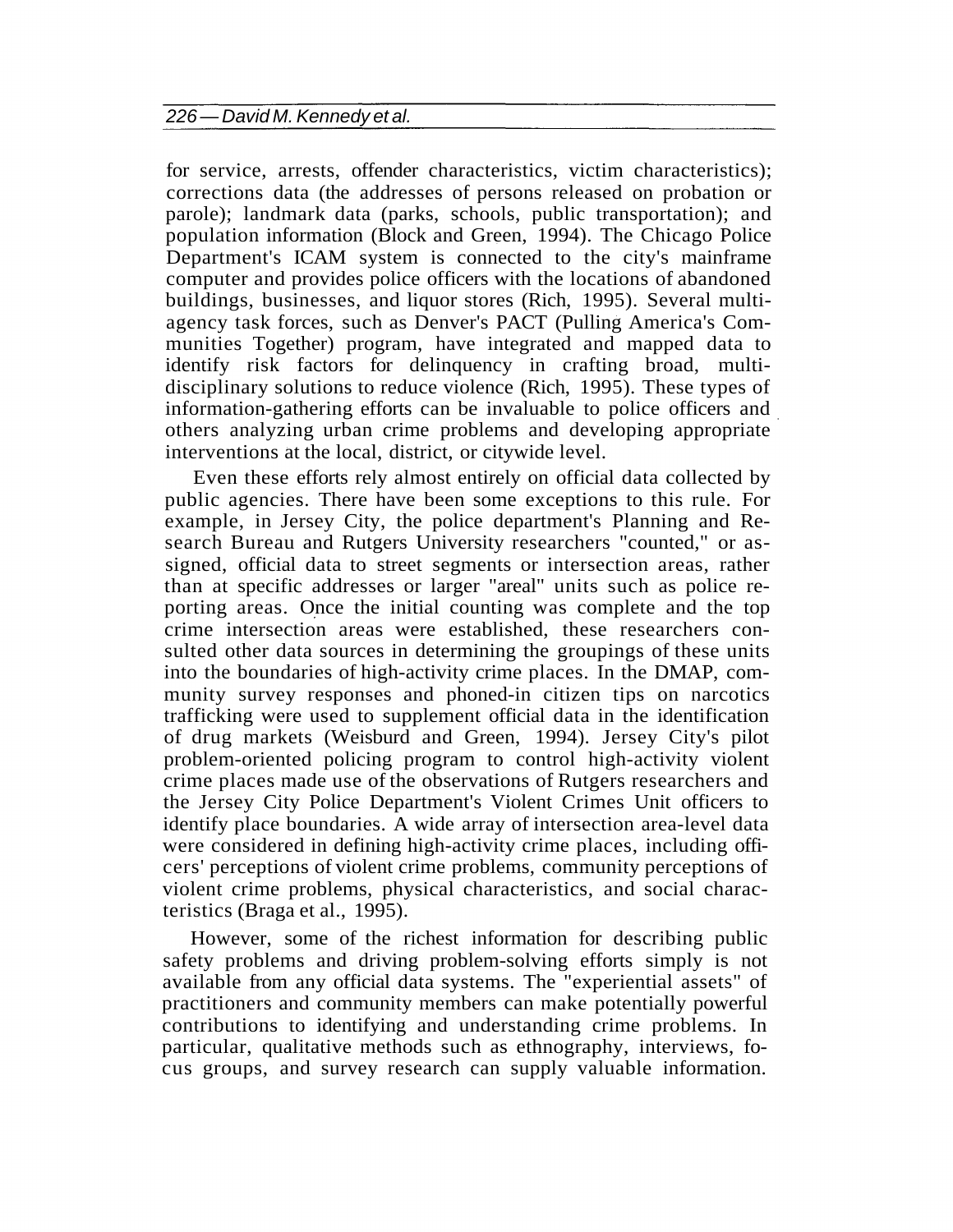For communities suffering from violence involving delinquent groups, for example, intelligence on the social networks within groups and the antagonisms between rival groups is important for addressing violent crime in affected neighborhoods. Qualitative methods are appropriate and desirable techniques to collect the relational data on contacts, ties, connections of groups, and group attachments of individuals within networks (Scott, 1991).

Particularly closely linked to crime mapping and hot-spot approaches is cognitive mapping. Cognitive maps represent perceptions of spatial reality (see Smith and Patterson, 1980; Gould and White, 1974) by individuals on such dimensions as street gang territories, drug market areas, and other geographic phenomena. Criminologists have advocated the use of cognitive maps based on the perceptions of law enforcement personnel and community members to enhance community problem-solving efforts within neighborhoods and specific places (see Block and Green, 1994). A key notion in cognitive mapping is that it is the perception of an individual (or the perceptions of individuals) that is being mapped; the resulting construct may or may not have anything meaningful to say about reality. New knowledge, however, can sometimes be gained from the mapping exercise itself, and also from important consistencies and discrepancies between qualitative and official data (Rosenbaum and Lavrakas, 1995). These concepts have been sparsely used in support of crime control and problem-solving exercises; some notable exceptions include the mapping of gang turf based on police officer perceptions in Chicago (Block and Block, 1993), and the identification of problem locations within buildings and common areas by housing project residents in Jersey City (Terrill and Green, 1995).

Both academics and police practitioners have been reluctant to incorporate these methods into easily used mapping approaches and computer applications. Some argue that the subjective assessments of practitioners are not accurate; for example, psychiatrists' ability to predict "dangerous" persons has been found to be minimal (Monahan, 1981; Ennis and Litwack, 1974). Mainstream police administration, and many academic approaches to police and public safety research, have long discounted the views of line police officers as partial, biased, and of no great utility (Goldstein, 1990; Sparrow et al., 1990; Braga et al., 1994). At the same time, many police officers feel that their knowledge and expertise are essentially ineffable — that, in the words of James Fyfe, "It's just something you learn over time, is all" (as quoted in Toch and Grant, 1991:41). Neither attitude — that police officers know nothing, and that police knowledge is irredeema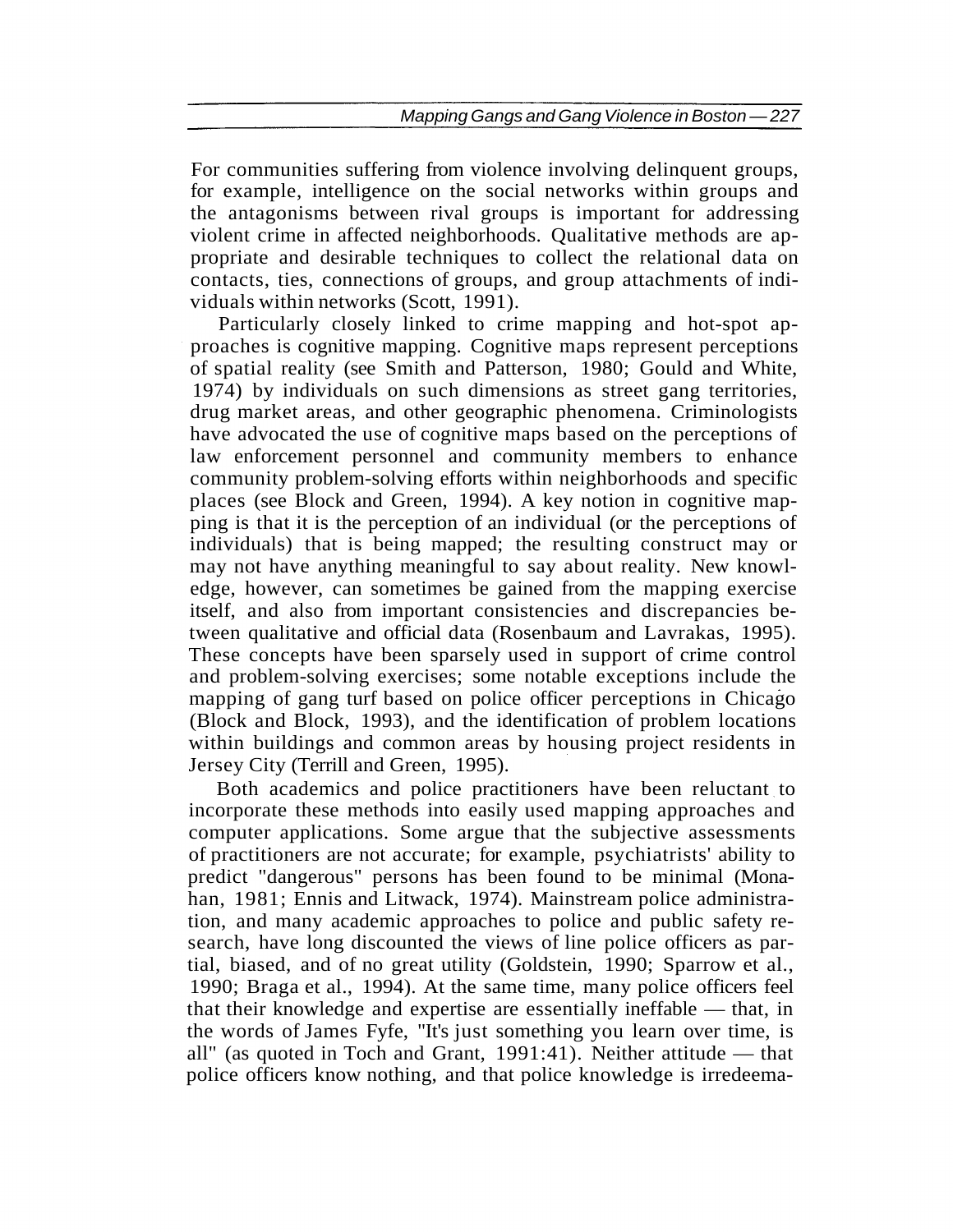228 — David M. Kennedy et al.

bly particular and uncommunicable — lends itself to collecting, testing, and analyzing practitioner knowledge.

However, others feel that practitioners, particularly police officers, develop rich pictures of their environment and can provide accurate and valid assessments of area characteristics, crime problems, and criminal activity (Bittner, 1970; Braga et al., 1994). In Egon Bittner's classic phrase, some officers know "the shops, stores, warehouses, restaurants, hotels, schools, playgrounds, and other public places in such a way that they can recognize at a glance whether what is going on within them is within the range of normalcy" (1970: 90). These perceptions sharpen and improve as police mature in their careers and gain experience (Rubinstein, 1973; Muir, 1977). A rigorous examination of the assessments of experienced narcotics officers relative to other, more formal, measures of drug activity found that the officers were highly capable of identifying street drug activity based on quite brief exposures (Braga et al., 1994). To date, though, most mapping exercises, geographic/hot-spot focused or otherwise, do not rely heavily on the systematic gathering, analysis, and application of information from practitioner or community sources. This is an important, but largely unexplored, frontier (Toch and Grant, 1991).

#### **THE BOSTON GUN PROJECT**

The authors have been exploring ways to capture the experiential assets of practitioners, and to incorporate them in the design and implementation of problem-solving interventions, as part of the Boston Gun Project. The Boston Gun Project is a problem-solving exercise aimed at preventing youth violence in Boston by: convening an interagency working group; performing original research into Boston's youth violence problem and illicit gun markets; crafting a citywide, interagency problem-solving strategy; implementing that strategy; and evaluating the strategy's impact. Key participants in the project have included gang officers from the Boston Police Department, probation officers whose jurisdictions incorporate those Boston neighborhoods at high risk for youth gun violence, and city-employed "streetworkers" — outreach specialists focused on preventing and mediating gang disputes and diverting youths from gangs.

It was evident from the beginning of the project that these practitioners knew a great deal about kids, gangs, and youth violence in Boston. In ride-alongs with probation officers through high-risk neighborhoods, for example, the officers could point out gang turf with great specificity, describe how turf and turf patterns had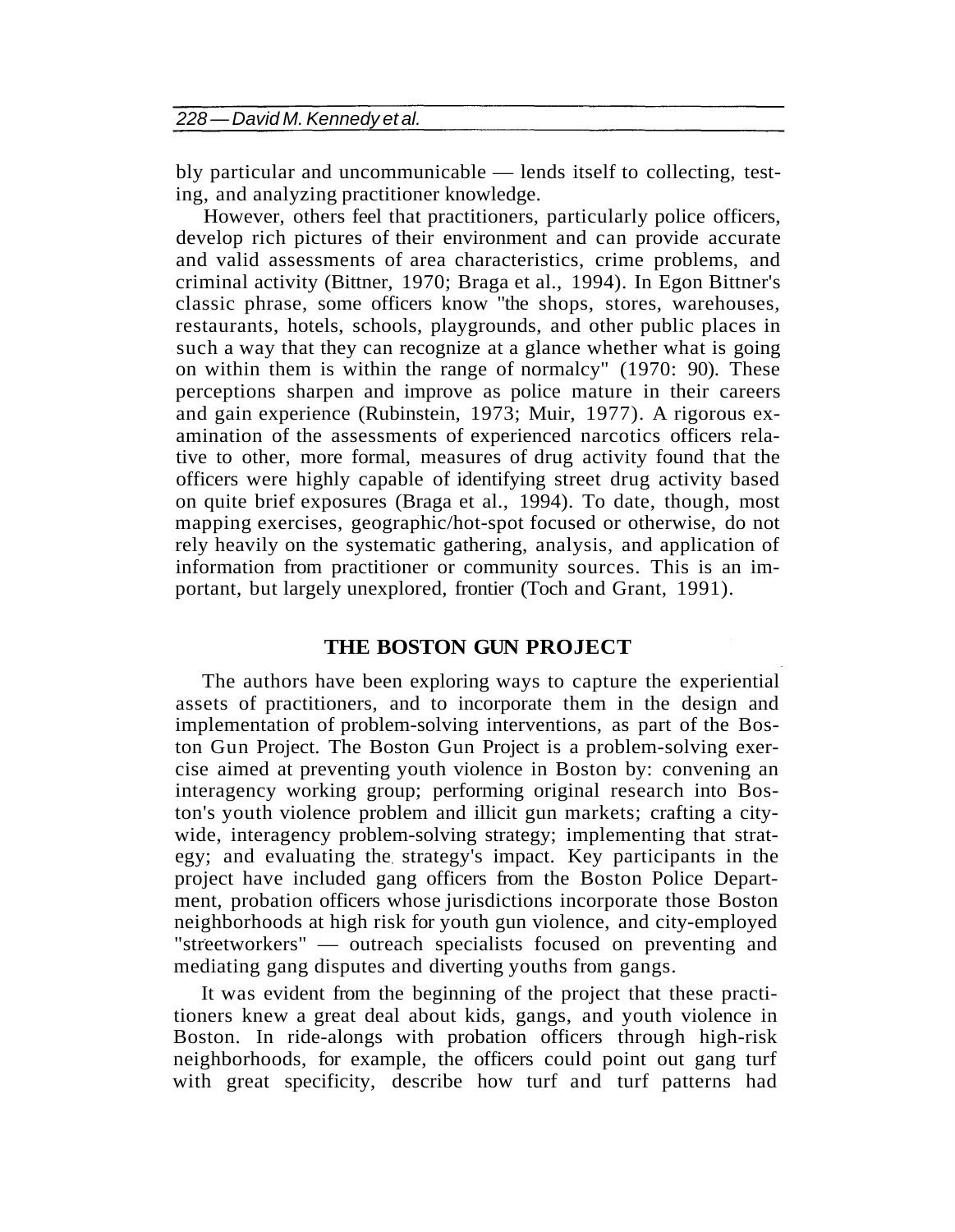changed over time, trace the history of specific gangs and gang members, describe the criminal activities of particular gangs, and trace the emergence and decline of particular gang-related activities such as wearing particular colors and marking turf with sneakers. Boston Police Department gang officers had a vivid sense of current and historical patterns of gang criminality and conflict, and of gangs' responses to particular police strategies. Streetworkers had insight into all these matters, plus perspective on how gang members and other youths experienced life in their neighborhoods. This included gang members' experience of the threat of other gangs, and how they regarded police and other authorities.

These different groups of practitioners were focused on the same basic issue — in essence, serious youth offending and serious youth offenders — and had a certain amount of experience working with one other. Therefore, their sources of information overlapped to some degree. However, the groups worked from bases of experience that were meaningfully different. Probation officers worked with the courts and convicted offenders, and to some extent with offenders' families, employers, and other community contacts. The probation officers we worked with had also recently begun to "patrol" certain communities at night in conjunction with Boston Police Department gang officers in an effort to control the behavior of high-risk youth offenders in the community. Police gang officers primarily worked the streets, primarily in an adversarial relationship with youth offenders, and had access to police department information. Streetworkers worked closely with individual youths and groups of youths, both in the street and through city-sponsored diversion and recreation programs.

As the project progressed, several key questions emerged regarding the role of gangs and gang conflict in Boston's youth homicide problem. Practitioners felt strongly that several things were true. They believed that Boston had youth gangs, which had identifiable turf and were violent. They believed that the youth homicide problem was almost entirely a gang problem, that essentially all youth homicide offenders were gang members and that essentially all youth homicide victims — excluding innocent bystanders — were gang members. They believed that the basic dynamic that produced gang violence was a vendetta-like "beef between gangs that was sometimes but not always initiated by drug trafficking or some other instrumental issue, but that once initiated took on a life of its own and could continue indefinitely and even intergenerationally. The authors, in response to this, framed the following essential questions. What was the contribution of gangs to youth homicides in the city? How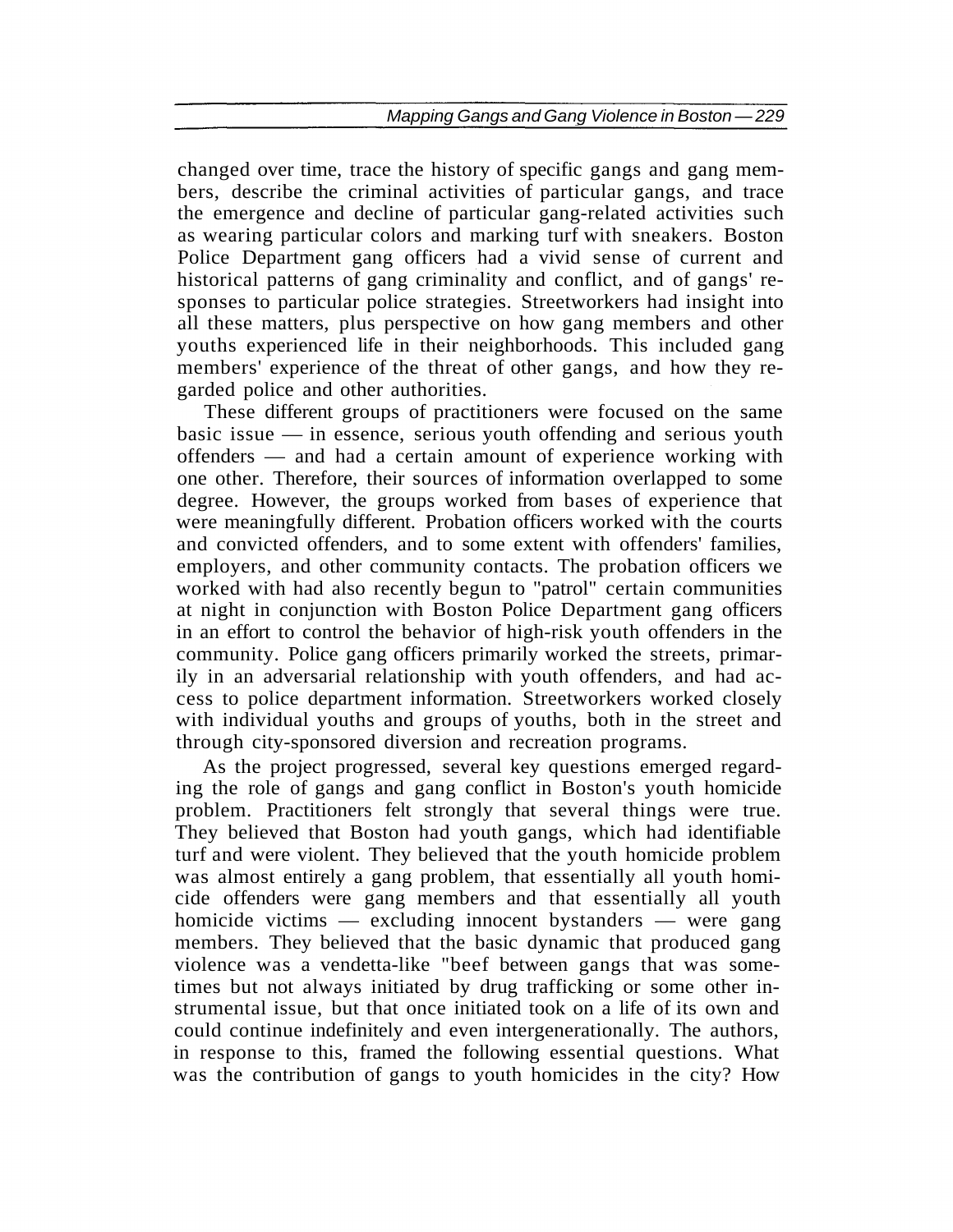many gangs and gang-involved youths were there in Boston? Where were gangs' turfs? What were the patterns of conflict and alliance among gangs?

We worked with our practitioner partners to answer these questions in a structured way that would both bring rigor to the analysis and be of utility in designing and implementing a problem-solving response. The following sections describe some of the methods used and the results obtained. We present our various research activities in their proper order of *logical* precedence; the actual research was a bundle of overlapping and simultaneous tasks conducted over roughly the summer of 1995.

## **Did Boston Have a Gang-Related Youth Homicide Problem?**

The central matter was clearly whether youth gangs were important contributors to the city's youth homicide problem. We began, therefore, by addressing this question.

It is noteworthy that this was a question that simply could not have been answered by examining official police records. The Homicide Bureau of the Boston Police Department records as little as possible about the motive in the cases it investigates in order to prevent creating documentation that would be discoverable and of potential use to the defense at trial. The Homicide Bureau has, quite recently, begun issuing annual reports of how many of the previous year's homicides were gang-related, drug-related, domestic, and the like. It does not identify which particular cases belong in these categories, however, and it compiles the reports by polling homicide investigation teams about their previous year's caseload. The bureau's reports, in other words, are themselves based on qualitative methods.

We assessed the contribution of gangs to Boston's youth homicide problem by assembling a group comprised of Boston Police Department gang officers; probation officers; and streetworkers. This group met in three sessions of approximately four hours each.<sup>3</sup> Those participating changed somewhat from session to session, with constant participation by four police officers, one streetworker, and two probation officers, and episodic participation by approximately half a dozen police officers, two streetworkers, and one probation officer.

The authors provided documentary support and kept records of the proceedings.<sup>4</sup> Documentary support consisted of an annualized, alphabetized list of 155 gun and knife homicide victims (that is, each calendar year's victims arranged in alphabetical order) age 21 and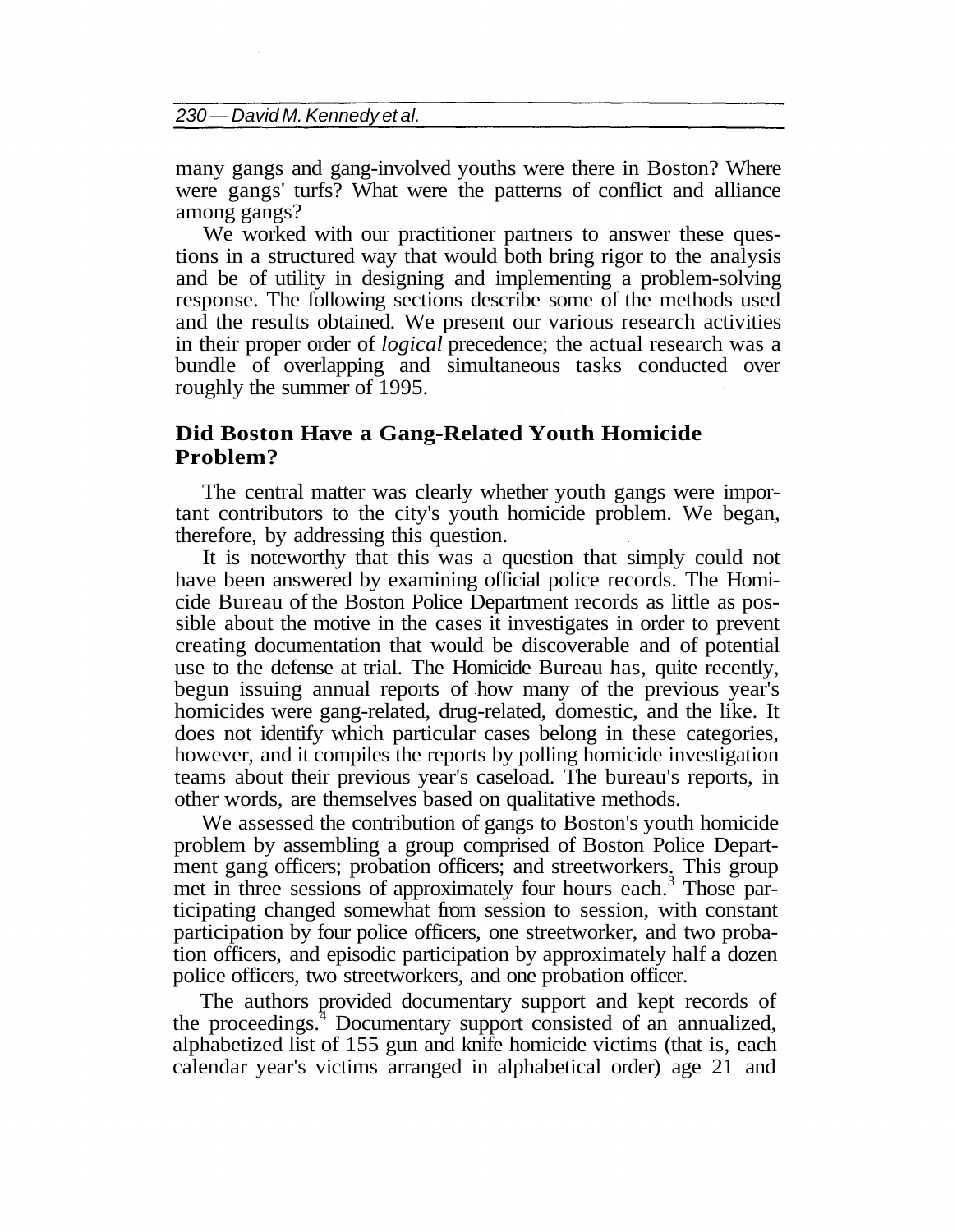under for the years  $1990-1994$ .<sup>5</sup> The list included the names of associated cleared offenders where those names were available; a separate list featured incident locations arranged by victims' names in alphabetical order. Both lists were prepared by the authors using information furnished by the Planning and Research Office of the Boston Police Department. Each participant was provided with this package of documents.

The group examined and discussed each incident of victimization, beginning with the 1994 list and proceeding backward in time. The discussion ranged quite freely but was structured by the authors. For each victimization, the following questions were addressed in roughly the following order. Do you (the group) know what happened in this homicide? Was the victim a gang member? Was the perpetrator (or perpetrators) a gang member (or members)? What was the killing about, and was it gang-related?

As these questions suggest, it took more than gang involvement on either the victim's or perpetrator's part for the incident to "count" as gang-related. The authors did not provide, or press, any particular definition of "gang-related" on the group, though they did sometimes make the formal disposition based on the group discussion. For the most part, however, the practitioners participating had a strong and shared, though often not previously articulated, sense of what it meant for an incident to be gang-related, and this sense was allowed to emerge inductively through the process.

Gang-related, as the group understood it, meant in practice that the incident was either the product of gang behavior such as drug dealing, turf protection, or a continuing "beef with a rival gang or gangs, or a product of activity that was narrowly and directly connected with gang membership such as a struggle for power within a particular gang. Not all homicide involvement by gang members counted under this definition. A homicide committed by a gang member in the course of an armed robbery of a store, with no other indication of gang-relatedness, would not have been classified as gangrelated. The homicide victimization of a gang member, for instance during a street robbery, with no other indication of gang-relatedness, would also not have been classified as gang-related.<sup>6</sup>

The authors also did not provide, or press, a definition of gang on the group.<sup>7</sup> It was clear that violent behavior was central to the conception the practitioners in fact used; during the gang-mapping process, described below, much the same set of participants not infrequently made remarks such as "[group in question] isn't a gang any more, they just sell drugs." In practice, all practitioners used a defi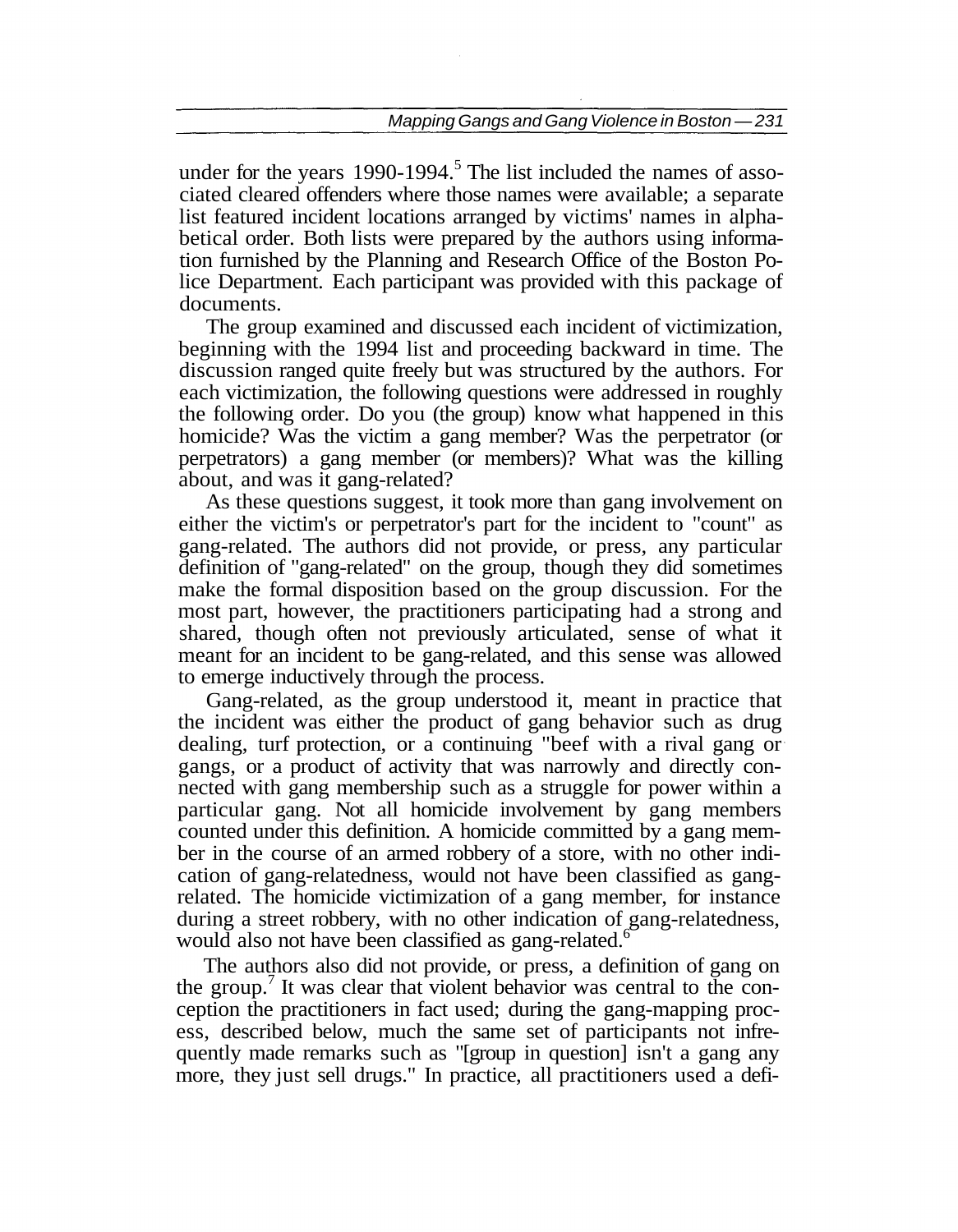nition that could be reduced to "self-identified group of kids who act corporately (at least sometimes) and violently (at least sometimes)." "Gang" has much the same place, therefore, in this process that "crime report" has in more traditional mapping operations: though the extent of the connection between the referent and reality is difficult to determine, all participants agree that it has meaning and what that meaning is.

It is worth dwelling on this point. Our process was not intended to, and could not, answer the question "Does Boston have a gang problem?" To do so would have required coming up with a workable definition of gang; ascertaining whether Boston had, by this definition, gangs; and then determining whether Boston's gangs were a problem, with "problem" defined in some way that was independent of the existence of gangs as such. This last step is particularly difficult conceptually; since criminal and violent activity is generally part of the definition of a gang (see, e.g., Miller, 1975), it is hard even in principle to sort out how to differentiate description from diagnosis when discussing "gang violence."

This was not the subject of our inquiry. Though the definition of gang actually used by practitioners is well within the bounds of standard police and academic practice, it is here used essentially as a placeholder conveying no additional information about the nature of gangs in Boston. Our main question could be reframed equally well as "Does Boston have a homicide problem connected to [this youth group phenomenon we have agreed to call gangs]?" We were interested in whether Boston's gangs — gangs as defined by those who worked with them — were an important contributor to the city's youth homicide problem.

Of the 155 victimizations, 107, or 69%, were "known": that is, practitioners could provide an account of what happened. Ninety incidents, or 58% of the total 155 victimizations, were classified by the group as gang-related. All "unknown'' incidents were classified as non-gang-related. Seventeen, or 11%, were known but not classified as gang-related. Thus, nearly three-quarters of the incidents classified as non-gang-related were so classified because they were unknown, suggesting that our estimate of the incidence of gang-related homicide is a conservative one.

Certain aspects of this process were noteworthy and shed some light on the validity of the outcomes. There was nearly total consensus across the various practitioner participants concerning what should be classified as known and unknown. There was also nearly total consensus as to what had actually happened in known inci-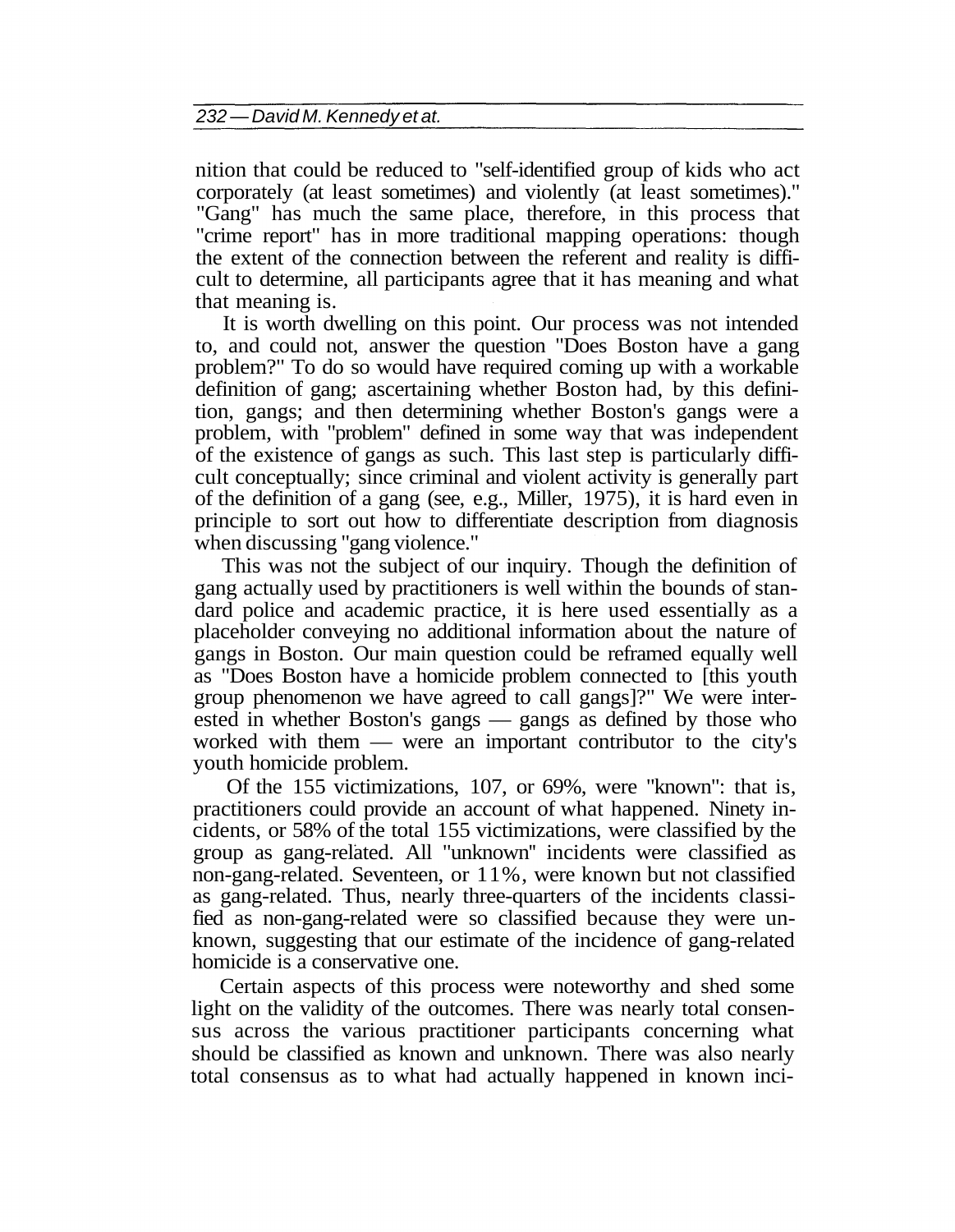dents. These broad agreements could be construed as an unhappy, and falsifying, unwillingness to disagree. We are inclined to construe it otherwise. First, the process itself ran counter in important ways to representations practitioners had already made. They had argued that virtually all youth homicides were gang-related, and that they were familiar with the background of virtually all youth homicides. When the process showed neither proposition to be entirely accurate, the practitioners neither fought it nor indulged in obvious opportunities to "game" the process, for instance, by misclassifying incidents. We are therefore inclined to believe that the various practitioners did in fact know what they said they knew about particular incidents; that there was a genuinely high degree of agreement among members of different agencies, who relied to some extent on different sources of information; and that the results of the process are reasonably reliable.

This exercise therefore produced an assessment that at least 60% of Boston's gun and knife youth homicides over five years were gangrelated. In our view, that was sufficient to constitute a gang-related youth homicide problem.

## **Mapping Gangs and Gang Turf, Estimating Membership, and Identifying Antagonisms and Alliances**

Next, we wanted to know how many gangs there were in Boston; what their names, sizes, and turfs were; and what antagonisms and alliances they had. We worked with much the same set of practitioners to answer these questions.

This exercise took three sessions, totaling some ten hours. The first session included only police officers; the second two also included probation officers and streetworkers. The process was extremely straightforward. The practitioners were assembled around a 4'x 8' street map of Boston and asked to identify the territories of individual gangs. As each gang territory was identified, practitioners would draw the territory's boundaries on the map, and one of the authors would number it and record the name of the gang on a separate document.<sup>8</sup> When the territory had been defined, the practitioners were asked to estimate the number of members belonging to the gang. Last, a circle enclosing the numerical gang identifier was drawn on a sheet of flip-chart paper, and the practitioners were asked to name any gangs with whom the instant gang had antagonisms or alliances. These "vectors" were drawn on the flip chart paper, with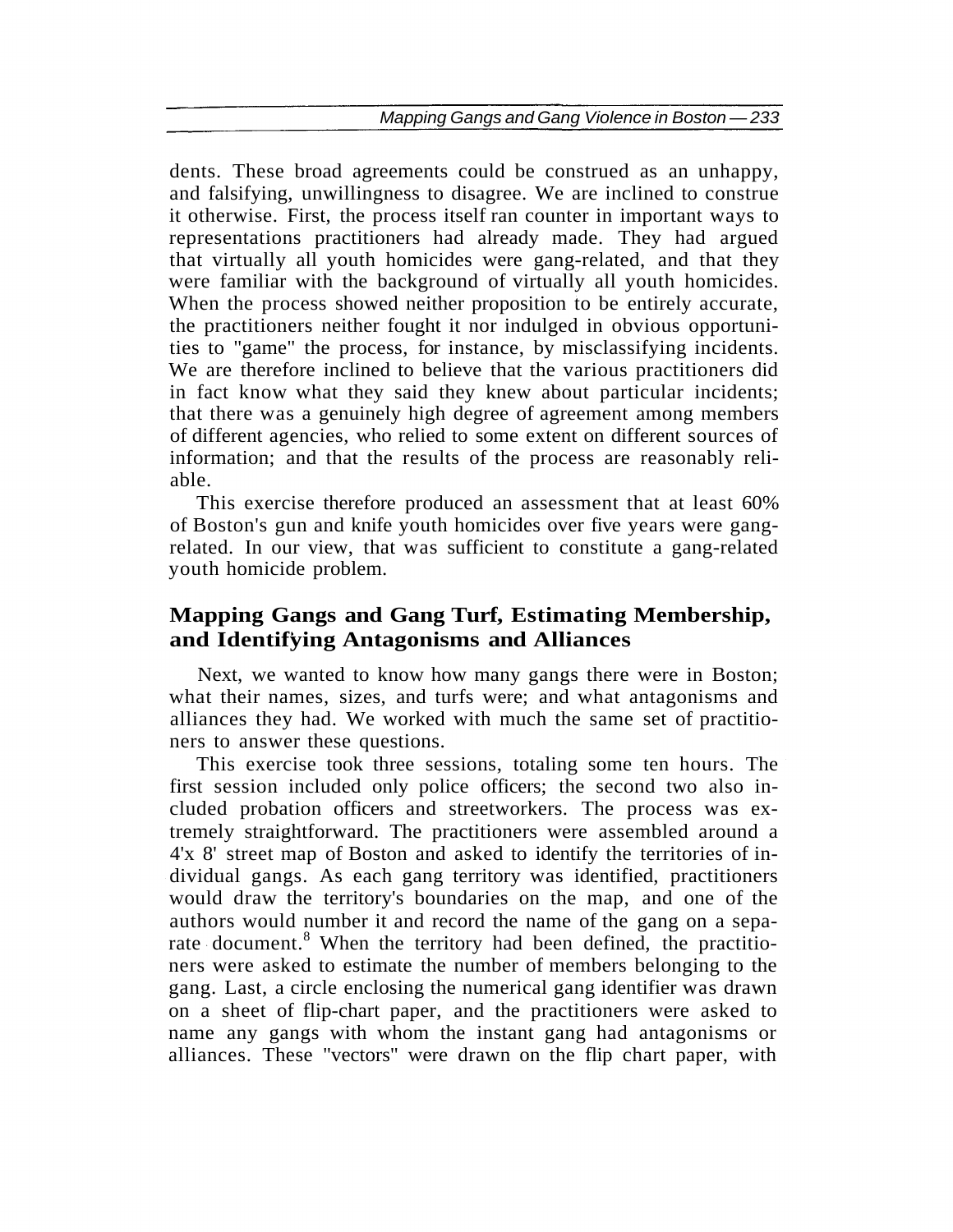one color representing antagonisms and another alliances. Antagonisms that were at the time particularly active were so designated.

There was strong agreement among practitioners about what gangs were active in the city. There was a considerable amount of discussion, sparked by examination of the map and the desire to identify enemies and allies, about whether particular gangs that had been historically active were still so. These discussions invariably were resolved in a consensus. There was strong agreement among the practitioners about both turf boundaries and antagonisms/alliances. Police officers and probation officers tended to agree on size estimates, with streetworkers offering marginally higher estimates.

The results produced a geographic territory map for the 61 gangs identified (Figure 1); estimates of membership size; and sociograms of antagonisms and alliances. Membership estimates totaled between 1,100 and 1,300 youths, only about 3% of those in the affected neighborhoods.<sup>9</sup> Only a few gangs reached the 60-100 range, with membership of less than ten not uncommon (see Table 1). The conflict and alliance data were digitized and presented in network form using KrackPlot 1.7 (Krackhardt et al.,1993); this program facilitates the drawing of a network's nodes and lines, and creates a corresponding data matrix of relationships. (The data matrix can then be imported into network analysis software packages such as GRADAP, STRUCTURE, and UCINET for further analyses, as will be treated below.) On quick inspection, there appear to be several noteworthy features of the resulting networks (see Figures 2,3, and 4). Conflicts outnumber alliances; certain particularly significant "nodes" (Castlegate, Academy) seem evident; and more or less pervasive, but (at any given time) quiescent, rivalries outnumber "live" and active rivalries.

## **Network Analysis and Computer-Based Network Analysis Applications**

The nature of this gang network, and the network as a focus of interventions to reduce serious youth violence, became a central concern as the Boston Gun Project progressed. The research described above, plus other research that showed both homicide victimization and offending to be concentrated among high-rate criminal offenders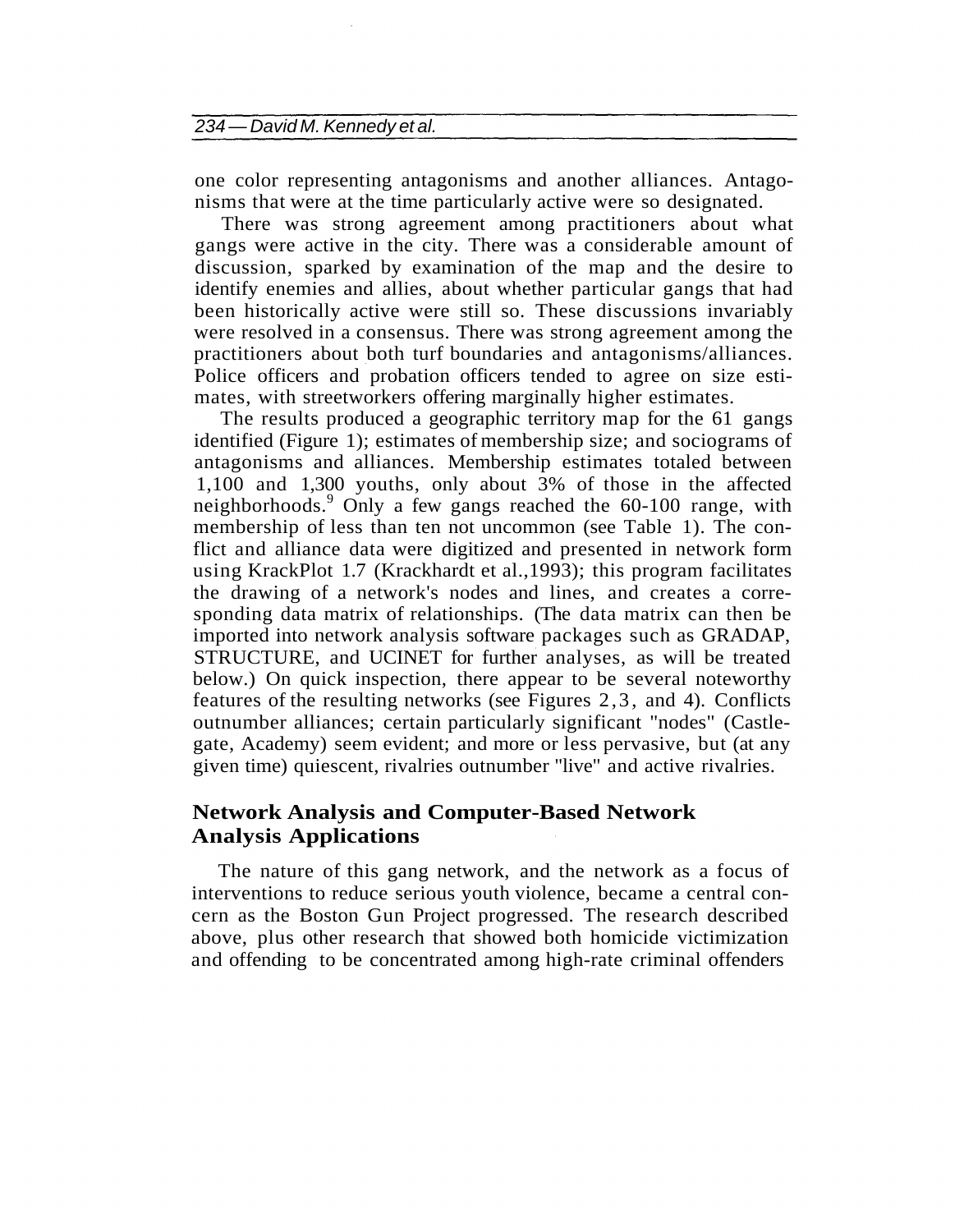

**Figure 1: Boston Gang Areas**

(see Kennedy et al., 1996) made the design of an intervention to reduce gang violence and gang conflict a top priority. Two key ideas emerged: to "tax" gangs for violent activity through focused attention to all their criminal activity, probation and parole conditions, and the like; and to enhance the deterrent impact of this intervention by explicitly communicating the new "rules" in the city to gangs and gang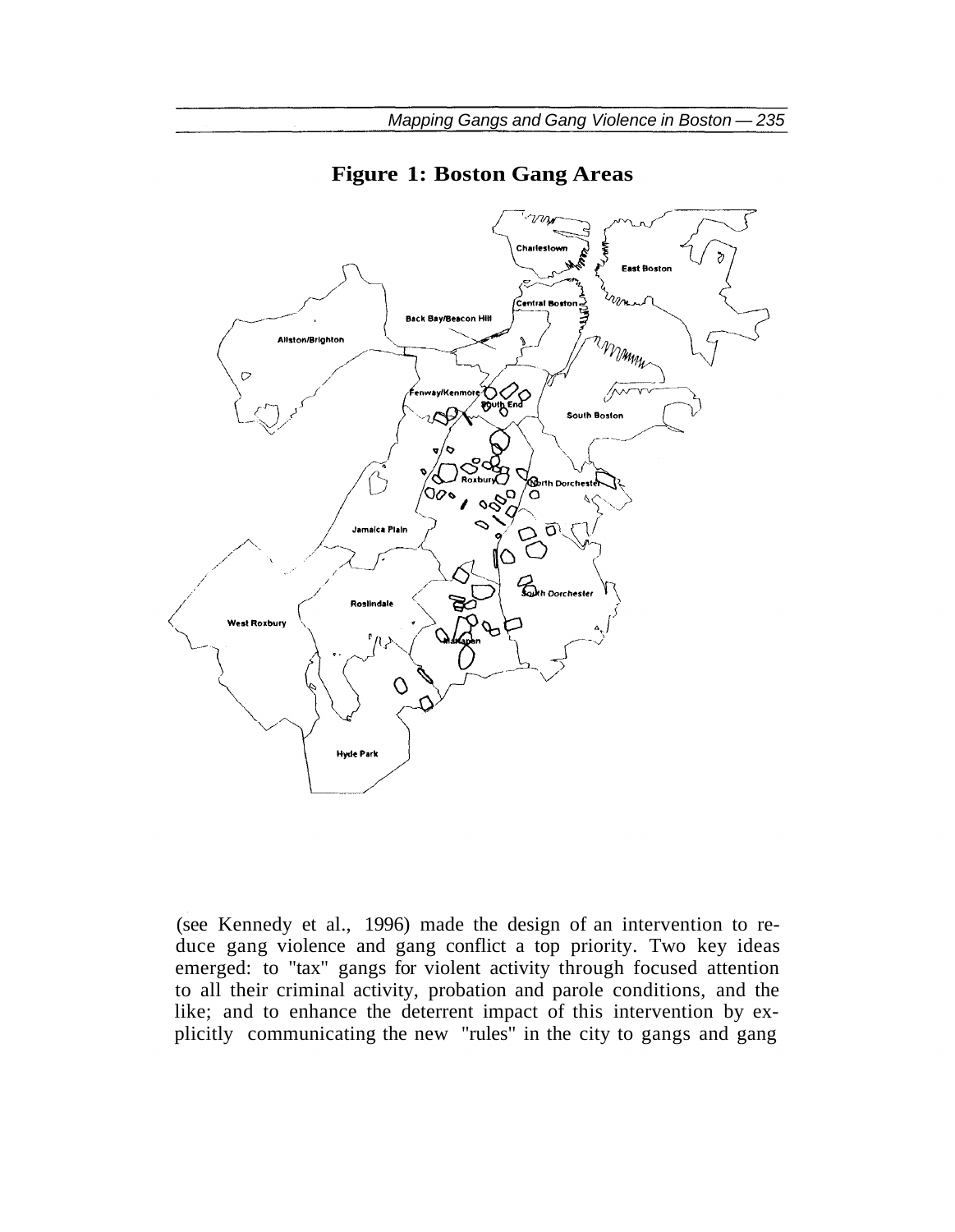| <b>Range</b>  | <b>Number</b> | Percent |
|---------------|---------------|---------|
| Less than 10  | 11            | 18.0%   |
| 10-19         | 21            | 34.4%   |
| 20-29         |               | 11.5%   |
| $30-39$       | 8             | 13.1%   |
| 40-49         |               | 1.6%    |
| 50-59         | 2             | 3.3%    |
| 60-69         | 2             | 3.3%    |
| 70-79         |               | 0.0%    |
| 80-89         |               | 0.0%    |
| 90-99         |               | 1.6%    |
| More than 100 |               | 1.6%    |
| Unknown       |               | 11.5%   |

#### **Table 1: Distribution of Estimated Gang Membership**

members. The aim was to reduce violence in the community; decrease the fear the kids experience; and throw a "firebreak" across the currently self-sustaining cycle of violence, gun acquisition, and more violence (see Kennedy et al., 1996).

We thus faced two important questions: (1) Which gangs would be the most efficient to target if police agencies wanted to disrupt key sources of conflict? (2) How could we best diffuse the deterrent message across Boston's gang landscape? These are network analysis questions (Sparrow, 1991). We approached them utilizing UCINET IV network analysis software (Borgatti, Everett and Freeman, 1992).

The theoretical concept of "centrality" is clearly important for identifying those gangs that are somehow pivotal or key in the conflict network.<sup>10</sup> "Central" gangs are strategic to target for intervention because their removal will reduce more conflict than targeting peripheral groups. The simplest and most straightforward way to measure centrality is to determine the "degree" of the various nodes in the network. The degree of a point is defined as the number of other points to which it is directly linked (Scott, 1991).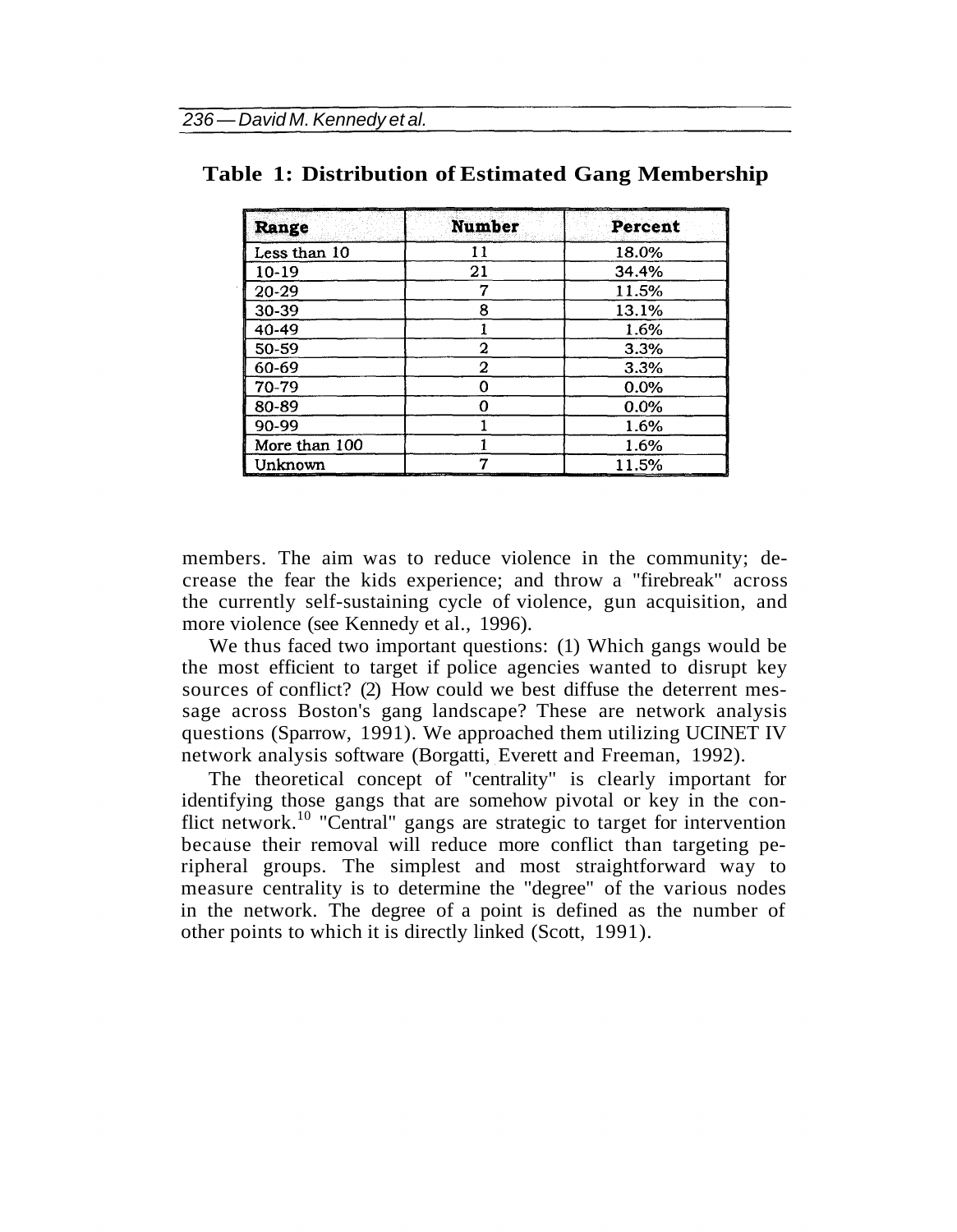

#### **Figure 2: Boston Gang Conflict Network**

Key:  $\angle$   $\angle$  =  $\angle$  = conflict

 $\frac{ }{ }$  = intense conflict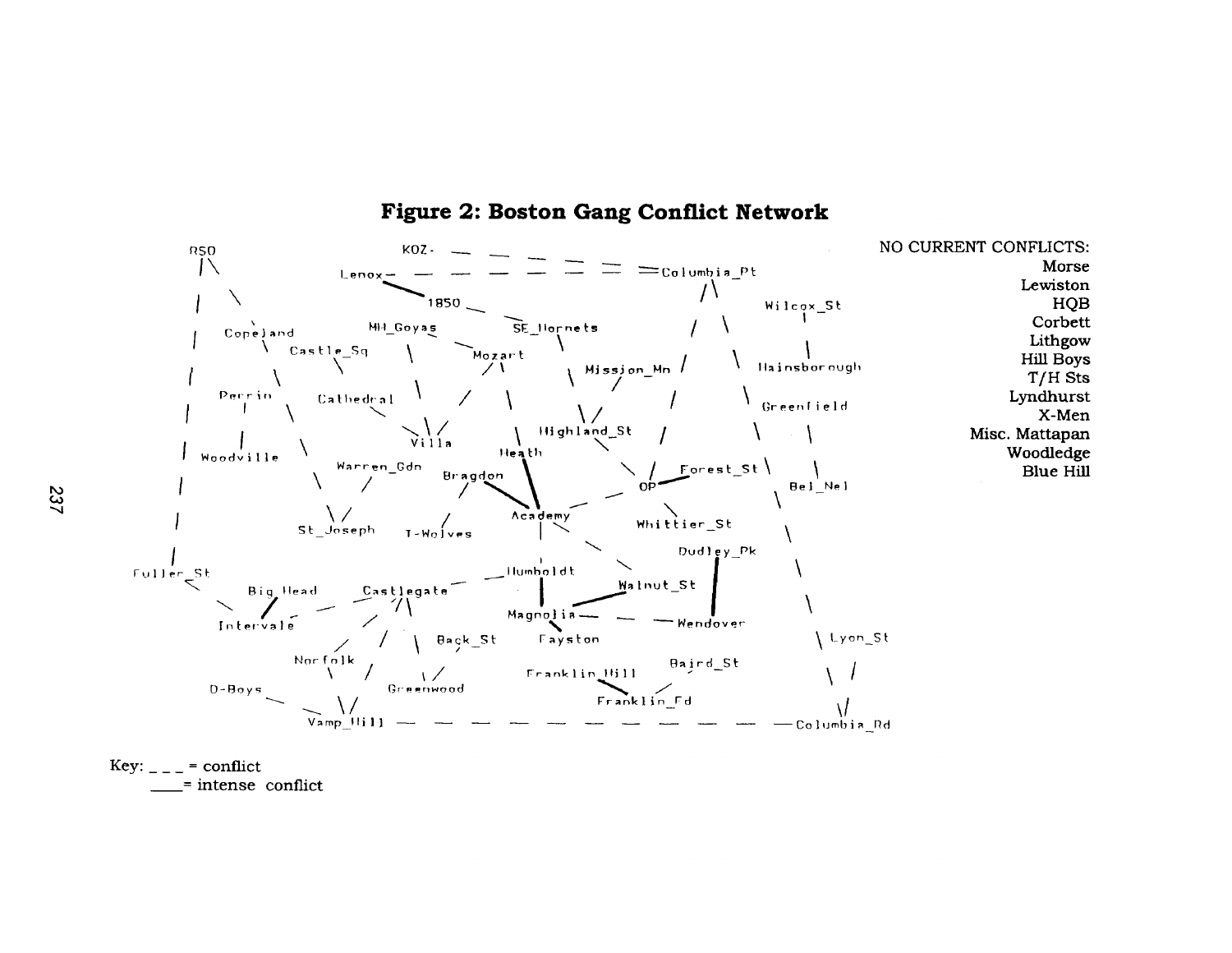

No Current Alliances: Warren Gdn., Woodville, Dudley Park, Lyon St., Back St., D-Boys, Baird St., Wilcox St., Hainsborough, Greenfield, Bel Nel, Lithgow, Mission Main, Hill Boys, T/8 Sts., Lyndhurst, X-Men, Misc Mattapan, Woodledge, Blue Hill, Mozart, Vills, MH Goyas, Heath, Cathedral, Castle Sq., 1 RSO, SE Hornets, Columbia Point, OP, Forest St., Whittier St., Bragdon, Magnolia, Intervale, Fuller St., Big Head, Norfolk, Vamp Hill

## **Figure 3: Boston Gang Alliance Network**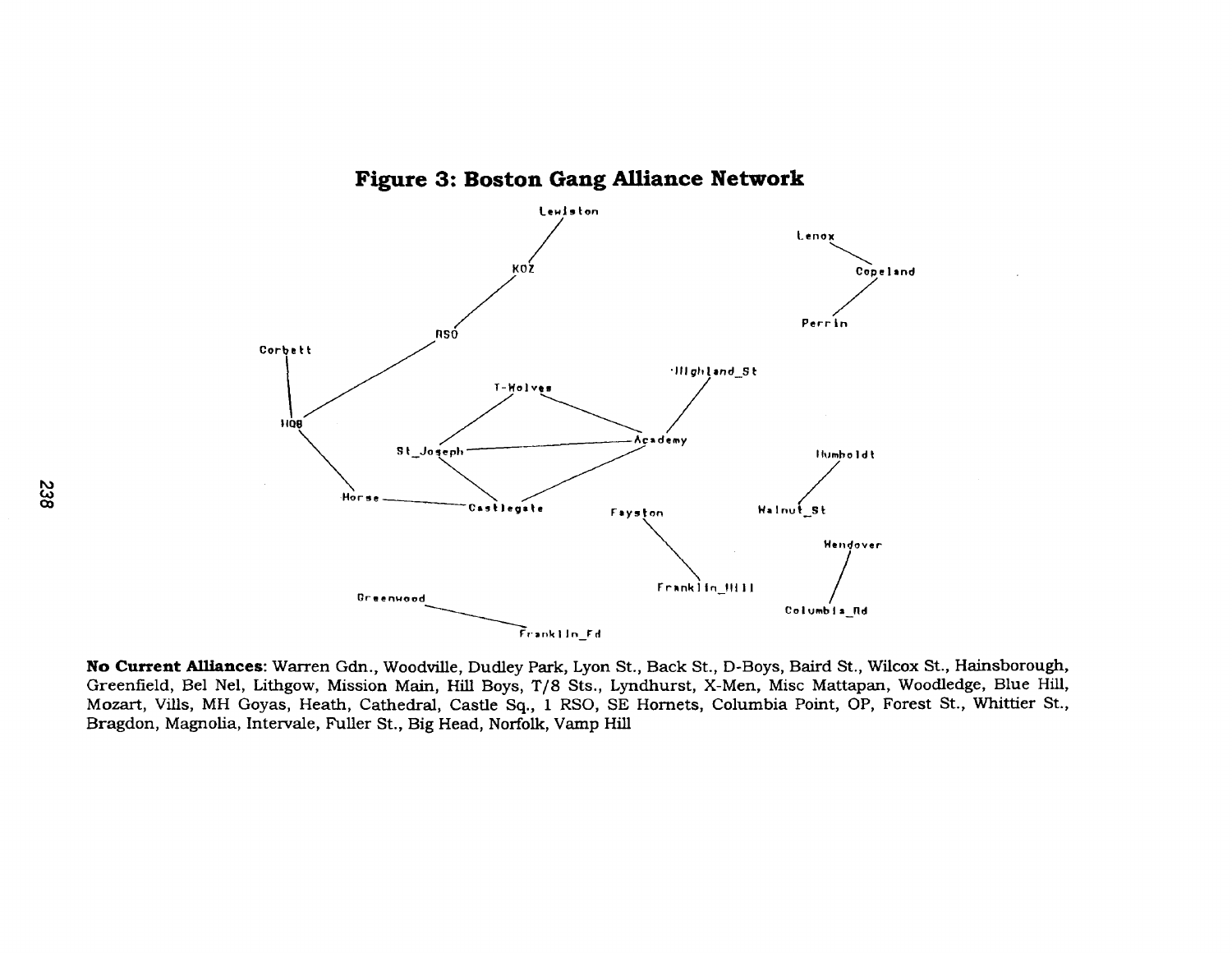

## Figure 4: Boston Gang Conflict and Alliance Network

 $=$  Intense conflict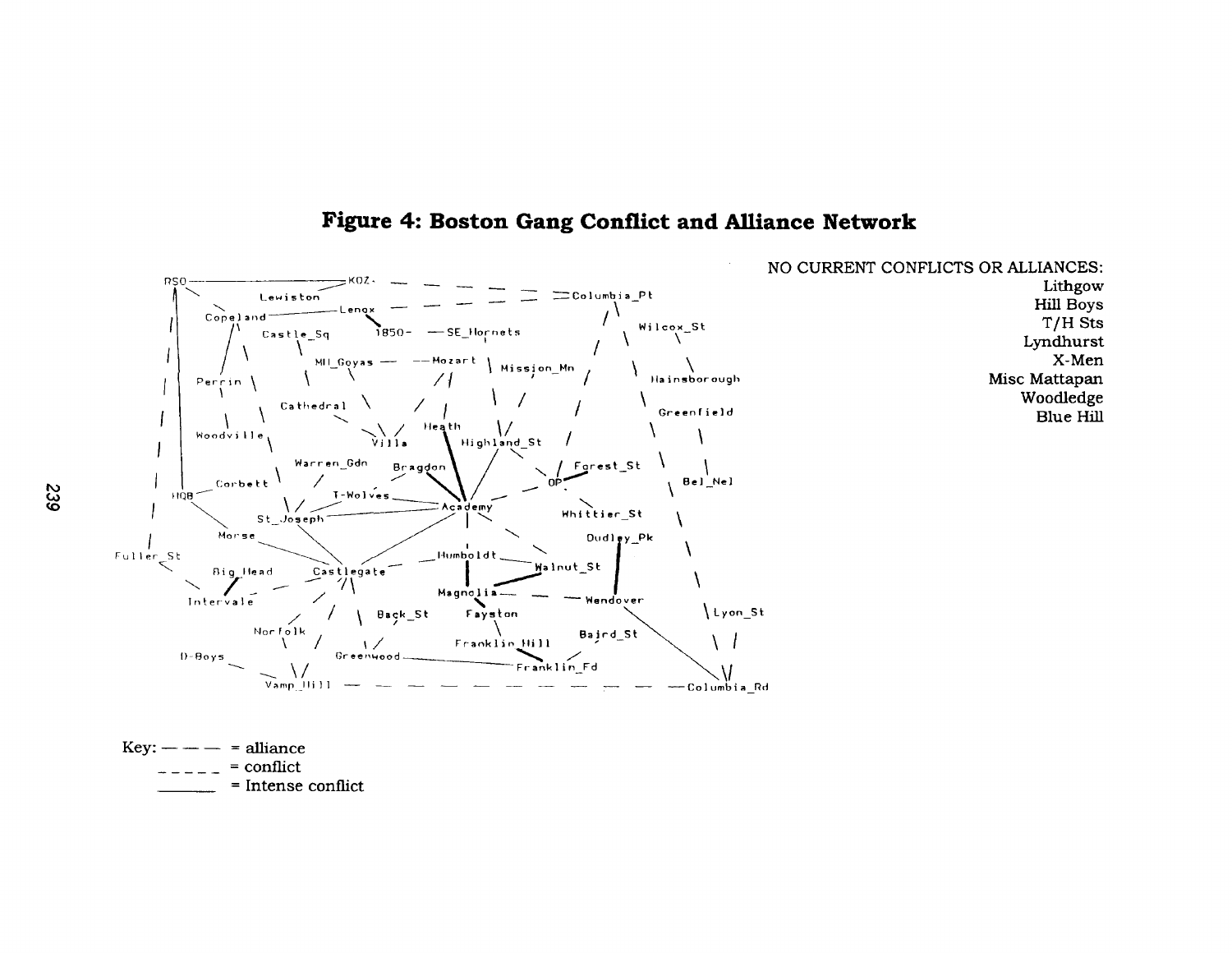UCINET and other such programs provide the capacity for quick, easy analysis of such questions. We made some simple judgments in analyzing our gang network. The conflict lines were valued according to the intensity of the conflict (values assigned: intense conflict=2, conflict=l). This allowed the weighting of more violent conflicts to be considered in the identification of central gangs. Conflict lines were also represented as non-directional, as the conflicts were not directed (in other words, a conflict between Heath and Academy is a symmetric negative association). UCINET analysis showed Magnolia, Academy, Orchard Park, and Castlegate as the gangs with the highest centrality in Boston's conflict network (see Table 2).

Degrees are measures of "local centrality": the relative importance of a node within its social neighborhood. A more sophisticated assessment of the importance of a particular gang within the conflict would take into account the centrality of the points to which it is connected (Bonacich, 1972).<sup>*n*</sup> In other words, certain gangs may be more central or pivotal ("in the thick of things") to youth violence across Boston than other gangs that have the same degree of connections.<sup>12</sup> Network theory uses the concept of "eigenvector centrality" to capture this quality of "centrality of centrality."<sup>13</sup> UCINET analysis of eigenvector centralities reveals Magnolia, Academy, Humboldt, Walnut Street, Fayston Street, Heath, Bragdon Street, Orchard Park, Wendover, and Castlegate to be key players in the conflict network (see Table 3). Probably not coincidentally, these are gangs that consistently come up in conversation with our practitioner partners as the most significant and troublesome. Reducing their violence, and their "beefs" with other gangs, would make sensible first steps in an intervention focused on Boston's gang landscape.

We also used structural network analysis in pursuit of support for an effective communications strategy. Here, UCINET was employed to identify naturally existing subgroups, or "cliques," such that "talking" to one member would effectively be talking to all members.<sup>14</sup> Network theory defines cliques as groups of mutually connected individuals or as pockets of dense connections (Knoke and Kuklinski, 1982). If Magnolia, for example, were subjected to an intensive enforcement effort, or was otherwise communicated with — for instance, through probation officers or formal meetings between gang members and authorities — which other gangs could be expected to be aware of the message being sent by law enforcement agencies?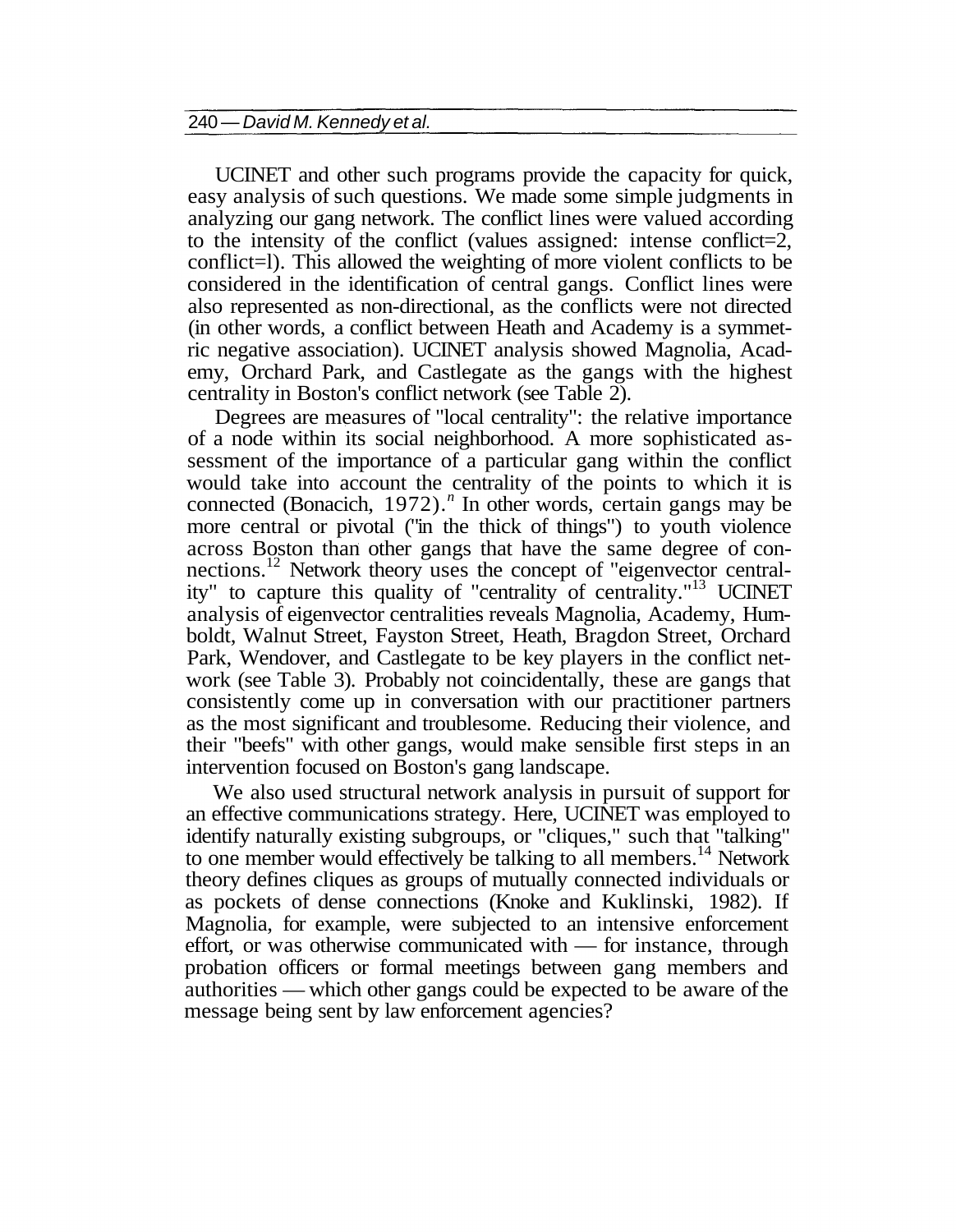л.

| Gang                         | <b>Degree</b>     | <b>Normalized</b> |
|------------------------------|-------------------|-------------------|
|                              |                   | <b>Degreeb</b>    |
| Magnolia                     | 7.00              | 11.67             |
| Academy                      | 7.00              | 11.67             |
| <b>Orchard Park</b>          | 6.00              | 10.00             |
| Castlegate                   | 5.00              | 8.33              |
| <b>Intervale Posse</b>       | 4.00              | 6.67              |
| Humboldt                     | 4.00              | 6.67              |
| <b>Columbia Point Dogs</b>   | 4.00              | 6.67              |
| Vamp Hill Kings              | 4.00              | 6.67              |
| Mozart                       | 3.00              | 5.00              |
| 1850 Building Boys           | 3.00              | 5.00              |
| Lenox Hill Smokers           | 3.00              | 5.00              |
| Villa Victoria               | 3.00              | 5.00              |
| Heath                        | 3.00              | 5.00              |
| <b>Wendover Falcons</b>      | 3.00              | 5.00              |
| <b>Highland Street</b>       | 3.00              | 5.00              |
| <b>Walnut Street</b>         | 3.00              | 5.00              |
| Columbia Road                | 3.00              | 5.00              |
| <b>Bragdon Street</b>        | 3.00              | 5.00              |
| Franklin Field               | 3.00              | 5.00              |
| <b>Big Head Boys</b>         | 2.00              | 3.33              |
| <b>Dudley Park</b>           | 2.00              | 3.33              |
| Norfolk Kings                | 2.00              | 3.33              |
| Franklin Hill Giants         | 2.00              | 3.33              |
| <b>Fuller Street</b>         | 2.00              | 3.33              |
| <b>RSO</b>                   | 2.00              | 3.33              |
| <b>Fayston Street</b>        | 2.00              | 3.33              |
| <b>Greenwood Street</b>      | 2.00              | 3.33              |
| St. Joseph                   | 2.00              | 3.33              |
| <b>Forest Street Dodgers</b> | 2.00              | 3.33              |
| South End Hornets            | 2.00              | 3.33              |
| Copeland                     | 2.00              | 3.33              |
| <b>Mission Hill Goyas</b>    | 2.00              | 3.33              |
| Cathedral                    | 2.00              | 3.33              |
| <b>KOZ</b>                   | $1.\overline{00}$ | 1.67              |
| D-Boys                       | 1.00              | 1.67              |
| <b>Baird Street</b>          | 1.00              | 1.67              |
| Wilcox Street                | 1.00              | 1.67              |
| Hainsborough                 | 1.00              | 1.67              |
| Greenfield                   | 1.00              | 1.67              |
| Bel Nel                      | 1.00              | 1.67              |
| Mission Main                 | 1.00              | 1.67              |
| <b>Back Street Boys</b>      | 1.00              | 1.67              |
| Warren Gardens               | 1.00              | 1.67              |
| Timberwolves                 | 1.00              | 1.67              |
|                              |                   |                   |

Table 2: Degree Centrality<sup>a</sup>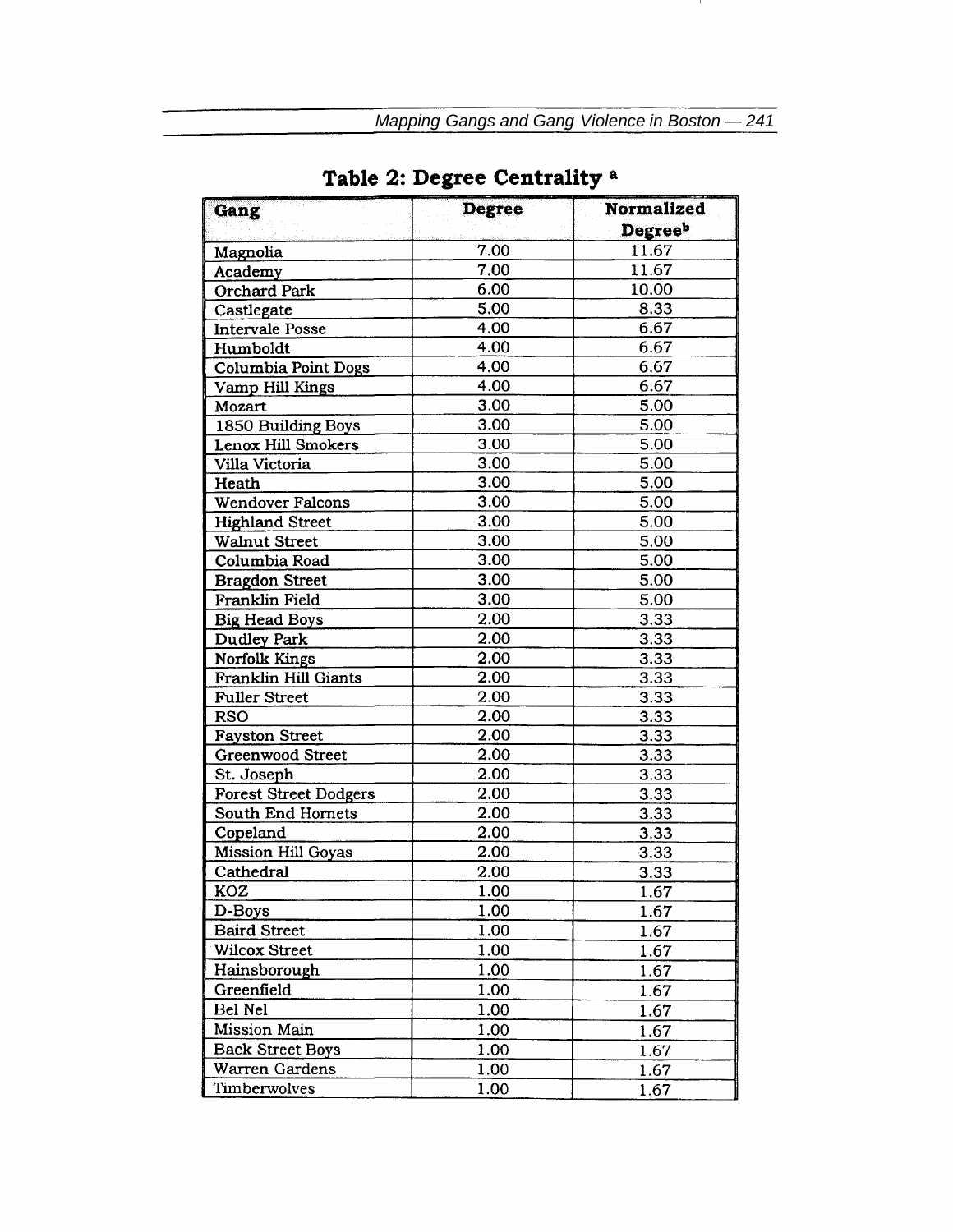| Gang                   | <b>Degree</b> | <b>Normalized</b><br><b>Degree</b> |
|------------------------|---------------|------------------------------------|
| <b>Whittier Street</b> | 1.00          | 1.67                               |
| Perrin Street          | 1.00          | 1.67                               |
| Woodville              | 1.00          | 1.67                               |
| Lyon Street            | 1.00          | 1.67                               |
| Castle Square          | L.OO          | $-67$                              |

(a) The links between nodes were coded as follows: one=conflict; two=intense conflict.

(b) The normalized degree centrality of each gang is the degree divided by the maximum possible degree (number of connections within the sociogram) expressed as a percentage (Borgatti et al. 1992).

Many different theoretical models exist for identifying subgroups within networks.<sup>15</sup> We explored the n-clan technique for identifying cliques, as it is acknowledged as yielding "the most useful and powerful sociological generalization" of cohesive subgroupings<sup>16</sup> (Scott, 1991:120). The n-clan method is regarded as desirable because it limits the diameter (the path between its most distant members) to be no greater than the value of n which defined the clique. In other words, it ensures relatively close linkages by eliminating outsiders as intermediaries. Two was selected, by convention, as the value of n. Path lengths greater than two risk involving more distant and weak links. As Scott (1991) argues, "Values greater than two can be difficult to interpret sociologically. Distance two relations can be straightforwardly interpreted as those which involve a common neighbor who, for example, may act as an intermediary or a broker" (p. 119).

We restricted the algorithm, for convenience, to identify clans that had at least five members; the analysis identified 13 subgroups, with several groupings sharing common members (see Table 4). Each of these cliques would make a useful target for communication strategies since a message to one group would effectively reach at least five groups. Gangs that are common to several cliques, such as Academy, would make particularly useful targets.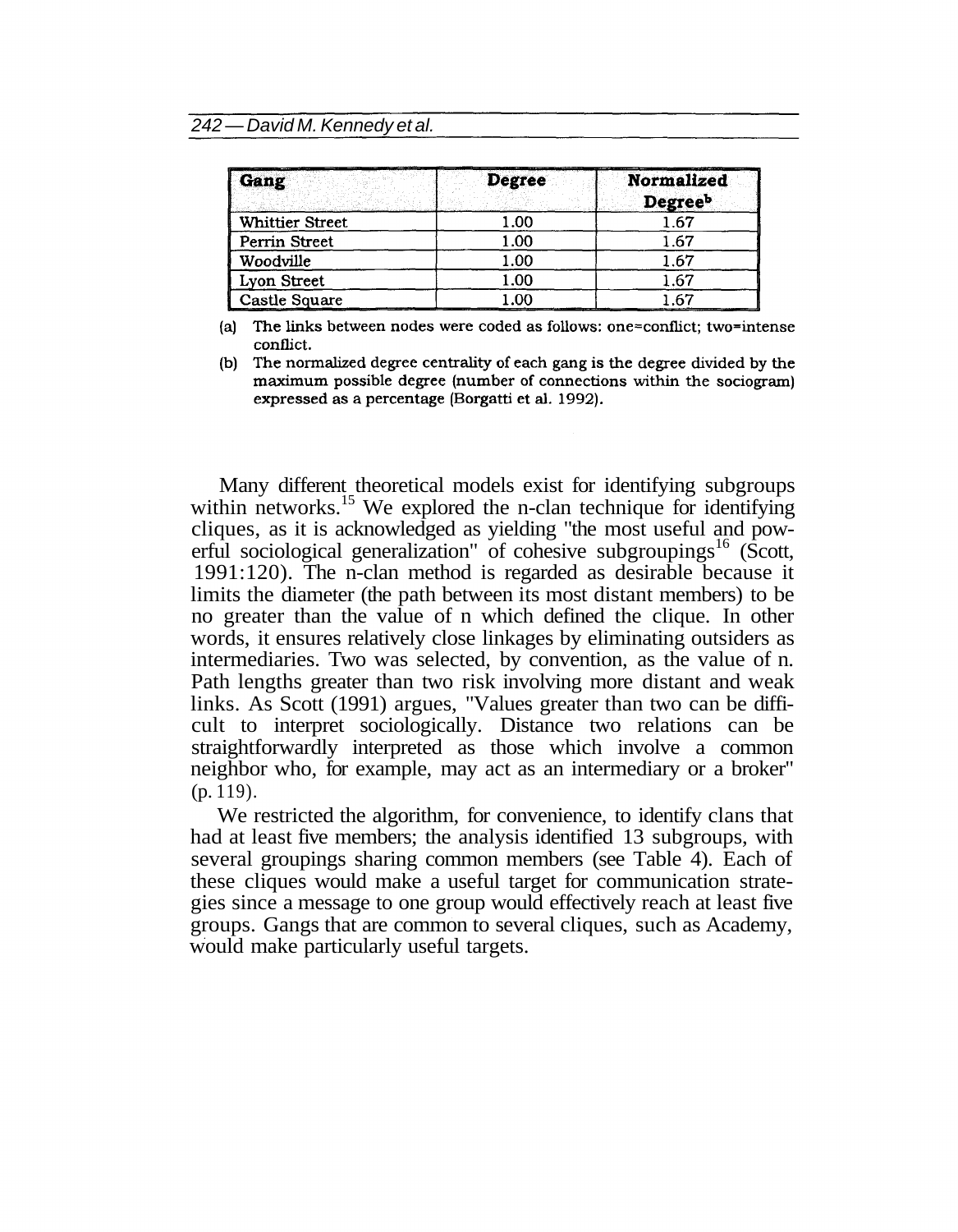| Gang                         | Eigenvector | <b>Normalized</b><br>Eigenvector |
|------------------------------|-------------|----------------------------------|
| Magnolia                     | 0.509       | 71.957                           |
| Academy                      | 0.437       | 61.856                           |
| Humboldt                     | 0.383       | 54.117                           |
| <b>Walnut Street</b>         | 0.350       | 49.512                           |
| <b>Fayston Street</b>        | 0.245       | 34.629                           |
| Heath                        | 0.226       | 31.969                           |
| <b>Bragdon Street</b>        | 0.223       | 31.597                           |
| <b>Orchard Park</b>          | 0.186       | 26.309                           |
| Wendover                     | 0.159       | 22.533                           |
| Castlegate                   | 0.135       | 19.137                           |
| <b>Forest Street Dodgers</b> | 0.090       | 12.661                           |
| Dudley Park                  | 0.077       | 10.844                           |
| Mozart                       | 0.065       | 9.148                            |
| <b>Columbia Point Dogs</b>   | 0.060       | 8.540                            |
| Timberwolves                 | 0.054       | 7.603                            |
| Vamp Hill Kings              | 0.054       | 7.581                            |
| <b>Highland Street</b>       | 0.052       | 7.289                            |
| Intervale                    | 0.046       | 6.516                            |
| Norfolk Kings                | 0.045       | 6.429                            |
| <b>Whittier Street</b>       | 0.045       | 6.330                            |
| Greenwood Street             | 0.035       | 4.888                            |
| Columbia Road                | 0.029       | 4.117                            |
| <b>Big Head Boys</b>         | 0.022       | 3.136                            |
| Villa Victoria               | 0.022       | 3.101                            |
| <b>Lenox Street Smokers</b>  | 0.021       | 3.011                            |
| <b>Mission Hill Goyas</b>    | 0.021       | 2.947                            |
| South End Hornets            | 0.016       | 2.232                            |
| KOZ                          | 0.015       | 2.055                            |
| 1850 Building Boys           | 0.014       | 1.986                            |
| D-Boys                       | 0.013       | 1.824                            |
| <b>Mission Main</b>          | 0.012       | 1.754                            |
| <b>Fuller Street</b>         | 0.012       | 1.671                            |
| <b>Back Street</b>           | 0.008       | 1.176                            |
| Lyon Street                  | 0.007       | 0.991                            |
| Cathedral                    | 0.006       | 0.792                            |
| <b>RSO</b>                   | 0.003       | 0.428                            |
| Castle Square                | 0.001       | 0.191                            |
| Copeland                     | 0.001       | 0.110                            |
| St. Joseph                   | 0.000       | 0.028                            |
| Warren Garden                | 0.000       | 0.007                            |

## Table 3: Bonacich Centrality<sup>®</sup>

(a) The normalized eigenvector is the "scaled eigenvector centrality divided by the maximum difference possible expressed as a percentage" (Borgatti et al., 1992). For more discussion on eigenvector centrality, see Bonacich (1972).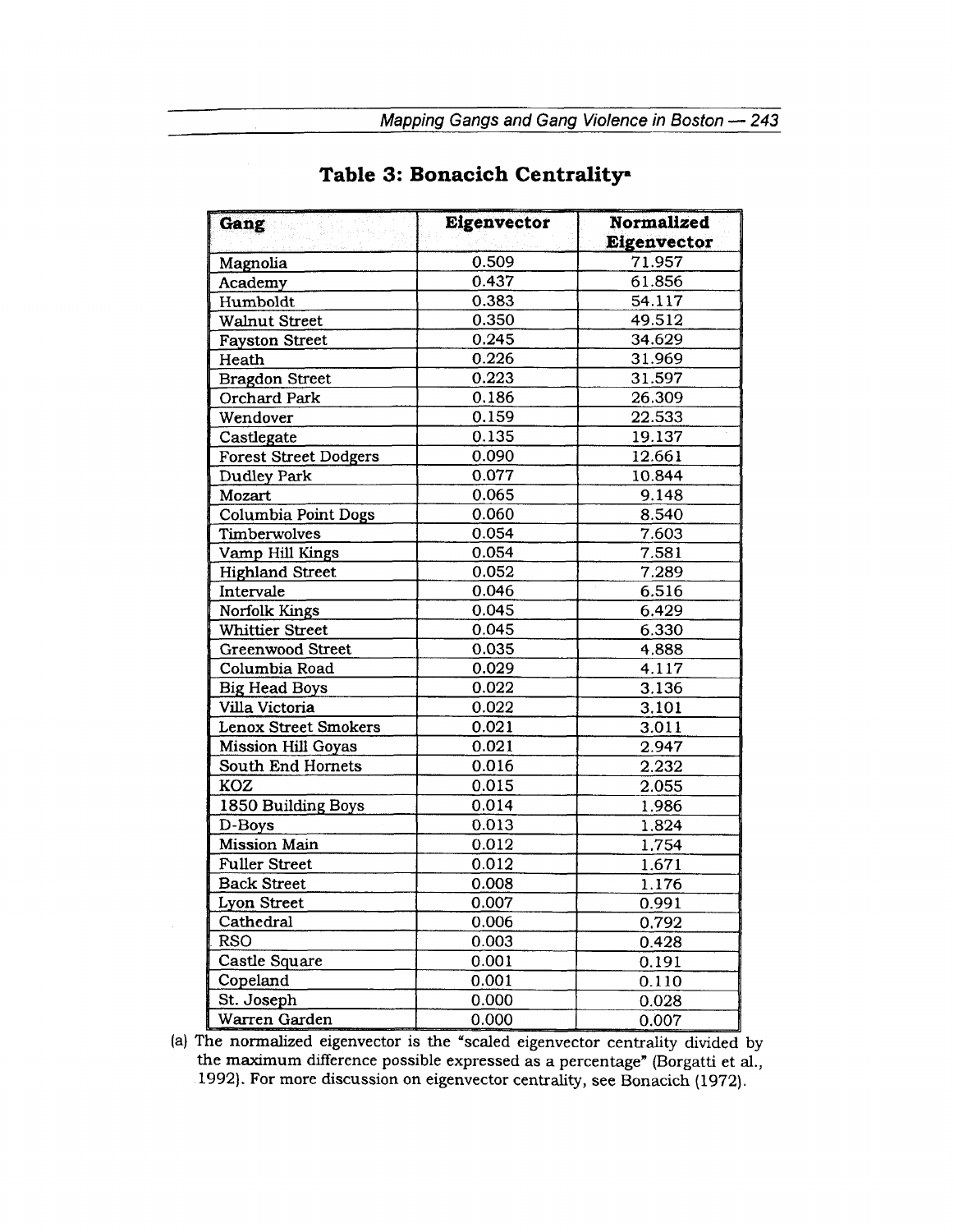| <b>Clique</b>  | Gangs                                                                                                                     |
|----------------|---------------------------------------------------------------------------------------------------------------------------|
| 1              | Heath, Academy, Orchard Park, Highland St.,<br>Walnut St., Bragdon St., St. Joseph, Castlegate,<br>Timberwolves, Humboldt |
| $\overline{2}$ | Academy, St. Joseph, Castlegate, Humboldt,<br>Intervale, Norfolk Kings, Vamp Hill Kings,<br>Greenwood, Morse              |
| 3              | Academy, Copeland, St. Joseph, Castlegate,<br>Timberwolves, Warren Garden                                                 |
| 4              | Academy, Walnut Street, Castlegate, Magnolia,<br>Humboldt                                                                 |
| 5              | Castlegate, Norfolk Kings, Vamp Hill, Columbia Rd.,<br>D-Boys                                                             |
| 6              | Lenox St., Columbia Point, Orchard Park, Columbia<br>Rod., KOZ                                                            |
| 7              | Lenox St., Columbia Point, Copeland, RSO,<br>KOZ                                                                          |
| 8              | Lenox St., Copeland, St. Joseph, RSO,<br>Perrin St.                                                                       |
| 9              | Academy, South End Hornets, Orchard Park, Forest<br>St., Highland St., Mission Main                                       |
| 10             | Academy, Columbia Point, Orchard Park, Forest<br>St., Highland St., Whittier St.                                          |
| 11             | Columbia Point, Vamp Hill Kings, Wendover,<br>Columbia Road, Lyon St.                                                     |
| 12             | Walnut St., Magnolia, Humboldt, Fayston,<br>Wendover                                                                      |
| 13             | Copeland, Fuller St., RSO, KOZ,<br>HQB                                                                                    |

**Table 4: N-Clans Cliques**

## **Combining Qualitative and Quantitative Mapping<sup>17</sup>**

Having produced the qualitatively-derived map of gang territories, some interesting applications of more traditional mapping techniques became possible. The gang territories were hand-digitized using MAPINFO for Windows. MAPINFO sub-routines allowed us to determine that a relatively small portion of the city of Boston is covered by the 61 gang areas: the sum total geographic expanse of the 61 areas is 1.7 square miles, only 3.6% of Boston's 47.47 square miles. Gang turf makes up only 8.1% of the area of even those Boston neighborhoods — Roxbury, Dorchester, Mattapan, Jamaica Plain, Hyde Park, and the South End — with gangs.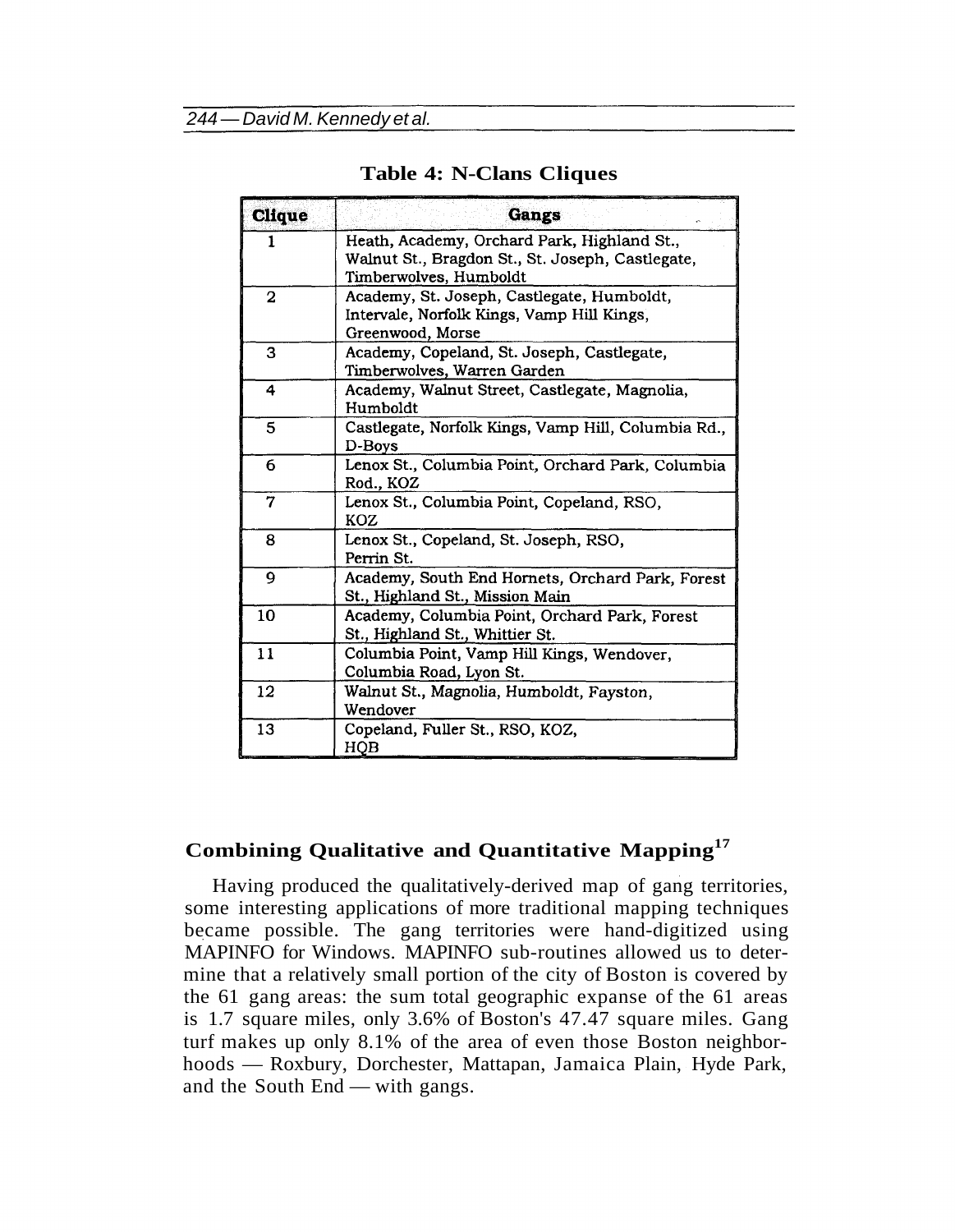We geocoded 1994 Boston police department data on dimensions that might reasonably be expected to be gang-related: gun assault, weapons offenses, drug offenses, armed robbery, youth homicide and calls for service regarding "shots fired." We then examined what proportion of these reported crimes and calls occurred within and outside gang turf. Gang turf areas experience more than 12% of the city's armed robberies and roughly a quarter of all other categories (see Table 5). Armed robberies are overrepresented in gang areas by a factor of nearly 4:1 relative to the rest of the city as a whole; other categories, by a factor of around 8:1 or more. Relative to the highcrime neighborhoods in which they are found, gang areas experience greater criminal activity in ratios of from nearly 3:1 to nearly 7:1 (see Table 6).<sup>18</sup> Interestingly, drug offenses, which are most open to police discretion and enforcement bias, are only somewhat more overrepresented than serious violent crimes.

Several caveats should be considered in reviewing the findings. We do not take this analysis to suggest that any or all of the gang areas identified are Boston's top crime hot spots; we did not set out to identify crime hot spots in the city. Instead, we identified, for other reasons, areas with youth gangs, and examined certain aspects of those areas. Likewise, we have to date only examined the selected reported crimes noted and cannot speak to other important crimes such as sexual assault.

Nor can it be concluded from this analysis that gangs cause crime and are responsible for the high crime rates in gang areas. While this is likely true in some instances, in others it could well not be. If, for instance, a particular housing project has a high crime rate caused primarily by adults and/or outsiders and a youth gang, it would be a mistake to conclude that the youth gang alone was responsible. More work will need to be done to establish these relationships in particular places.

Nor do our crime data for the most part allow us to distinguish between incidents involving juveniles and those involving adults. This cuts two ways. To the extent that our crime data include offenses committed by adults, any link between youth gangs and crime is *overstated:* controlling gang behavior would not much affect crimes committed by adults. However, if youth gangs are responsible for a disproportionate amount of youth crime committed in the city, and if much of this youth crime is committed in gang areas, then our analysis will *understate* both the importance of gang areas and the potential utility of controlling gang behavior, since gang areas would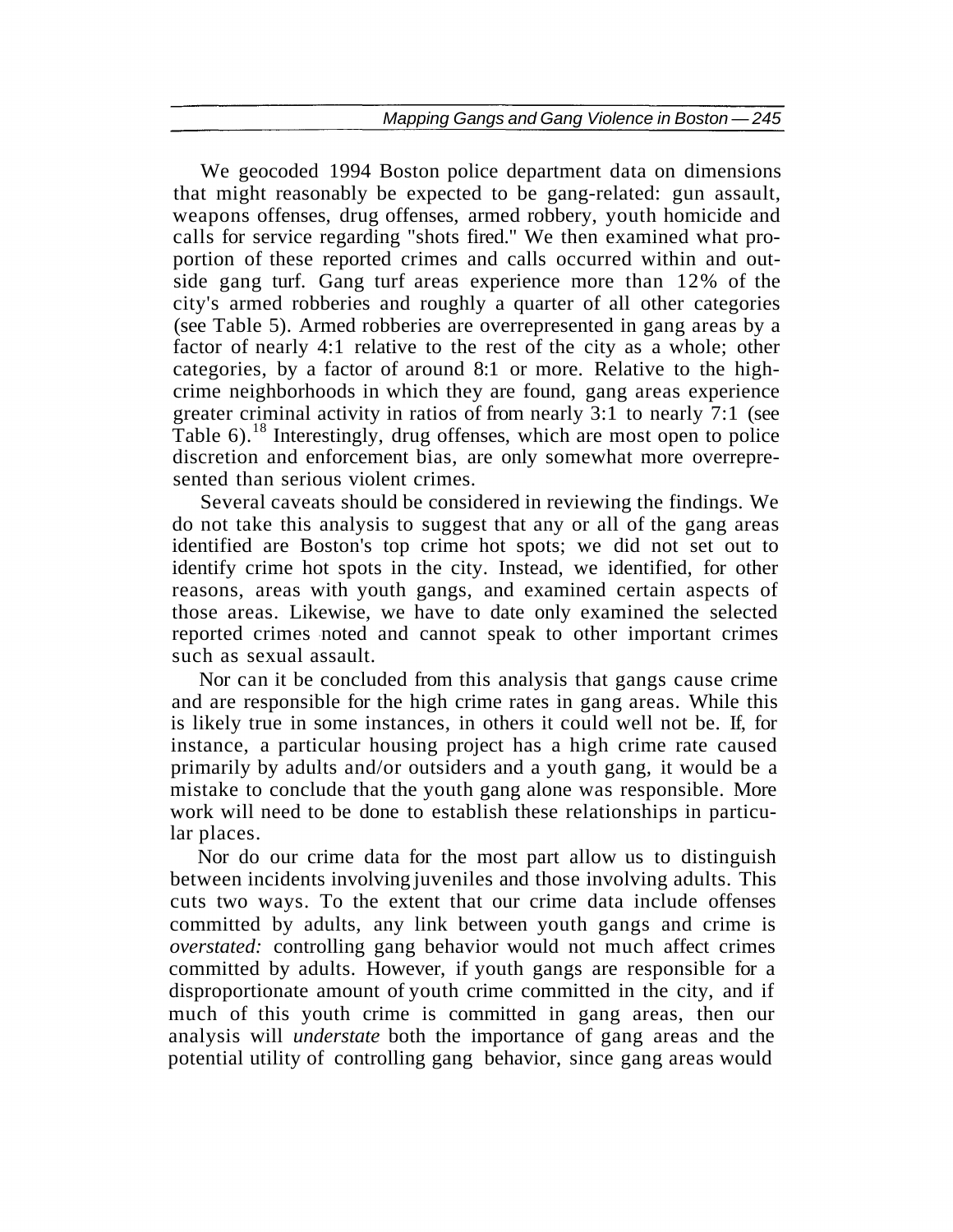## **Table 5: Selected Crime Incidents and "Shots Fired" Calls in Gang Areas**

| <b>Incident Type</b> | <b>Gang Areas</b><br><b>Total</b> | Percent of City<br><b>Total</b> | Percent of<br>Neighborhood<br><b>Total</b> |
|----------------------|-----------------------------------|---------------------------------|--------------------------------------------|
| Gun assault          | 216                               | 24.1%                           | 28.7%                                      |
| Weapons offense      | 121                               | 25.7%                           | 31.1%                                      |
| Drug offense         | 1,187                             | 26.0%                           | 36.7%                                      |
| Armed robbery        | 292                               | 12.7%                           | 19.6%                                      |
| Youth homicide*      | 42                                | 27.1%                           | 28.9%                                      |
| "Shots fired" calls  | 789                               | 22.0%                           | 28.0%                                      |

\*Firearm and knife homicide victims, ages 21 and under, between 1990 and 1994

## **Table 6: Overrepresentation Ratios of Selected Crime Incidents and "Shots Fired" Calls in Gang Areas**

| Incident Type       | <b>City Ratio</b> | Neighborhood<br><b>Ratio</b> |
|---------------------|-------------------|------------------------------|
| Gun assault         | 8.52:1            | 4.58:1                       |
| Weapons offense     | 9.28:1            | 5.13:1                       |
| Drug offense        | 9.40:1            | 6.58:1                       |
| Armed robbery       | 3.91:1            | 2.76:1                       |
| Youth homicide*     | 10:1              | 4.67:1                       |
| "Shots fired" calls | 7.57:1            | 4.36:1                       |

\*Firearm and knife homicide victims, ages 21 and under, between 1990 and 1994

then represent even more youth crime than our calculated ratios would suggest. In that case, doing something about youth gangs in gang areas would have an even greater impact on *youth* crime. Finally, of course, our data do not allow us to measure neighborhood and community fear, which may well be connected to gang areas (see Katz, 1988).

All that said, there is certainly something going on in and/or around the gang territories we have identified. Whatever it is should get some problem-solving attention, and the mix of qualitatively driven mapping and formal-data-driven mapping is a provocative and potentially useful one.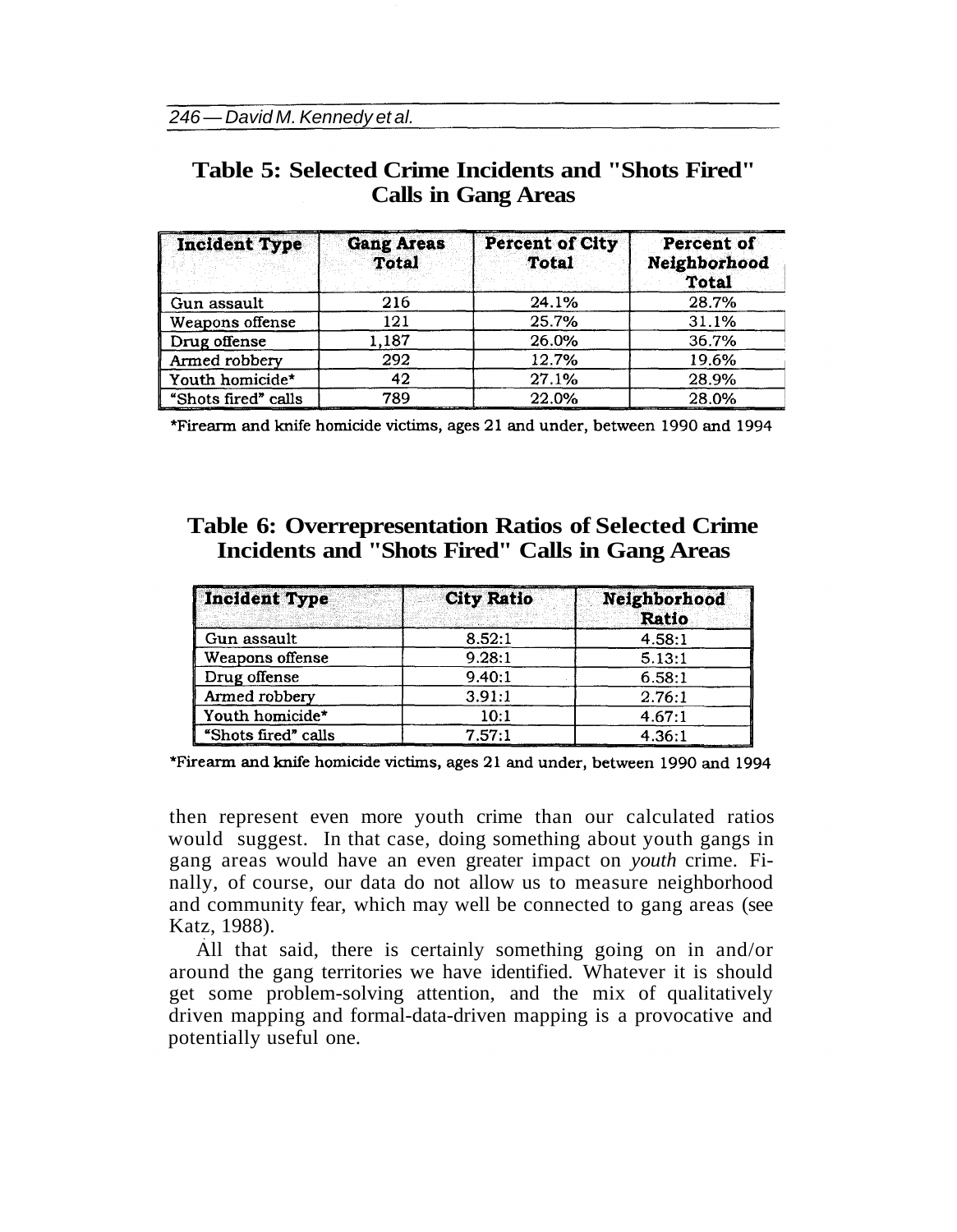

Note: Numbers are standardized; Density = Number of shots fired calls by RA Area (Sq. Mi.)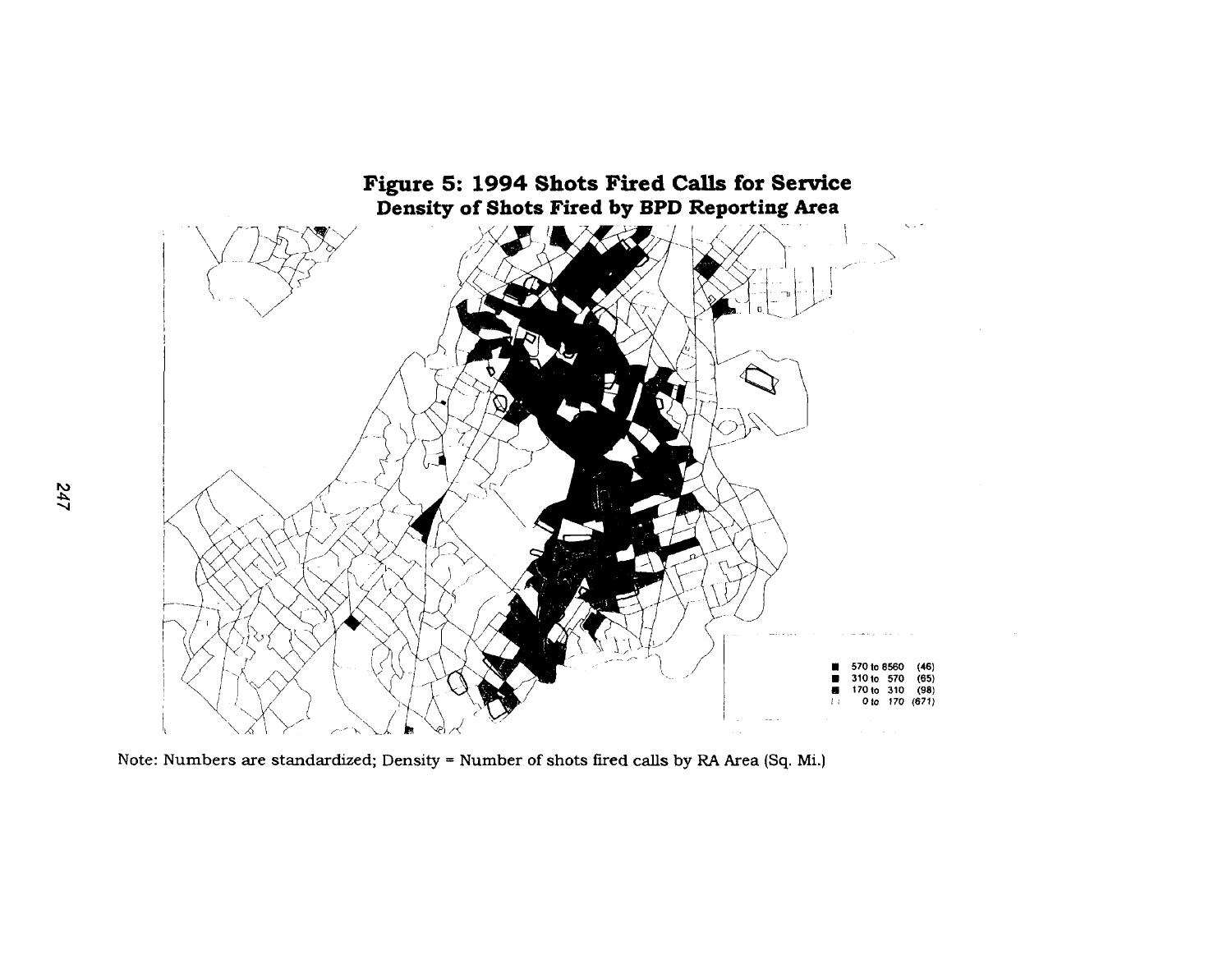

Note: Numbers are standardized; Density = Number of gun assaults by area (Sq. Mi.)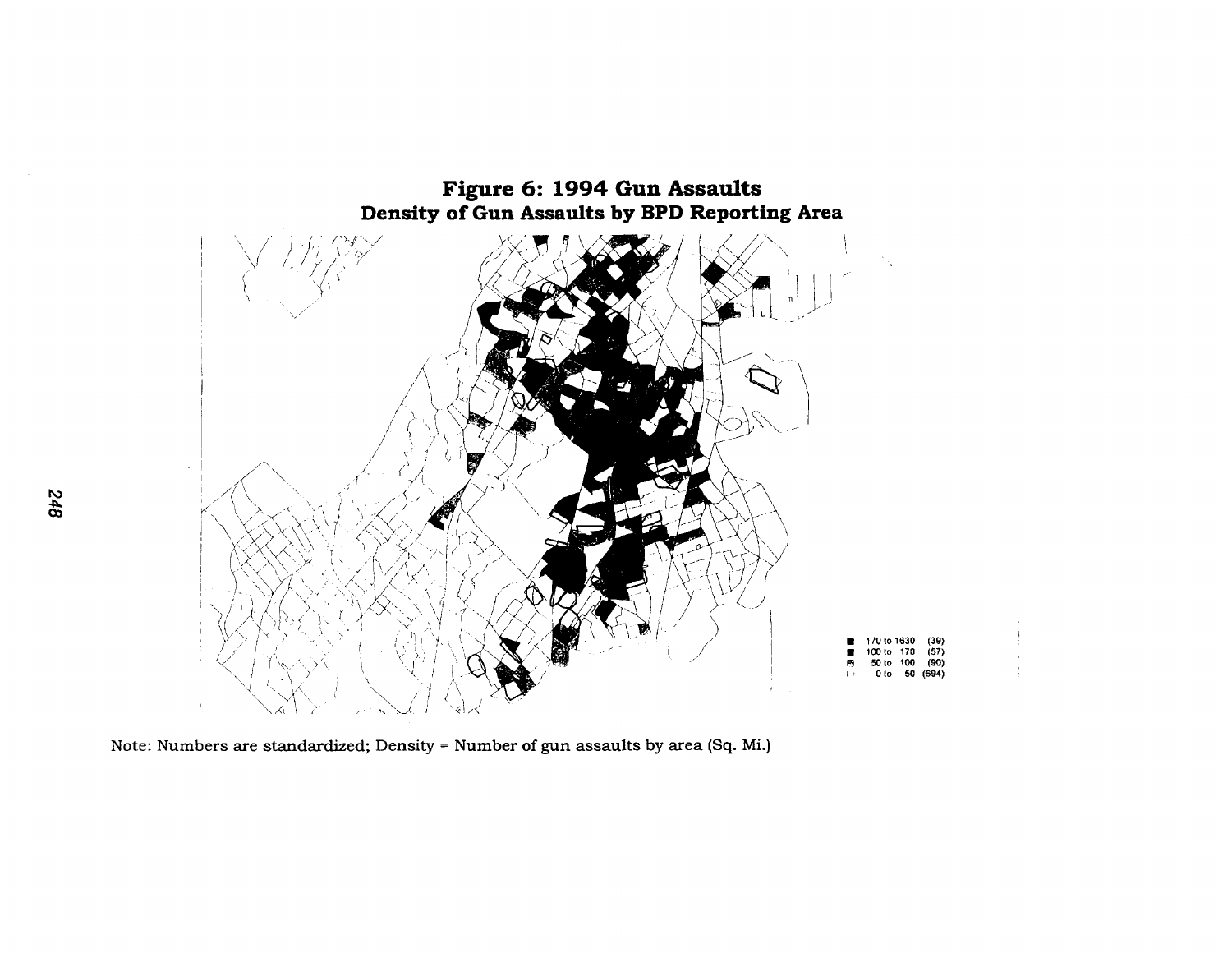Mapping Gangs and Gang Violence in Boston — 249

Finally, 1994 shots-fired calls for service and gun assault incidents were matched to the Boston Police Department reporting areas (RAs) from which they originated. Since RAs are of varying geographic size, we adjusted the weighting of the RAs by the RA land area in square miles.<sup>19</sup> This process yielded thematic maps of Boston's RAs with the densest concentration of shot-fired calls and gun assault incidents. A comparison of shots fired calls and gun assault incidents to gang areas yields an arc of high-density shots fired areas that appears to correspond almost exactly to the curve of the gang areas, with "hotter" shots-fired areas tending to cluster around gang areas and groups of gang areas (see Figures 5 and 6).<sup>20</sup> As an alternative method of examining the distribution of crime around the gang areas, we used the Illinois Criminal Justice Information Authority's STAC software to identify gun assault incident and shots-fired hot-spot areas.<sup>21</sup> The densest clusters of gun assaults and shots fired fall entirely within the arc of gang territories defined through our qualitative methods (see Figure 7). Recognizing, as always, that correlation is not causation, this is a striking result deserving further attention to assess the role of gangs and consider the possibility of both gangfocused and hot spot-focused interventions.

#### **VALIDITY**

The question remains, of course, of the validity of our qualitative methods and the resulting maps and analyses. Two main issues pertain here. One is, *how accurate is the information practitioners provided as inputs to the processes?* Another is, *what distortions might the processes themselves have imposed on the practitioner information, and thus on the products of these processes?*

On these questions, it should be noted first that mapping exercises are not themselves configured as tests of, and cannot in fact answer questions regarding, the validity of the data used as inputs or of the mapping processes themselves. A traditional police data-driven mapping exercise aimed at identifying hot spots of armed robbery is not a test of, and cannot say much regarding, the (for instance) police incident report and call-for-service data used to drive the mapping process. For this, we must turn to other considerations, such as the large body of existing literature on crime reporting and calls for service. This literature says, as we have noted, that these data have strengths and weaknesses that must be attended to in interpreting the results of mapping and other analytic exercises that employ them. But unless the mapping exercise reveals hitherto unknown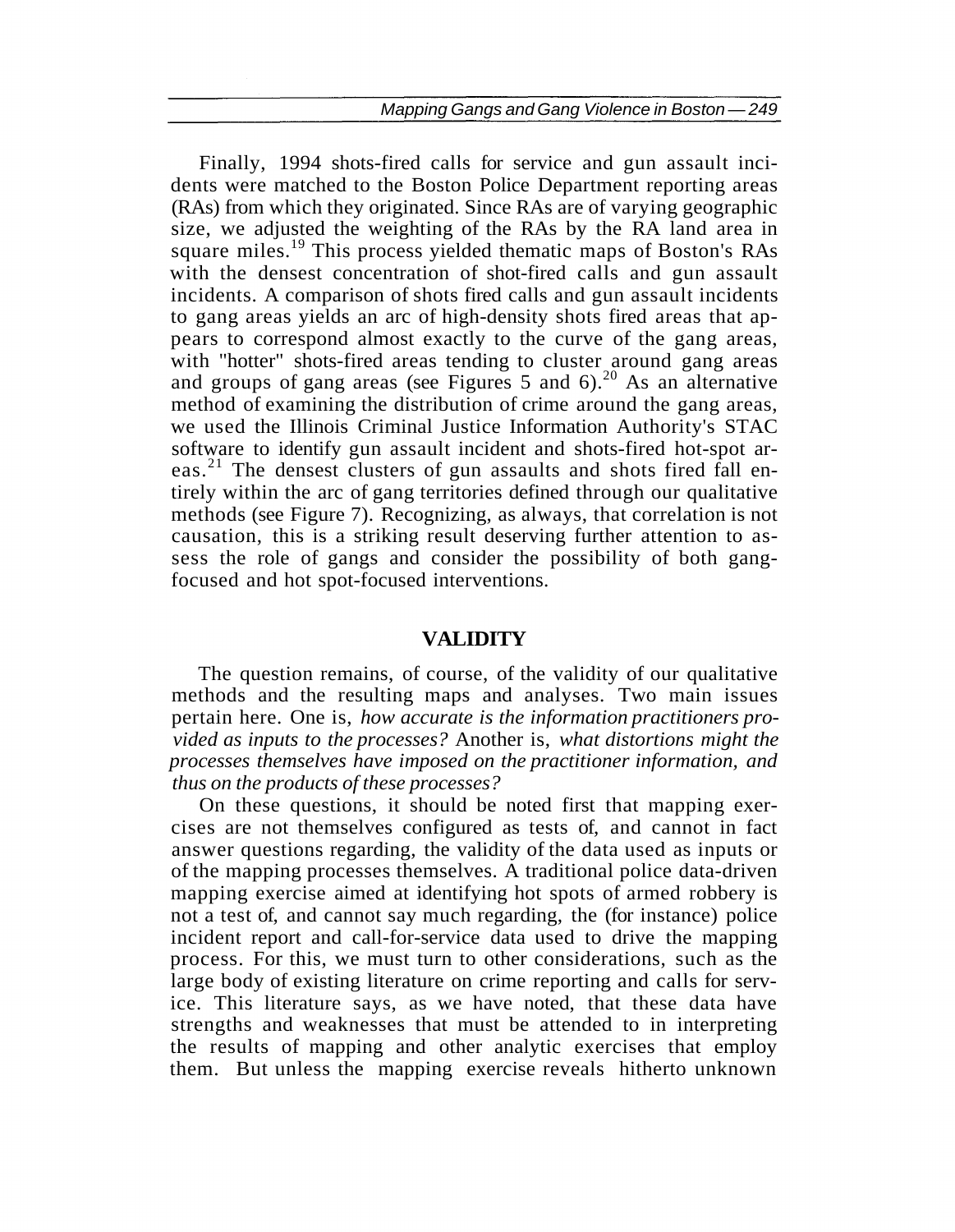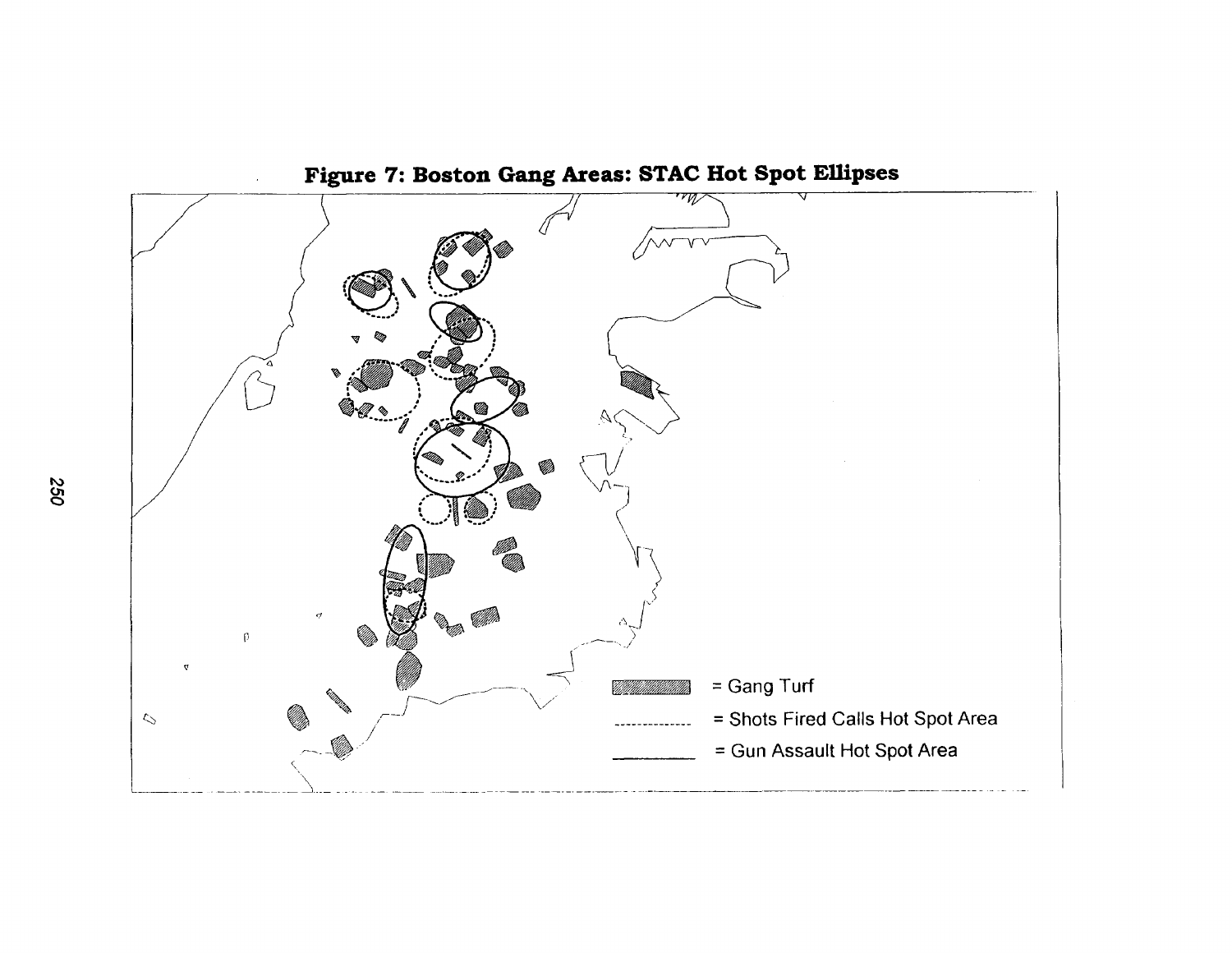problems with a particular official-data data set, such as a gross lack of reported crime and calls in an area known for other reasons to have a high crime rate, it can neither add to nor detract from our understanding of the validity of the data used as inputs.

The same is true with our qualitative methods. The structured information-gathering and mapping exercises we employed cannot in and of themselves tell us very much about the validity of the practitioner information that they employed. And since we lack a literature on police practitioner information, knowledge, and perception equivalent to that on reported crime and calls for service, we have considerably less outside theory and analysis to bring to bear on interpreting our results. Nor do we have a literature on the impact various qualitative methods have on the conclusions drawn from practitioner information, knowledge, and perception. It seems to us, in fact, that these are literatures that badly need creating.

There are still some things we can say about these questions. Our results, it seems to us, have face validity. They do not show, for instance, that Boston's youth gangs are responsible for all youth homicide (or no youth homicide); that vast (or tiny) areas of the city are claimed by youth gangs; or that gangs are active in areas with no youth homicide problems (or that there are areas with serious youth homicide and other youth crime problems but no youth gangs). None of the results fall outside the bounds of what one could reasonably expect.

The findings also have a rather high degree of concurrent validity. Inputs to the processes came from, as we have noted, different agencies with different sources of information, organizational cultures, and operational experiences; the results of the processes were credible to both participants from and policy makers in these agencies. Our findings, also as noted herein, fit nicely with official Boston Police Department data on selected reported crimes and calls for service. In addition, they fit nicely with the results of other research on gang size and offending. Further, the findings fit nicely with other research we have done on the criminal histories of youth homicide victims and offenders in Boston. $^{22}$  Finally, they were credible to local practitioners not involved in the process who had their own sources of information and knowledge on the dimensions we examined.<sup>23</sup>

None of this, of course, makes our findings true: practitioners could have a shared, but inaccurate, view of reality, and the match between this and other research does not mean that gang realities in Boston in fact resemble those found elsewhere. To actually test the truth of our findings, we need pertinent and independent sources of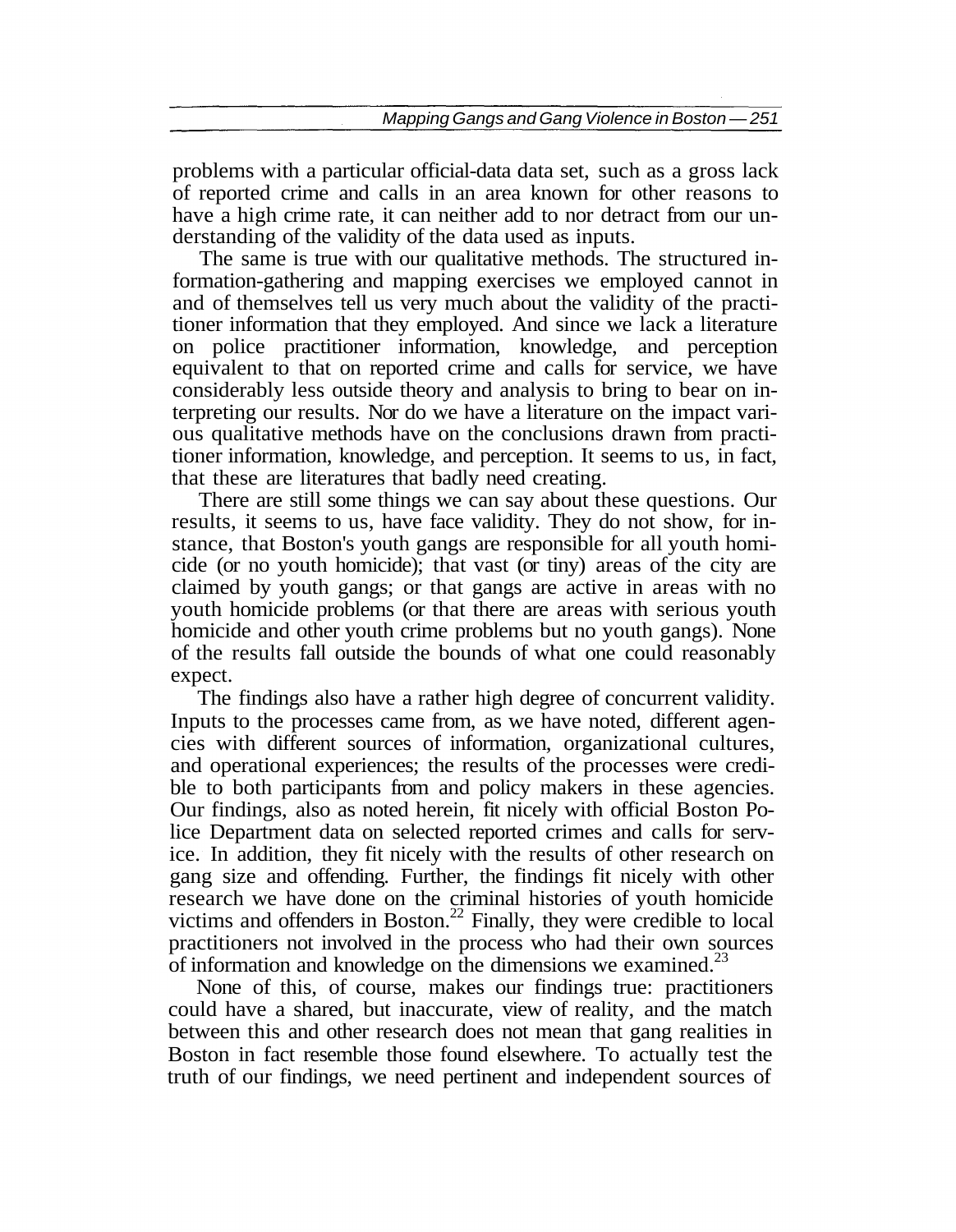information. The trouble is that that information is not available from existing official sources, nor from any other readily utilizable sources. We can work with homicide case files and investigators to construct alternative accounts of the incidents we examined, and we are in fact pursuing this avenue. But homicide investigators do not routinely concern themselves with the key gang/non-gang distinction we are addressing. Thus, they do not address this question in each of their cases, nor do they have definitions of gang and gang-related that are consistent and commensurate with those we used. We can work with gang members and community members to address the issues of gang size, gang relationships, and gang connection to homicide events, but the results of these methods, while interesting and informative, would themselves be subject to questions of validity. As with the results of mapping and other similar exercises based on official quantitative data, the rigorous testing of our results lies on the murky border between difficult and impossible.

Happily, for the purposes for which our exercises were designed, this doesn't matter very much. Our answers are good enough to make policy. They tell us with acceptable reliability whether Boston has a youth gang homicide problem — it does; how productive an effective intervention aimed at that problem could be in the context of youth homicide in the city  $\frac{d}{dx}$  it could reach more than half and probably not more than 80% of such victimization; and provide some guidance as to how and where to apply group-, hot spot-, and network-focused interventions. Like more traditional official data-driven mapping tools, the answers are intended to help move the problem-solving process along, and this they do.

#### **CONCLUSION**

The exercises described in this article — assessing the contribution of Boston's youth gangs to its youth homicide problem; identifying gang territories; estimating gang memberships; identifying patterns of conflict and alliance among gangs; and analyzing the resulting products to help understand and intervene in a serious local crime problem — rely on the structured gathering of information from practitioners. These approaches represent potentially powerful additions to mapping crime and public safety problems, and to supporting the design and implementation of strategies to address those problems. Our findings indicate that alternative sources of information can be used to good effect in diagnosing and responding to crime and public safety problems. These sources include qualitative meth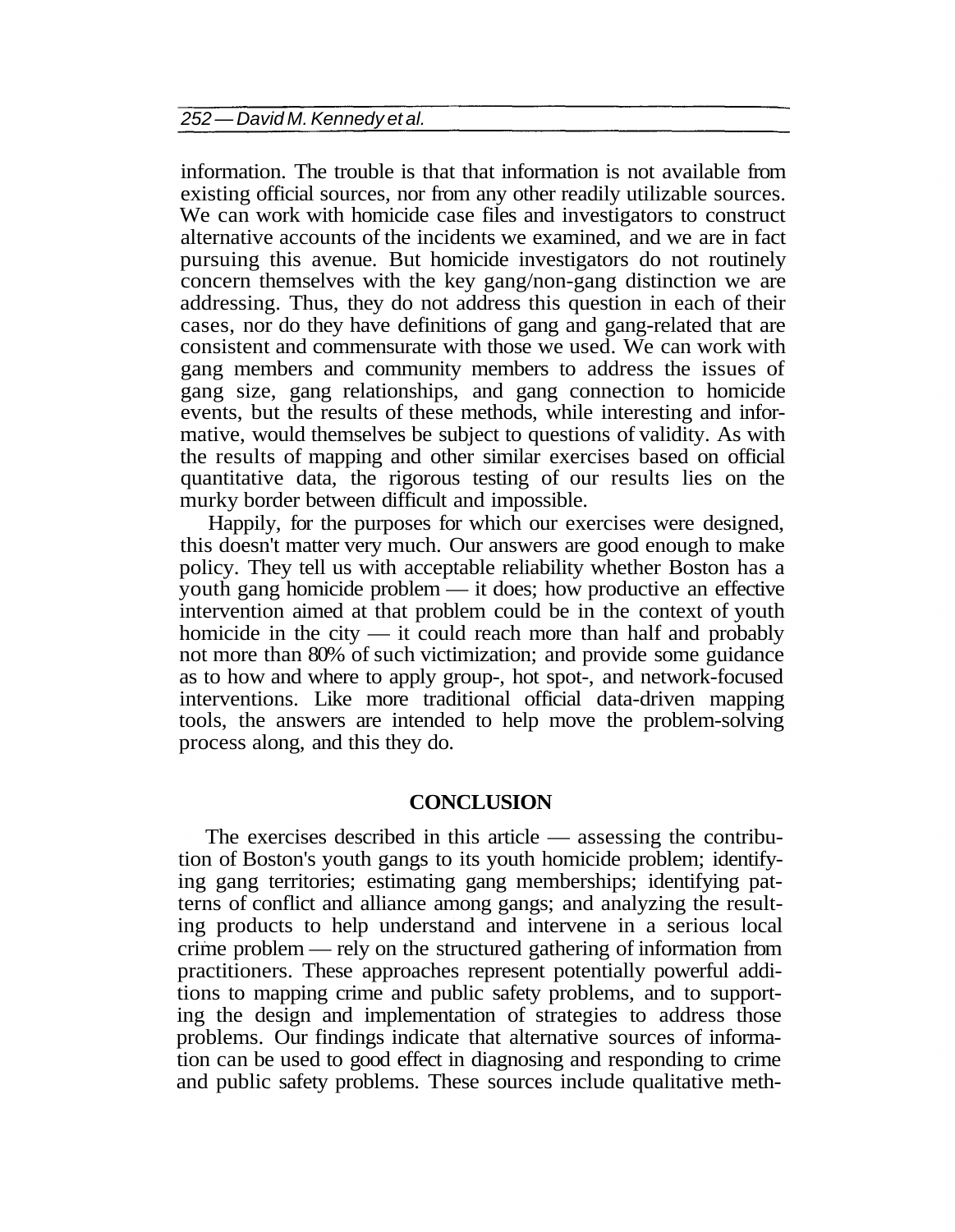ods to structure practitioner knowledge, and alternative mapping concepts and applications such as criminal network maps and computer network analysis. These techniques reveal a rich understanding of the social processes underlying the spatial representations of criminal activity. Without the robust qualitative mapping exercises, traditional mapping techniques and the geographic manifestation of youth firearms violence likely would have steered us toward placefocused interventions. Our expanded problem-solving framework has the potential to produce a more refined and possibly more effective intervention.

The mapping applications utilized in this problem-solving exercise also underscore the value of capturing practitioners' extensive experience and knowledge in understanding crime and public safety problems. The considerable expertise and creative potential of line personnel are important, and currently underutilized, assets. The community and problem-solving policing movement seeks to benefit from the creativity and capacity of line officers to respond to crime problems. Structured qualitative information-gathering and mapping exercises incorporating police officers and other practitioners can be an effective tool in collecting and ordering these experiential assets, and, thus, expanding the potential of police departments and other agencies.

Police departments adopting community and problem-solving policing must also foster enthusiasm and promote creativity among line officers and supervisors, in order to develop their organizational capacity to respond to seemingly intractable crime problems such as youth firearms violence or drug markets. "Knowledge-based" mapping can provide an effective vehicle to generate interest and rally support. The products of our mapping exercises were striking to both our practitioner partners and policy-level officials; they recognized that the description and analysis of Boston's gang landscape, the contribution of gangs to the city's youth homicide problem, and the presentation of gang conflict and alliance networks provided tangible starting points to craft appropriate problem-solving responses. At the same time, many participants were surprised by the various findings and maps, indicating that the structured processes added value to the practitioner knowledge used as inputs, and that the exercise of representing, refining, and structuring such knowledge can be useful even to those from whom knowledge is being drawn. The active participation of practitioners in the data-collection process helped bridge the commonplace and stifling "academic-practitioner gap," generated considerable enthusiasm, and lent greater credibility to the research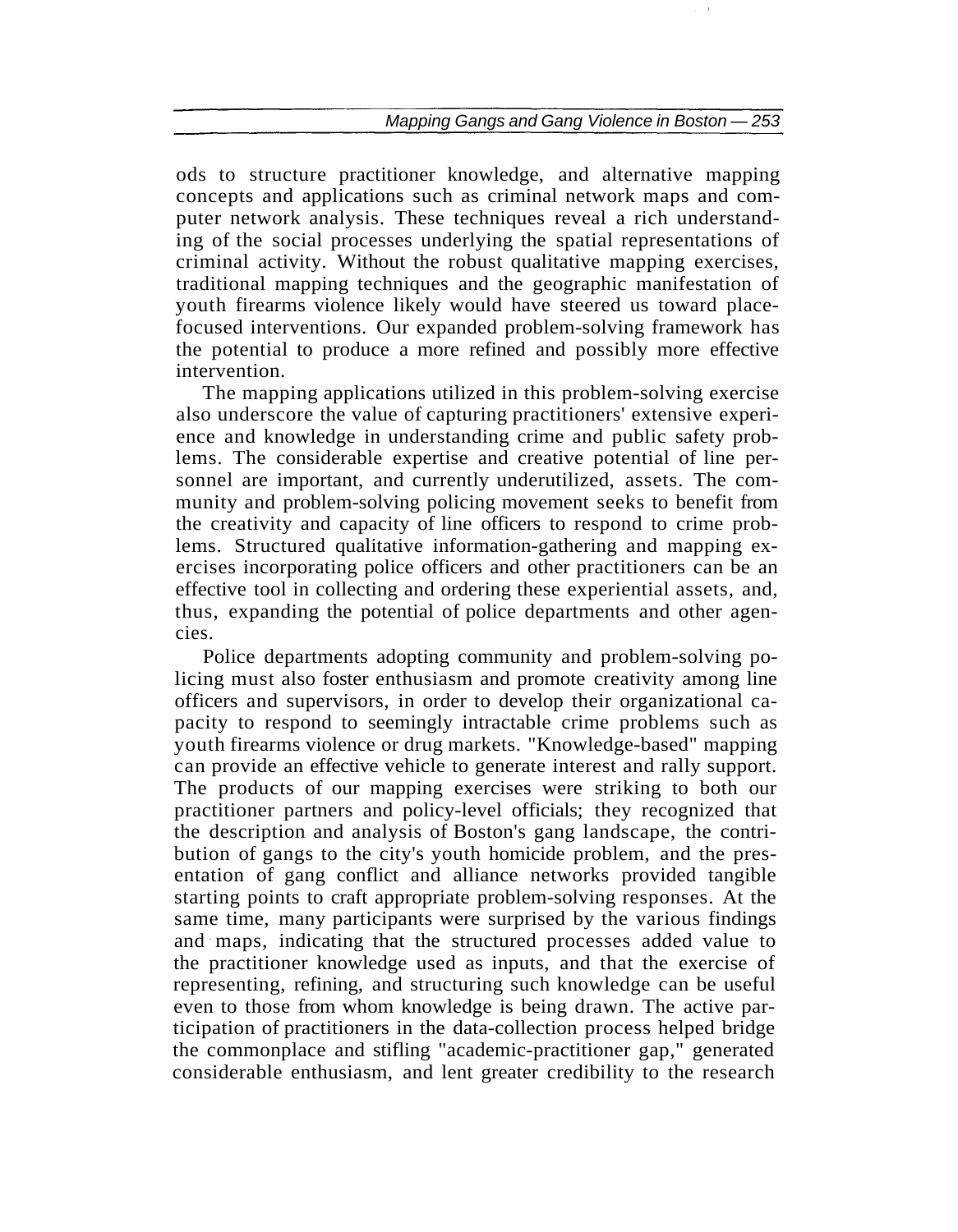254 — David M. Kennedy et a/.

findings among Boston's law enforcement community. This high level of acceptance and interest proved to be a valuable asset in the implementation of an innovative problem-solving approach aimed at controlling serious youth violence in Boston.

**Acknowledgments:** This project, "Firearms and Violence: Juveniles, Illicit Markets, and Fear," was supported under award #94-IJ-CX-0056 from the National Institute of Justice, Office of Justice Programs, U.S. Department of Justice. Points of view in this document are those of the authors and do not necessarily represent the official position of the U.S. Department of Justice.

#### **NOTES**

1. For more on the Boston Gun Project, see Kennedy et al.,1996.

2. One operation fitting this pattern was Tampa PD's QUAD street drug market disruption, which used police officers and community sources to identify and track street drug-dealing hot spots and then used that information as a key input in a strategy aimed at the entire Tampa street market (see Kennedy, 1993.)

3. The authors would like to thank Amy Solomon for her valuable assistance in coordinating these meetings.

4. These records were in the form of written notes only. The possibility of recording the proceedings was taken up, and soundly rejected, by the practitioners involved.

5. This list of victims is the same one being used for other parts of the Boston Gun Project, such as assessing demographic profiles and criminal histories of victims and offenders, and analyzing weapon utilization (see Kennedy et al., 1996). This sample excluded four obviously non- "street" crimes that otherwise fit this profile (one accident, one suicide, and two fetal homicides). Between 1990 and 1994, these 159 youth victims accounted for 30% of the total number of homicides (524) and 37% of all gun and knife homicides (435) in Boston.

6. Law enforcement agencies in different cities use different definitions for "gang-related" crime, and this impacts the amount of gang-related crimes reported. For example, Los Angeles defines crime as gang-related when gang members participate, regardless of motive; Chicago uses a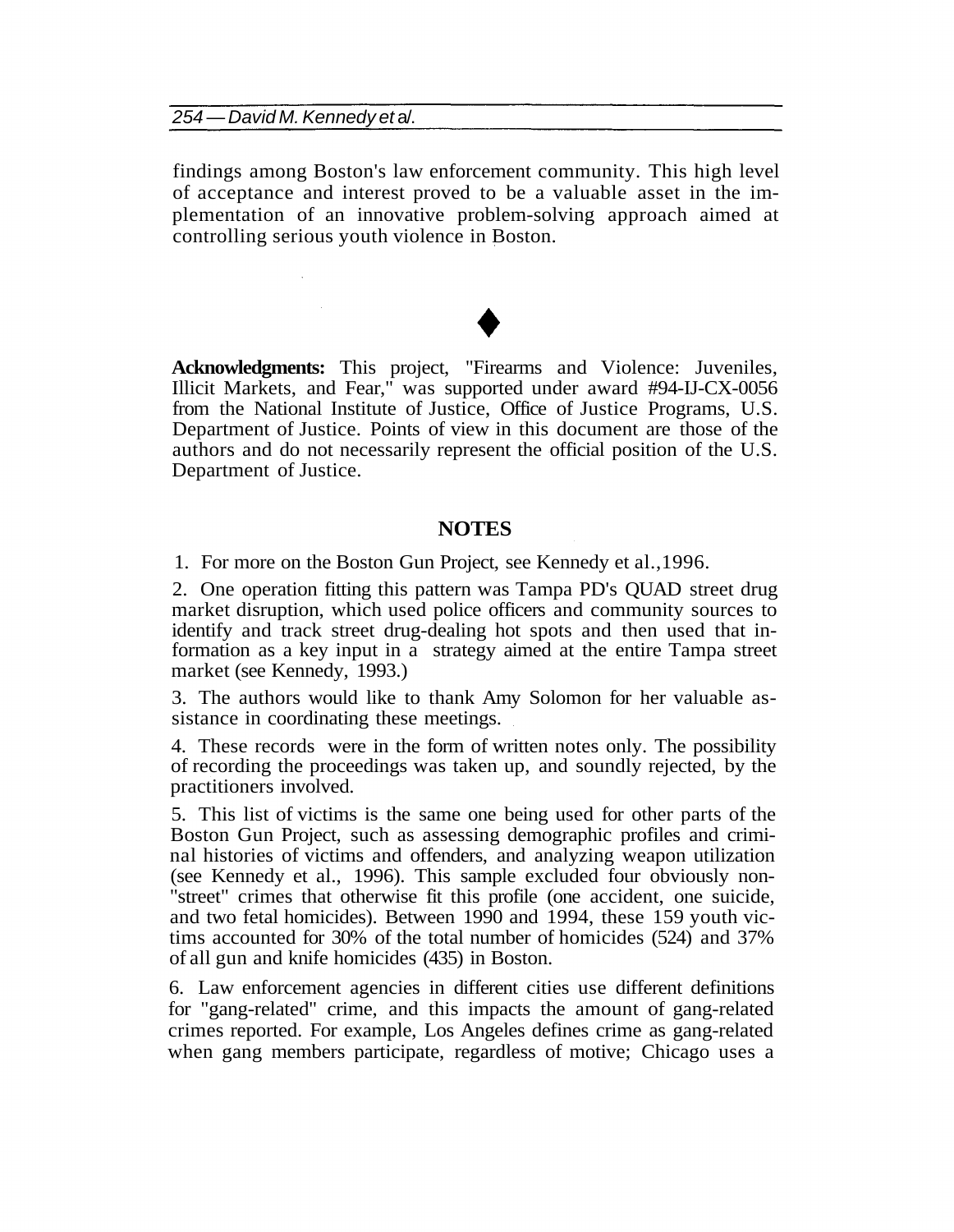more restrictive definition, classifying homicides as "gang-related" only if there is a gang motive evident (Maxson and Klein, 1990).

7. Defining "gang" is a core problem in analyzing and understanding gang- and group-related youth crime and violence (see Begall and Curry, 1995). The character of criminal and disorderly juvenile gangs and groups varies widely both within and across cities (see, e.g., Curry et al.,  $1994$ .

8. This approach to mapping gang turfs has similarities, but is not identical, to that used in Carolyn and Richard Block's well-known study of gang homicide in Chicago (Block and Block, 1993). The map of gang territories used in that research was provided by the commander of the centralized gang unit of the Chicago Police Department and later digitized by Richard Block. Although the broad turf geographies of the largest Chicago gangs were extremely illuminating for research purposes, the maps, in practice, were not regarded as useful for decision making by Chicago police officers. Apparently, the broad maps lacked the detail necessary to analyze and respond to conflicts between factions of the largest gangs. Further, the maps needed to be updated regularly to reflect the dynamic changes in gang territories and disputes over time, which was not routinely done. Additional research is being pursued by the authors of the original Chicago study to detail these factions, and to include the perceptions of other important stakeholders such as the narcotics unit and community members (Carolyn Block, personal communication).

9. This figure was calculated by dividing the practitioners' estimate of gang members by the total population aged 14-21 in neighborhoods that had gangs (South End, Roxbury, Jamaica Plain, Mattapan, Hyde Park, North Dorchester, and South Dorchester). The small proportion of Boston's youths involved in gangs is consistent with estimates of youth participation in gangs from other cities (see Klein, 1995; Esbensen and Huizinga, 1993).

10. For a discussion of centrality and other key concepts in network theory, see Sparrow, 1991.

11. As Scott (1991) summarizes, "Bonacich holds that the centrality of a particular point cannot be assessed in isolation from the centrality of all other points to which it is connected...that is to say, the centrality of I equals the sum of its connections to other points, weighted by the centrality of each of these other points" (p.91). Degree and Bonacich centrality are two approaches to identifying central points within a network. Theoretically, these measures were most appropriate to answer our questions; however, other measures exist that researchers may want to consider, including: betweenness, closeness, Euclidean centrality after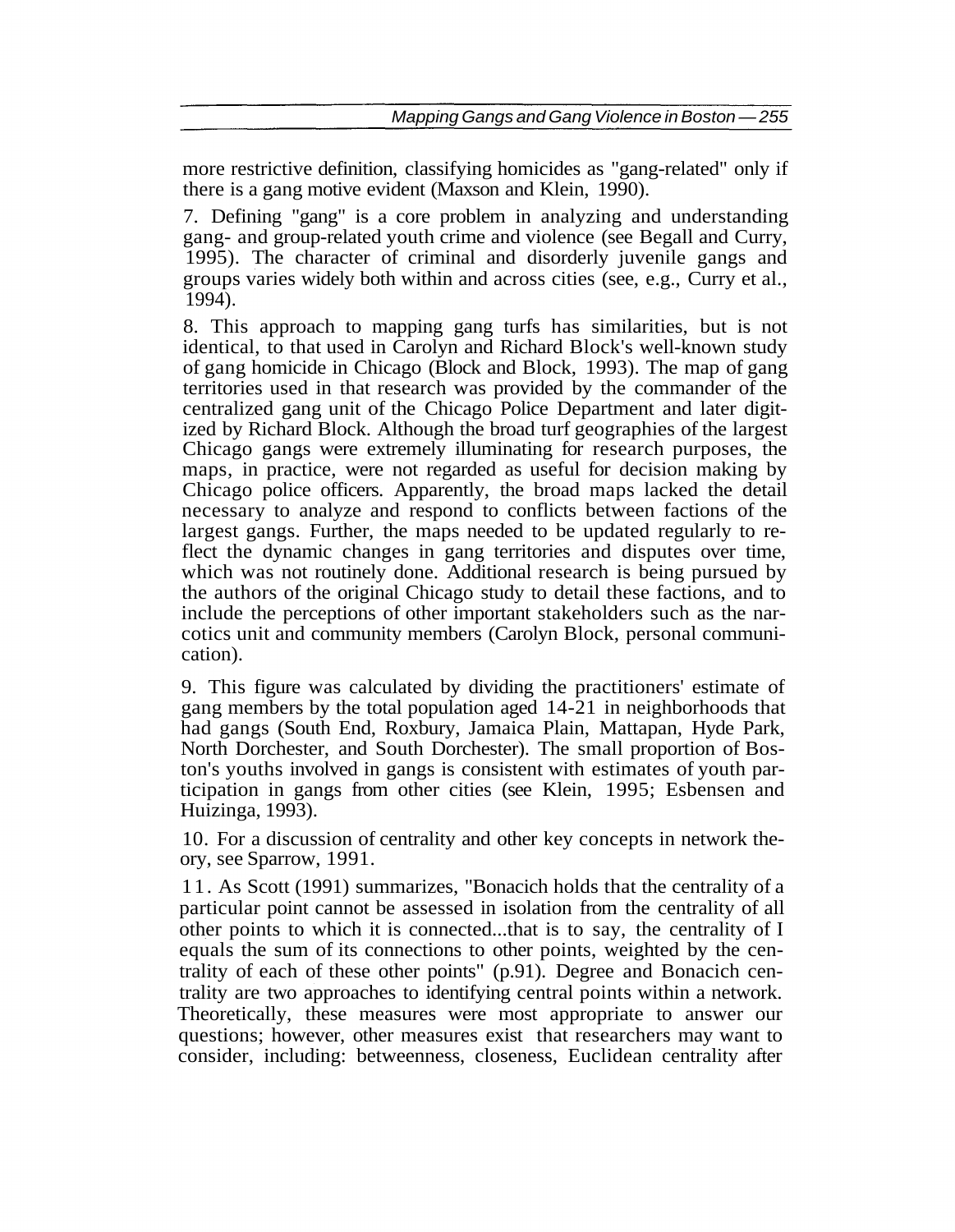256 — David M. Kennedy et al.

multidimensional scaling, point strength, and business (see Sparrow, 1991, for a discussion).

12. Our application of a Bonacich centrality is a departure from convention; this measure of centrality is based on a notion of "transmission" or "transmission of influence" between more central players. In most cases, the transmission mechanism is an association or an alliance. In this study, the mechanisms are antagonisms and recurring violence; the Bonacich measure was used to identify gangs that are central to conflict with other very active "beefing" gangs. We are positing that a law enforcement focus on a central gang will disrupt more antagonisms and efficiently reduce the transmission of violence. These gangs are also efficient to target if practitioners are interested in sending a deterrent message to other active gangs; this is discussed further below.

13. Larger eigenvector coefficients indicate increased importance of a node in the network. The Bonacich centrality routine calculates all possible eigenvalues of the relationship matrix (via factor analysis), but only gives the eigenvector corresponding to the largest possible eigenvalue as a measure of centrality (see Borgatti et al., 1992).

14. For clique identification, conflict and alliance networks were combined and analyzed; the assumption was made that information travels equally well through alliance and conflict links. It could well be that it does not; however, field interviews with gang members and Boston Police Department gang officers indicate that gangs pay close attention to the activities of their rivals. The links in these analyses were not valued according to the intensity of the conflict or the presence of an alliance (values assigned: conflict or alliance=l, no conflict or alliance=O).

15. As these analyses were exploratory, we selected a recommended technique. Researchers and practitioners may want to explore other techniques, such as k-cores, m-cores, k-plex, cliques, and n-cliques, to identify cohesive subgroupings within networks (see Knoke and Kiklinski, 1982; Scott, 1991).

16. The interpretation of the n-clan technique and the concept "cohesive subgroupings" is not straightforward when the links between nodes represent hostilities rather than lines of communication or association. The transmission of information in groups is traditionally represented as communication between willing partners, such as brokers or liaisons in a fencing operation. Although a "partnership" does not exist, we suggest that information can also travel through groupings of gangs in conflict due to their sensitivity to the actions of their rivals. It is likely that a deterrent message can diffuse through a clique of gangs when the illicit activities of one gang have been halted by an intensive enforcement effort. Further, the deterrent message can be amplified to other gangs in the identified clique if all are visited by law enforcement officers and edu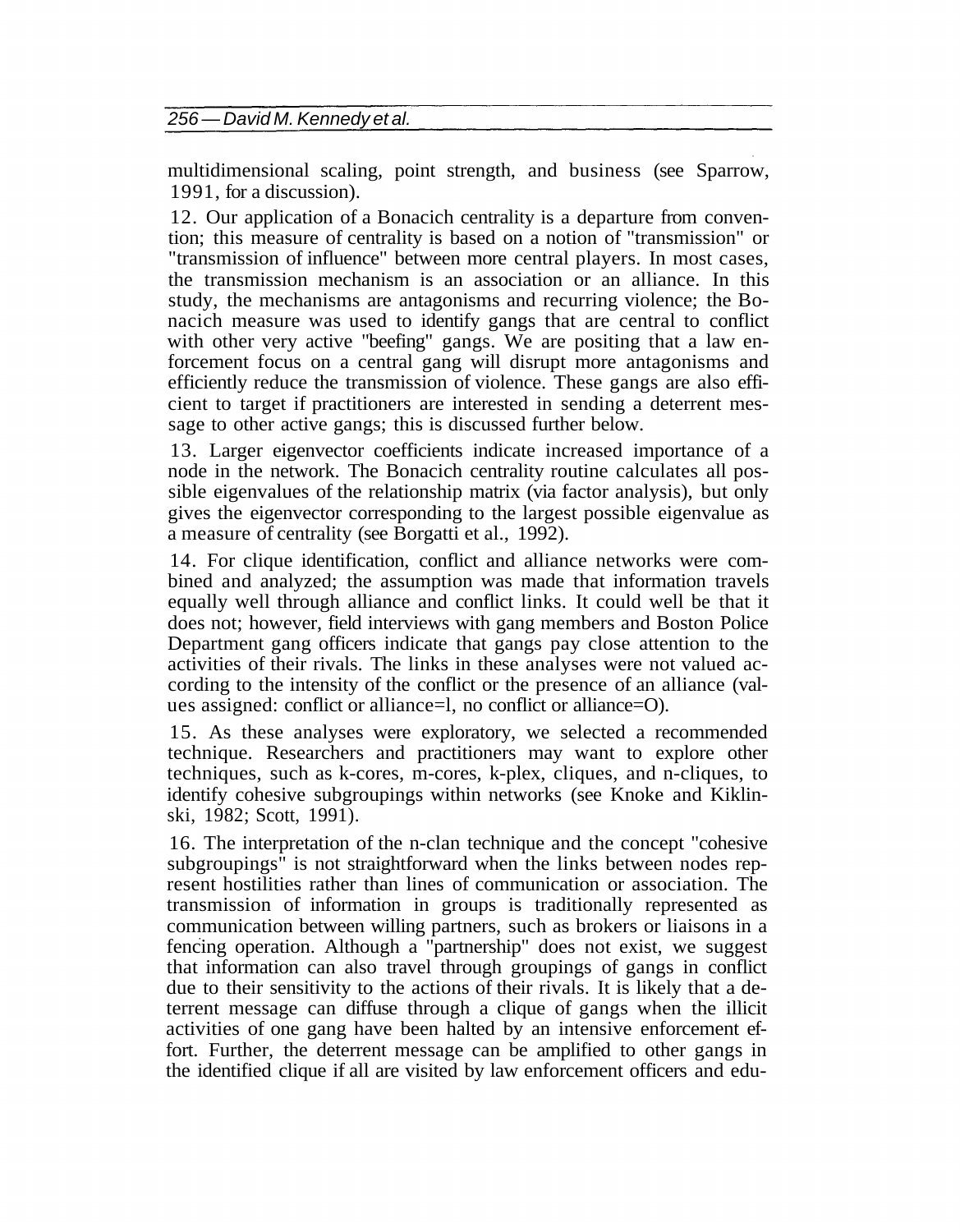cated on their behavior (violence) that triggered the intervention on the targeted gang.

17. We would like to thank Charles Ellis of MaconUSA for his generous help in facilitating certain of the mapping tasks in this project.

18. In estimating how "overrepresented" crime is in these gang areas relative to the rest of the city, we compared the crime rates in gang areas to what would be expected if crime were evenly distributed across the city. The proportion of the city occupied by gang areas is 3.6%; the neighborhoods in which there is at least one gang area comprise 8.1% of the area of the city. The expected crime rates for the gang areas were calculated by: subtracting the total crime in gang areas from the total crime in the city; multiplying by .036 to estimate the crime that would be expected in the areas if it was not gang turf; adding this estimate of "base" crime in the areas to the total crime in the city; and multiplying by .036. The same procedure was used to estimate the expected crime rates for the 8.1% of the neighborhoods with at least one gang area.

19. The standardization per square mile was necessary to prevent distortions caused by aggregating the data. If the thematic shading of "hotter" RAs was based on raw totals, those areas that had the highest counts would be designated as the "busiest" areas. These findings, however, would necessarily be biased by the size of the RA. Boston's reporting areas are not proportional; certain RAs are more than ten times the size of others. Thus, the greater geographic expanse increased the likelihood of experiencing a gun assault or shot fired, and thematic shading based on raw counts of incidents per RA were more influenced by size than intensity of activity.

20. Areal analyses were used only to exhibit the distribution of gun assaults and shots-fired calls around gang areas. Although thematic mapping was very useful for preliminary research into the relationship between crime and gang turfs, we caution others from making policy decisions or designing interventions on the basis of such techniques. As noted, areal analyses suffer from interpretation problems, such as aggregation bias (Brantingham and Brantingham, 1984) and spatial autocorrelation (Roncek and Montgomery, 1993; Odland, 1988).

21. The STAC analyses were conducted for the entire city of Boston (area=419,676,777 sq. meters), with a search radius of 325 square meters (the minimum search size STAC would allow for a city-wide analysis). Both analyses yielded significant Nearest Neighbor Index scores (shots fired=0.26, gun assault=.3O), indicating that clustering exists within the geographic distribution.

22. See Kennedy et al., 1996. Briefly, three-quarters of both youth homicide victims and known youth homicide offenders had at least one arraignment in Massachusetts courts; of those with at least one arraign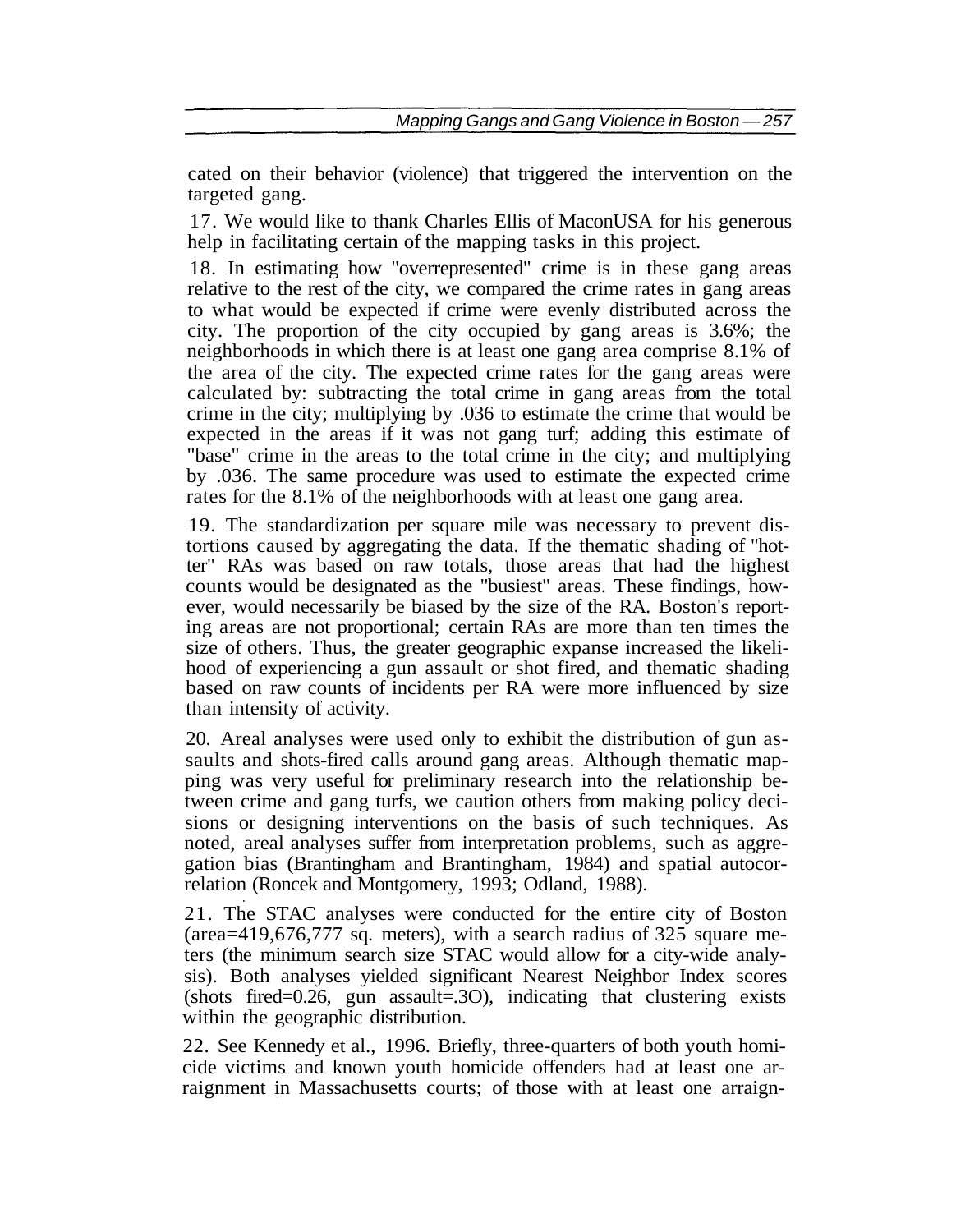258 — David M. Kennedy et al.

ment, more than 40% had ten or more arraignments, for a wide variety of offense categories.

23. One long-time gang crime prosecutor in the U.S. Attorney's office reacted to the network map of gang antagonisms by leaping to his feet and shouting, "Yes! That's it!"

#### **REFERENCES**

- Ball, R. and G. D.Curry (1995). "The Logic of Definition in Criminology: Purposes and Methods for Defining 'Gangs.*<sup>m</sup> Criminology* 33:225- 245.
- Bittner, E. (1970). *The Functions of the Police in a Modern Society.* Bethesda, MD: U.S. National Institute of Mental Health.
- Black, D. (1970). The Production of Crime Rates." *American Sociological Review* 35:733-748.
- Block, C. R. (1993). "STAC Hot Spot Areas: A Statistical Tool for Law Enforcement Decisions." In: C.R. Block and M. Dabdoub (eds.), *Workshop on Crime Analysis Through Computer Mapping Proceedings.* Chicago, IL: Illinois Criminal Justice Information Authority.
- and R. Block (1993). *Street Gang Crime in Chicago.* Research in Brief Series. Washington, DC: U.S. National Institute of Justice.
- Block, C.R. (1996). Personal communication to the first author from the senior research analyst of the Statistical Analysis Center, Illinois Criminal Justice Information Authority.
- Block, C.R. and L. Green (1994). *The GeoArchive Handbook: A Guide for Developing a Geographic Database as an Information Foundation for Community Policing.* Chicago, IL: Illinois Criminal Justice Information Authority.
- Bonacich, P. (1972). "Factoring and Weighting Approaches to Status Scores and Clique Identification." *Journal of Mathematical Sociology* 2:113-120.
- Borgatti, S., M. Everett and L. Freeman (1992). *UCINET IV Version 1.0.* Columbia: Analytic Technologies.
- Braga, A.A., D.L. Weisburd, and L.A. Green (1995). "Identifying Violent Crime Hot Spots in Jersey City." Paper presented at the annual meeting of the American Society of Criminology, Boston, November.
- Braga, A.A., L.A. Green, D.L. Weisburd, and F. Gajewski (1994). "Police Perceptions of Street-Level Narcotics Activity: Evaluating Drug Buys as a Research Tool." *American Journal of Police* 13:37-58.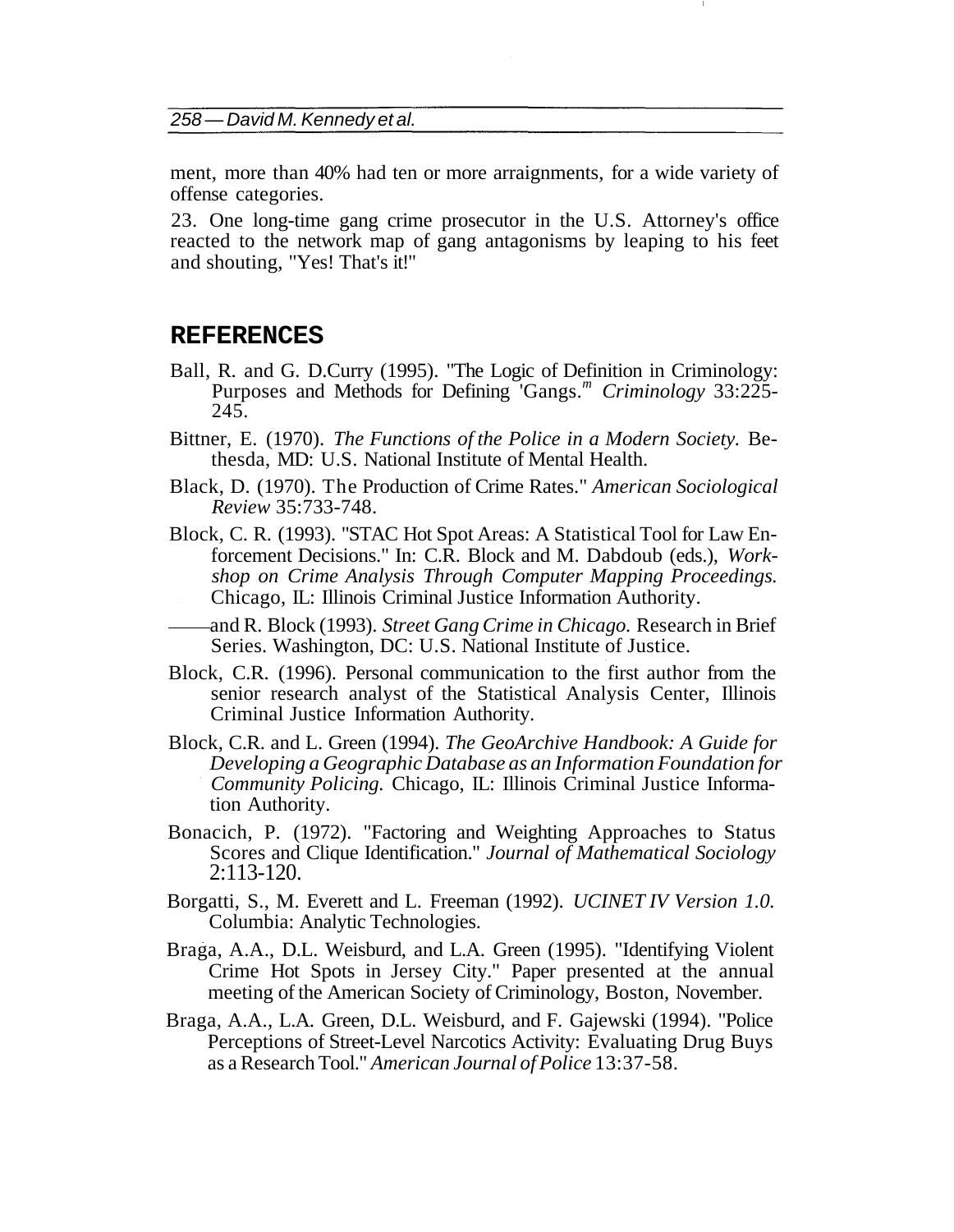- Brantingham, P. and P. Brantingham (1984). *Patterns in Crime.* New York, NY: Macmillan.
- Buerger, M. (1994). "The Problems of Problem-Solving: Resistance, Interdependencies, and Conflicting Interests." *American Journal of Police* 13:1-36.
- Curry, G.D., R. Ball, and R. Fox (1994). *Gang Crime and Law Enforcement Recordkeeping,* Research in Action. Washington, DC:U.S. National Institute of Justice.
- Durbak, A. and G. Rengert (1993). "More Than Just a Pretty Map: How Can Spatial Analysis Support Police Decisions?" In: C.R. Block and M. Dabdoub (eds.), *Workshop on Crime Analysis Through Computer Mapping Proceedings.* Chicago, IL: Illinois Criminal Justice Information Authority.
- Ennis, B. and T. Litwack (1974). "Psychiatry and the Presumption of Expertise: Flipping Coins in the Courtroom." *California Law Review* 62: 693-752.
- Esbensen, F.-A. and D. Huizinga (1993). "Gangs, Drugs, and Delinquency in a Survey of Urban Youth." *Criminology* 31:565-587.
- Farrell, G. (1995). "Preventing Repeat Victimization." In: Michael Tonry and David Farrington (eds.), *Building a Safer Society: Strategic Approaches to Crime Prevention.* Crime and Justice: A Review of Research, vol. 19. Chicago, IL: University of Chicago Press.
- Goldstein, H. (1990). *Problem-Oriented Policing.* Philadelphia, PA: Temple University Press.
- Gould, P. and R. White (1974). *Mental Maps.* New York, NY: Penguin Books.
- Katz, J. (1988). *The Seductions of Crime.* New York, NY: Basic Books.
- Kennedy, D.M. (1993). "Closing the Market: Controlling the Drug Trade in Tampa, Florida." Program Focus series, National Institute of Justice, U.S. Department of Justice, Washington, DC.
- and M. Moore (1995). "Underwriting the Risky Investment in Community Policing: What Social Science Should Be Doing to Evaluate Community Policing." *Justice System Journal* 17:271-291.
- A.M. Piehl, and A.A. Braga (1996). "Youth Violence in Boston: Gun Markets, Serious Youth Offenders, and a Use Reduction Strategy." *Law and Contemporary Problems* 59:147-196
- Klein, M. (1995). *The American Street Gang: Its Nature, Prevention, and Control.* New York, NY: Oxford.
- Knoke, D. and J. Kuklinski (1982). *Network Analysis.* Beverly Hills, CA: Sage.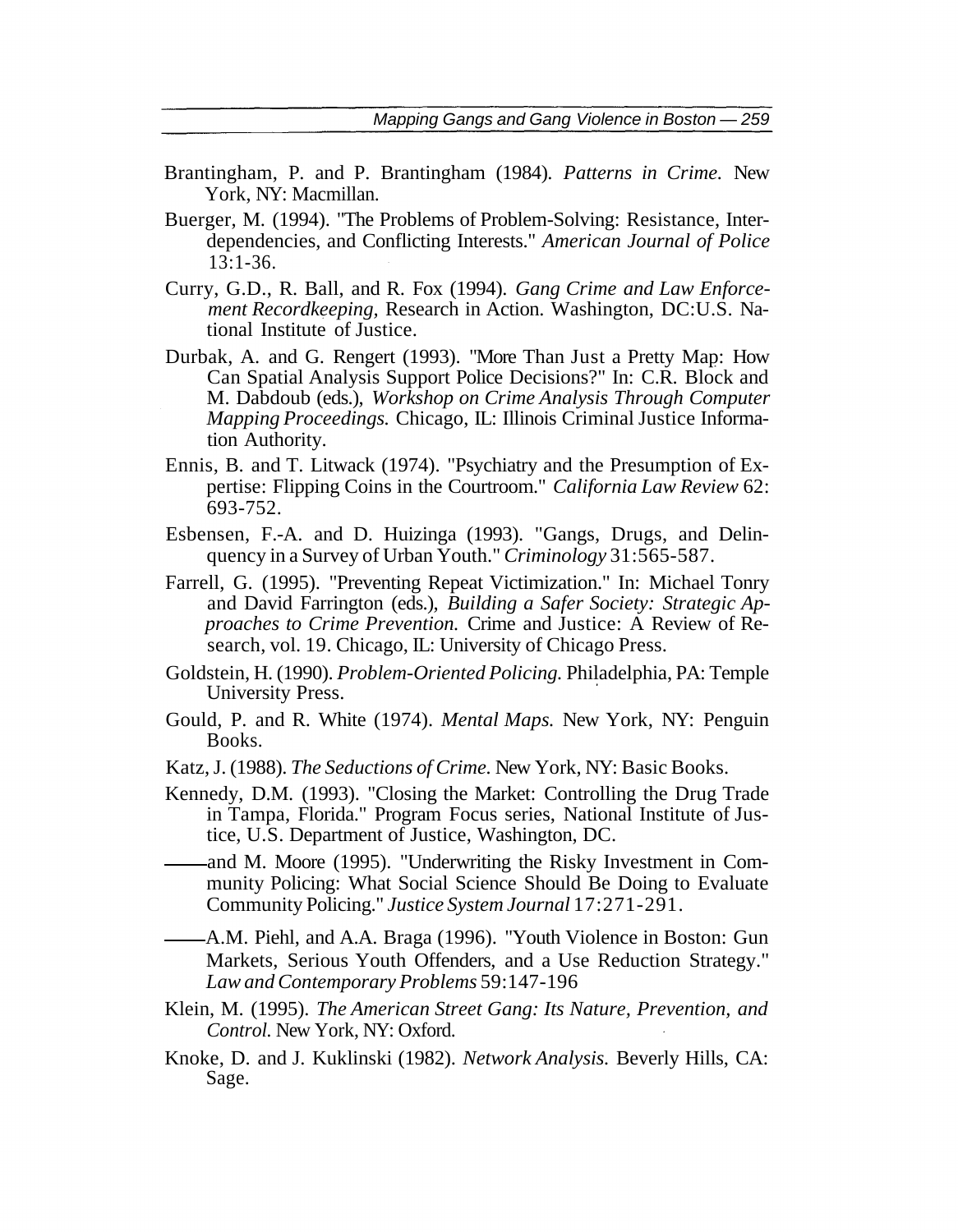- Krackhardt, D., M. Lundberg, and L. OT?ourke (1993). "KrakPlot: A Picture's Worth a Thousand Words." *Connections* 16(1&2): 37-47.
- LeBeau, J. (1992). "Four Case Studies Illustrating the Spatial-Temporal Analysis of Serial Rapists." *Police Studies* 15:124-145.
- Maltz, M. (1993). "Crime Mapping and the Drug Market Analysis Program (DMAP)." In: Carolyn R. Block and Margaret Dabdoub (eds.), *Workshop on Crime Analysis Through Computer Mapping Proceedings.* Chicago, IL: Illinois Criminal Justice Information Authority.
- A. Gordon, and W. Friedman (1991). *Mapping Crime in Its Community Setting: Event Geography Analysis.* New York, NY: Springer-Verlag.
- Maxson, C. and M. Klein (1990). "Street Gang Violence: Twice as Great or Half as Great?" In: C. Ronald Huff (ed.), *Gangs in America.* Newbury Park, CA: Sage.
- McEwen, J.T. and F. Taxman (1995). "Applications of Computer Mapping to Police Operations." In: J.E. Eck and D. Weisburd (eds.), *Crime and Place.* Crime Prevention Studies, vol. 4. Monsey, NY: Criminal Justice Press.
- Miller, W.B. (1975). *Violence by Youth Gangs and Youth Groups as a Crime Problem in Major American Cities.* Washington, DC: U.S. National Institute for Juvenile Justice and Delinquency Prevention.
- Monahan, J. (1981). *Predicting Violent Behavior: An Assessment of Clinical Techniques.* Beverly Hills, CA: Sage.
- Muir, W. (1977). *Police: Streetcorner Politicians.* Chicago, IL: University of Chicago Press.
- Odland, J. (1988). *Spatial Autocorrelation.* Beverly Hills, CA: Sage.
- Pierce, G., S. Spaar, and L. Briggs (1988). *The Character of Police Work: Implications for the Delivery of Services.* Boston, MA: Center for Applied Social Research, Northeastern University.
- Rich, T. (1995). *The Use of Computerized Mapping in Crime Control and Prevention Programs.* Research in Action. Washington, DC: U.S. National Institute of Justice.
- Roncek, D. and A. Montgomery (1993). "Spatial Autocorrelation Revisited: Conceptual Underpinnings and Practical Guidelines for the Use of Generalized Potential as a Remedy for Spatial Autocorrelation in Large Samples." In: Carolyn R. Block and Margaret Dabdoub (eds.), *Workshop on Crime Analysis Through Computer Mapping Proceedings.* Chicago, IL: Illinois Criminal Justice Information Authority.
- Rosenbaum, D. and P. Lavrakas (1995). "Self Reports About Place: The Application of Survey and Interview Methods to the Study of Small Areas." In: John Eck and David Weisburd (eds.), *Crime and Place.*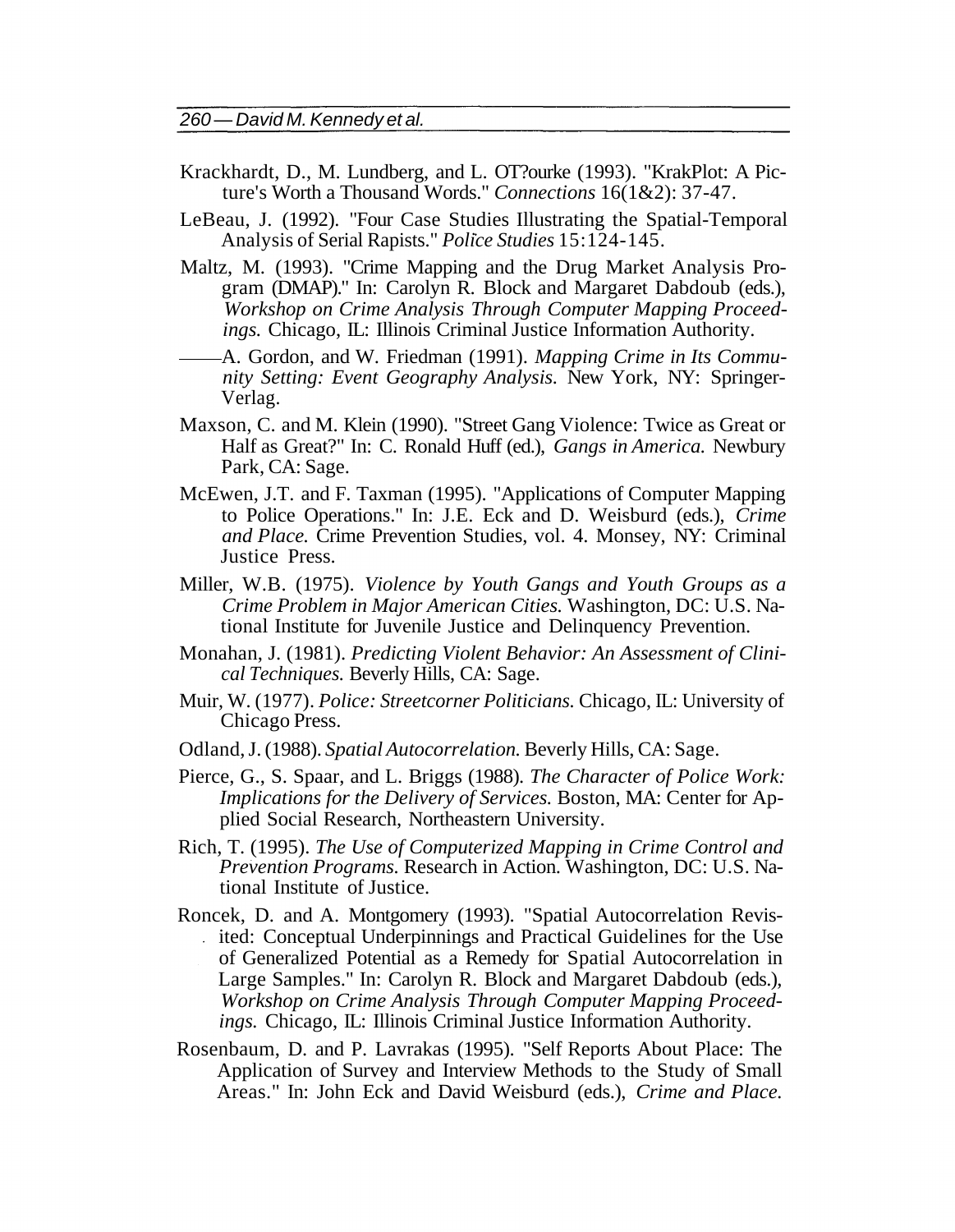Crime Prevention Studies, vol. 4. Monsey, NY: Criminal Justice Press.

- Rossmo, D.K. (1995). "Place, Space, and Police Investigations: Hunting Serial Violent Criminals." In: John Eck and David Weisburd (eds.), *Crime and Place.* Crime Prevention Studies, vol. 4. Monsey, NY: Criminal Justice Press.
- Rubinstein, J. (1973). *City Police.* New York, NY: Farrar, Straus, and Giroux.
- Scott, J. (1991). *Social Network Analysis: A Handbook.* Newbury Park, CA: Sage.
- Sherman, L. (1987). *Repeat Calls to Police in Minneapolis.* Washington, DC: Crime Control Institute.
- and D. Weisburd (1995). "General Deterrent Effects of Police Patrol in Crime Hot Spots: A Randomized Controlled Trial." *Justice Quarterly* 12:625-648.
- P. Gartin, and M. Buerger (1989). 'The Hot Spots of Predatory Crime: Routine Activities and the Criminology of Place." *Criminology* 27:27-56.
- Smith, C. and G. Patterson (1980). "Cognitive Mapping and the Subjective Geography of Crime." In: D. Georges-Abeyie and K. Harries (eds.), *Crime: A Spatial Perspective.* New York, NY: Columbia University Press.
- Sparrow, M. (1991). "The Application of Network Analysis to Criminal Intelligence: An Assessment of the Prospects." *Social Networks* 13:  $251 - 274.$
- M. Moore, and D. Kennedy (1990). *Beyond 911: A New Era for Policing.* New York, NY: Basic Books.
- Spelman, W. (1995). "Criminal Careers of Public Places." In: J.E. Eck and D. Weisburd (eds.), *Crime and Place.* Crime Prevention Studies, vol. 4. Monsey, NY: Criminal Justice Press.
- Spergel, I. (1995). *The Youth Gang Problem: A Community Approach.* New York, NY: Oxford University Press.
- Terrill, W. and L. Green (1995). "Mapping and Identifying Hot Spots in Public Housing." Paper presented at the annual meeting of the American Society of Criminology, Boston, November.
- Toch, H. and J.D. Grant (1991). *Police as Problem Solvers.* New York, NY: Plenum Press,
- U.S. National Institute of Justice (1989). *Program Plan.* Washington, DC: Author.